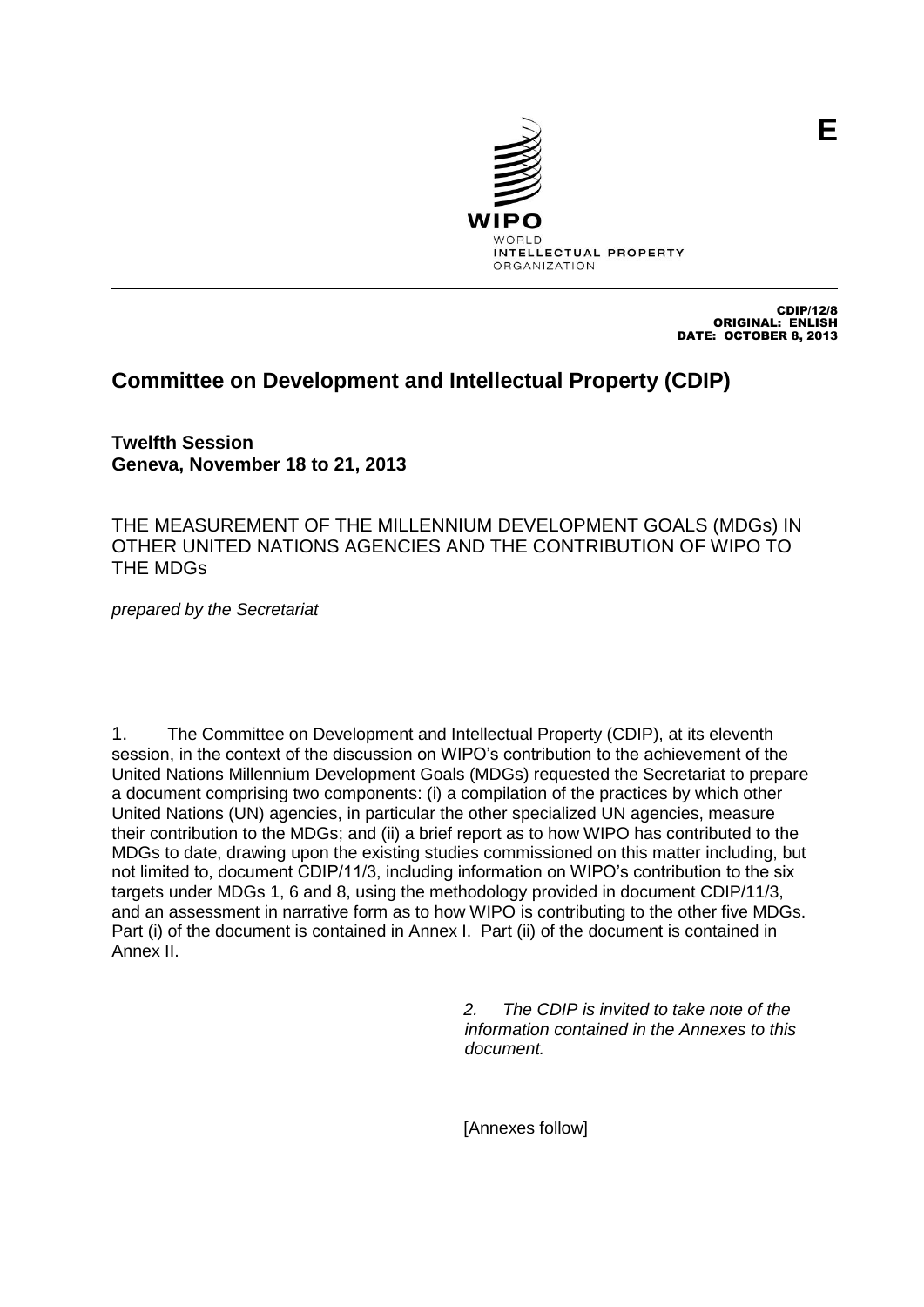## **ANNEX I**

## **INTRODUCTION**

The CDIP, at its Eleventh Session, in the context of the discussion on WIPO's contribution to the achievement of the United Nations Millennium Development Goals (MDGs) requested the Secretariat to prepare a compilation of the practices by which other United Nations (UN) agencies, in particular the other specialized UN agencies, measure their contribution to the MDGs.

## **METHODOLOGY**

In response to the request by the CDIP, a total of 17 UN agencies<sup>1</sup>, 12 of which are classified as Specialized Agencies<sup>2</sup>; four Related Organizations and one Joint Agency (Program) were appraised. A list of these agencies is included in Appendix I. The Secretariat reviewed publicly available information and documents from the respective agencies' websites $3$ , including strategic plans, program and budget documentation and annual reports, where available. Links to the relevant sites and documents are provided in Appendix II.

The assessment focused on information and reports issued within the past two-year time frame in order to maintain the most relevant perspective on current practices.

The analysis was based on the following criteria:

How the agency reports in general on its contribution to the MDGs, i.e.:

- Does the agency have a dedicated MDG web site?

- Does the agency report on its contribution to/progress on the MDGs in its annual reports?

- Is it a lead agency and global custodian of MDG related data? $4$  If so, does it report predominantly in its organizational role or in its global custodial role?

 $\overline{\phantom{a}}$ <sup>1</sup> United Nations. *Structure and Organization*. Retrieved from: <http://www.un.org/en/aboutun/structure/>

<sup>2</sup> Specialized agencies are autonomous organizations working with the UN and each other through the coordinating machinery of ECOSOC at the intergovernmental level, and through the Chief Executives Board for Coordination (CEB) at the inter-secretariat level. This section is listed in order of establishment of these organizations as specialized agencies of the United Nations

NB: Some agencies may have additional documentation that is not publicly available and to which WIPO did not have access during the preparation of this report. As such, the information contained herein is to the best of WIPO's knowledge at the time of the review. The Secretariat reserves the right to amend the information and findings in this report accordingly should additional information become available.

 $4$  For the purposes of this report, a lead agency or global custodian is defined as an agency whose mandate is directly linked to a major theme of the MDGs, namely food/agriculture, labor, ICT, education and health. As the global custodian, these agencies collect and report on the consolidated contribution of multiple organizations and countries themselves to the achievement of the MDGs within the given thematic area.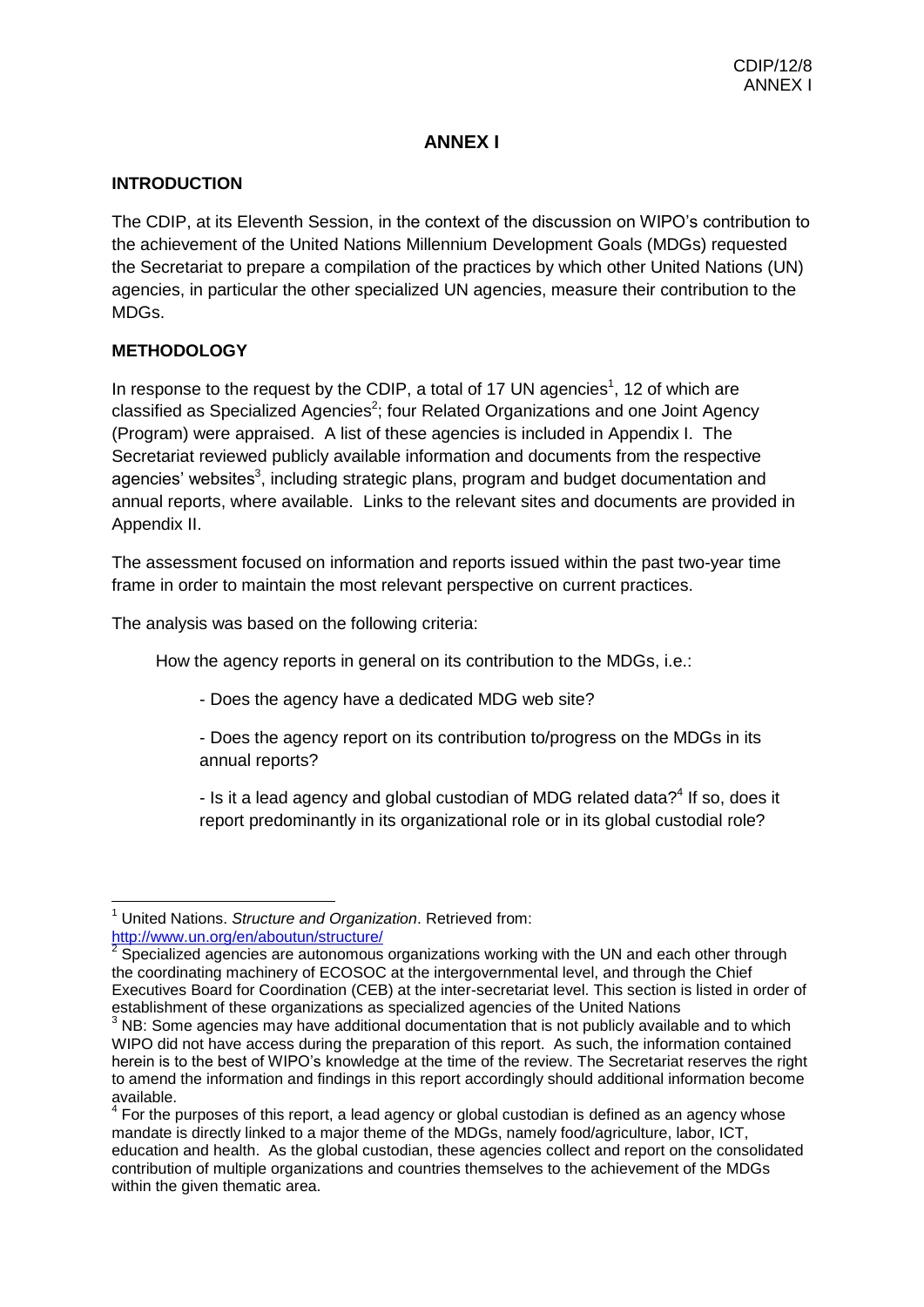- Has the agency incorporated MDG-specific indicators/metrics into its results framework, strategic plans and/or made a direct mapping of its results framework to the MDG targets and indicators?

## **FINDINGS**

Based on a review of the public websites and publicly available documents as indicated in Appendix II, this section provides a summary of the findings.

No information related to contribution to the achievement of the MDGs could be found for three agencies.

Some 13 agencies have dedicated MDG webpages and/or pages for a specific MDG. For the majority of the agencies, these MDG-specific web-pages report an overview of the MDGs and provide general linkages to the specific agency's work and contribution to the achievement of the MDGs. Most of the general linkages are made at the activity and/or project level. Overall, no MDG-specific measurement criteria are provided.

Seven agencies make general references on their contribution to the achievement of the MDGs in their annual reports. One agency states that thematic evaluations across diverse areas of its activities as related to its contribution to the achievement of MDGs were made. However, no clarification is provided on what methods were used to measure contribution, and additionally, no MDG-specific measurement criteria are noted. Overall, no specific or systematic reporting was noted for any of the agencies.

The Secretariat reviewed five UN lead agencies, which act in a global custodial role. This review found that these five scorekeepers are monitoring the global-level reporting for mandate-specific MDGs. In this regard, their reporting is done primarily from a global perspective. One lead agency, in its role as global custodian, has recently integrated mandate-specific MDG targets and indicators at the highest level of its results framework. Overall, the reporting from an organizational perspective, i.e. measuring their individual contributions to the achievement of the MDGs, for all five of these agencies is at a general level, with no MDG-specific measurement criteria having been noted.

Some 11 out of 15 agencies make general references to the MDGs in their strategic plans and/or program and budget documents. With the exception of the one lead agency referenced above, overall, no MDG-specific measurement criteria were noted.

Six non-lead agencies do not report on their contribution across all eight MDGs. Rather, these agencies focus their reporting on and contribution to the achievement of select MDGs, which most closely align with their mandates and/ or areas of specialization. Two agencies report that they contribute mainly to only one MDG. One of these agencies further posits that through its contribution to MDG 8, it indirectly contributes to the other goals. One agency reports that it contributes to two specific MDGs. One agency reports that it contributes to three specific MDGs. Two agencies report contribution to four specific MDGs.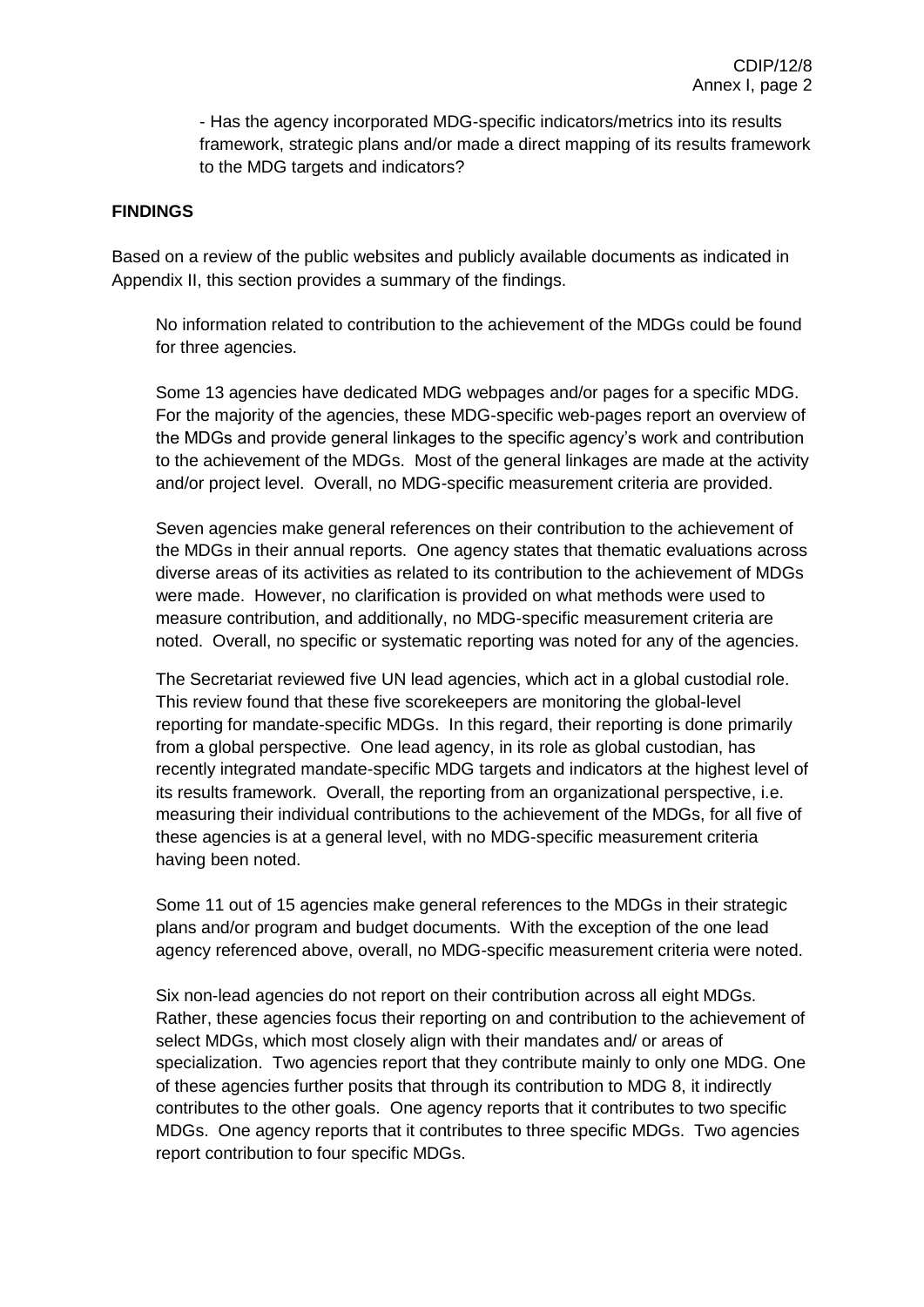In conclusion, this review has found that the majority of the agencies reviewed have not formulated MDG-specific results, indicators or other measurement criteria in their practices of measuring their organizational contribution to the achievement of the MDGs, although efforts to align their work to the achievement MDGs were noted. Moreover, most references made to the MDGs in the information and documentation reviewed were primarily in the form of general statements about the respective agencies' contributions to the achievement of the MDGs, based largely on broad, high-level linkages to the MDGs.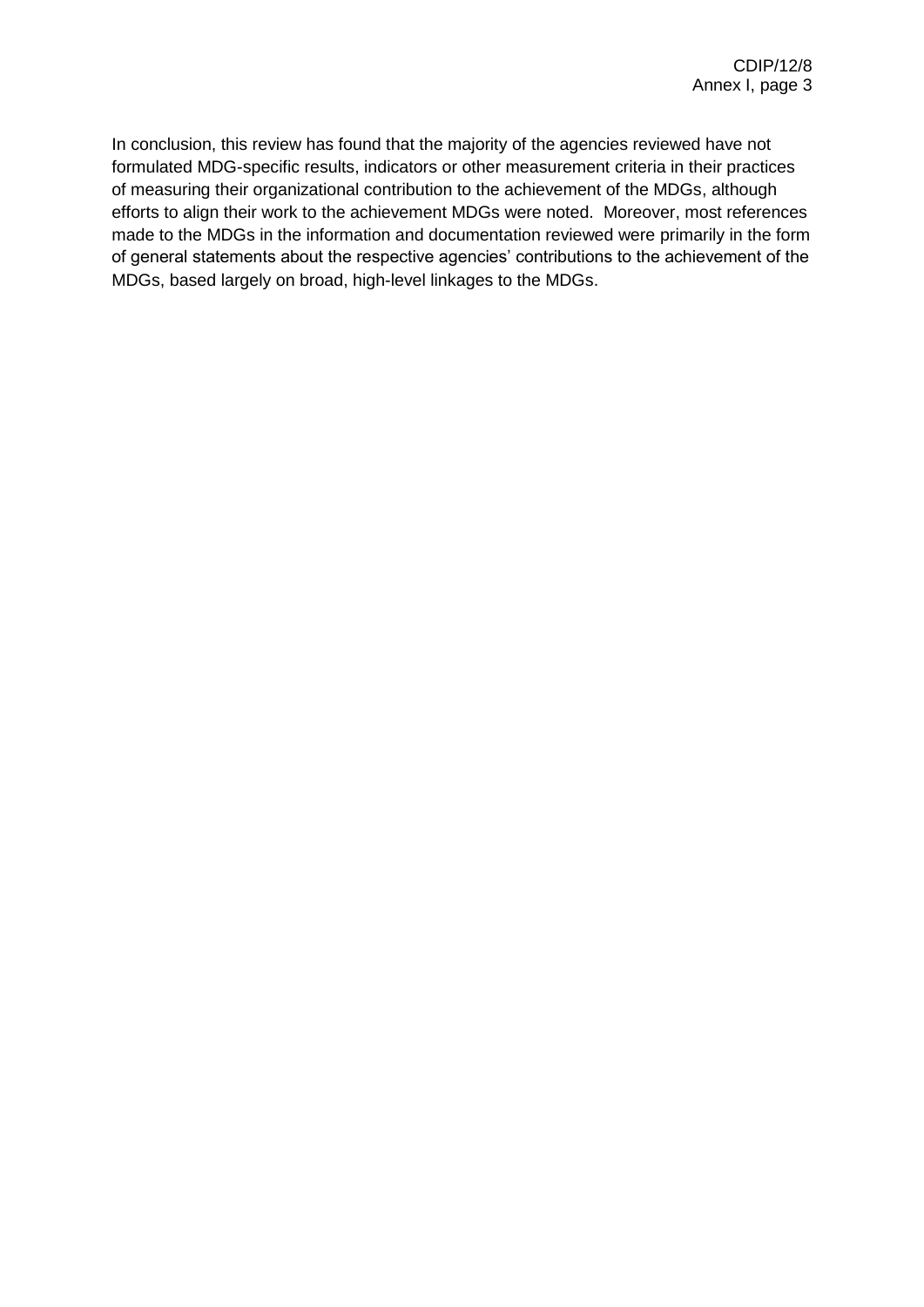## **APPENDIX I**

## **List of United Nations Agencies<sup>5</sup> Reviewed**

- 1. [Preparatory Commission for the Nuclear-Test-Ban Treaty Organization](http://www.ctbto.org/) (CTBTO)<sup>6</sup>
- 2. [Food and Agriculture Organization of the United Nations](http://www.fao.org/) (FAO)
- 3. [International Atomic Energy Agency](http://www.iaea.org/) (IAEA)<sup>7</sup>
- 4. [International Civil Aviation Organization](http://www.icao.org/) (ICAO)
- 5. [International Fund for Agricultural Development](http://www.ifad.org/) (IFAD)
- 6. [International Labor](http://www.ilo.org/) Organization (ILO)
- 7. [International Maritime Organization](http://www.imo.org/) (IMO)
- 8. [International Telecommunication Union](http://www.itu.int/) (ITU)
- 9. [International Trade Centre](http://www.intracen.org/) (ITC)<sup>8</sup>
- 10. Organization [for the Prohibition of Chemical Weapons](http://www.opcw.org/) (OPCW)<sup>9</sup>
- 11. [United Nations Educational, Scientific and Cultural Organization](http://www.unesco.org/) (UNESCO)
- 12. [United Nations Industrial Development Organization](http://www.unido.org/) (UNIDO)
- 13. [Universal Postal Union](http://www.upu.int/) (UPU)
- 14. [World Health Organization](http://www.who.int/) (WHO)
- 15. [World Meteorological Organization](http://www.wmo.int/) (WMO)
- 16. [World Tourism Organization](http://www.unwto.org/) (UNWTO)
- 17. [World Trade Organization](http://www.wto.org/) (WTO)<sup>10</sup>

<sup>6</sup> United Nations Related Organization

**<sup>.</sup>** <sup>5</sup> United Nations. *Structure and Organization*. Retrieved from: <http://www.un.org/en/aboutun/structure/>

<sup>&</sup>lt;sup>7</sup> United Nations Related Organization

<sup>&</sup>lt;sup>8</sup> United Nations Program

<sup>&</sup>lt;sup>9</sup> United Nations Related Organization

<sup>10</sup> United Nations Related Organization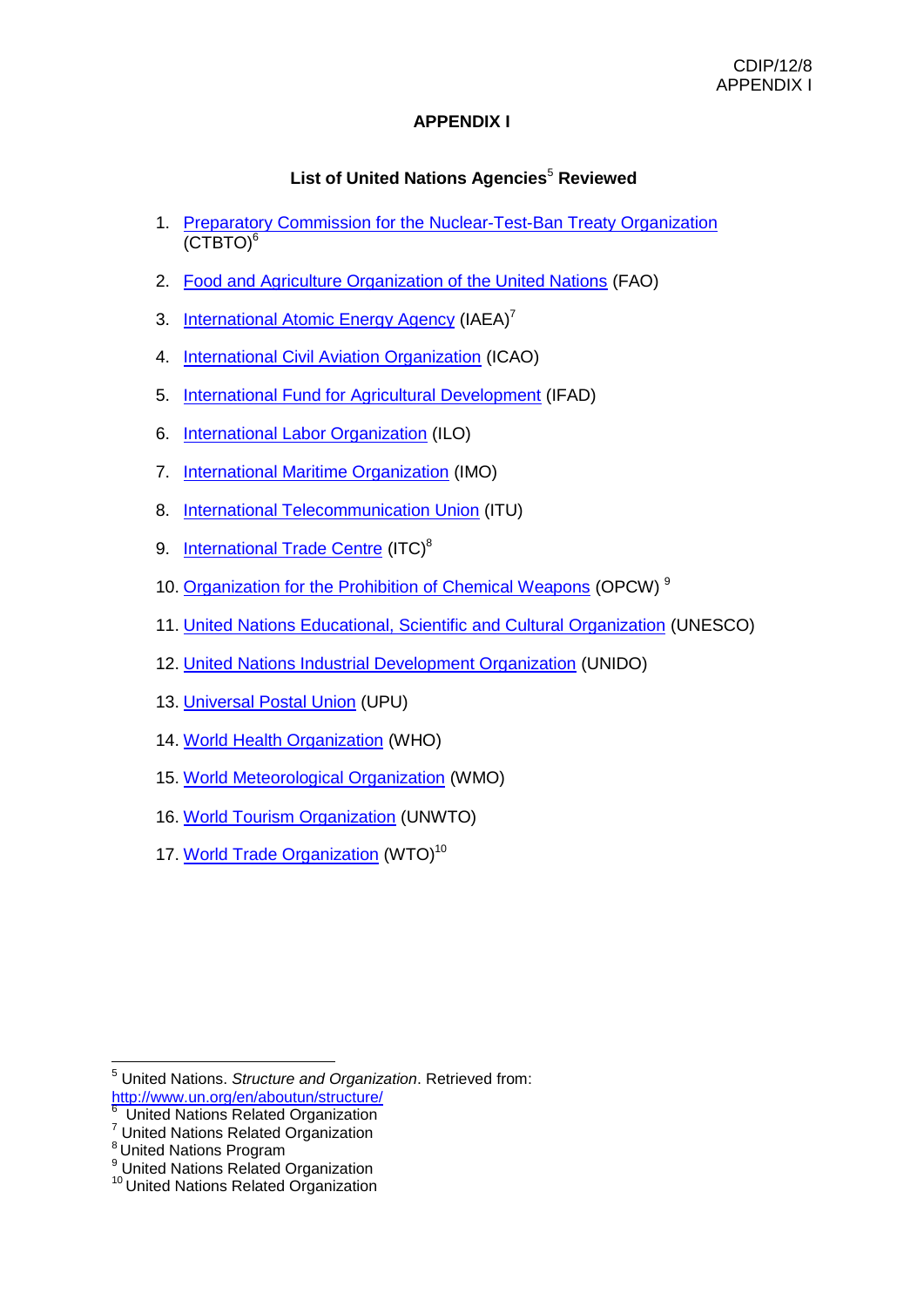### **APPENDIX II**

| <b>Agency</b>                                                                                      | <b>Relevant Links</b>                                                                                                                    |
|----------------------------------------------------------------------------------------------------|------------------------------------------------------------------------------------------------------------------------------------------|
| <b>Preparatory Commission</b><br>for the Nuclear-Test-Ban<br><b>Treaty Organization</b><br>(CTBTO) | 1.Annual Report 2012,<br>http://www.ctbto.org/fileadmin/user_upload/pdf/Annual_Report_2012/E<br>nglish/AR2012-English-CompleteReport.pdf |
| <b>Food and Agriculture</b><br><b>Organization of the</b><br><b>United Nations (FAO)</b>           | 1. Strategic Framework 2010-2019,<br>ftp://ftp.fao.org/docrep/fao/meeting/017/k5864e.pdf                                                 |
|                                                                                                    | 2. The Director-General's Medium Term Plan 2014-17,<br>http://www.fao.org/docrep/meeting/027/mf490e.pdf                                  |
|                                                                                                    | 3. Program of Work and Budget 2014-15,<br>http://www.fao.org/docrep/meeting/027/mf490e.pdf                                               |
|                                                                                                    | 4. Web page: http://www.fao.org/mdg/en/                                                                                                  |
| <b>International Atomic</b><br><b>Energy Agency (IAEA)</b>                                         | 1. The IAEA Medium Term Strategy (2012-2017),<br>http://www.iaea.org/About/mts2012 2017.pdf                                              |
|                                                                                                    | 2. The Agency's Program and Budget 2012-2013,<br>http://www.iaea.org/About/Policy/GC/GC55/GC55Documents/English/g<br>c55-5_en.pdf        |
|                                                                                                    | 3. The Agency's Program and Budget 2014-2015,<br>http://www.iaea.org/About/Policy/GC/GC57/GC57Documents/English/g<br>c57-2_en.pdf        |
|                                                                                                    | 4. Annual Report 2012,<br>http://www.iaea.org/Publications/Reports/Anrep2012/anrep2012 full.pd                                           |
|                                                                                                    | 5. Web page:<br>http://www.iaea.org/technicalcooperation/Partnerships/Relation-<br><b>UN/MDGs/</b>                                       |
|                                                                                                    | 6. Web page: http://www.iaea.org/technicalcooperation/Pub/Suc-<br>stories/index.html                                                     |
| <b>International Civil</b><br><b>Aviation</b><br><b>Organization (ICAO)</b>                        | .Annual Report of the Council 2011,<br>1<br>http://www.icao.int/publications/Documents/9975_en.pdf                                       |
| <b>International Fund for</b><br><b>Agricultural</b><br><b>Development (IFAD)</b>                  | 1. IFAD Strategic Framework 2011-2015,<br>http://www.ifad.org/sf/strategic_e.pdf                                                         |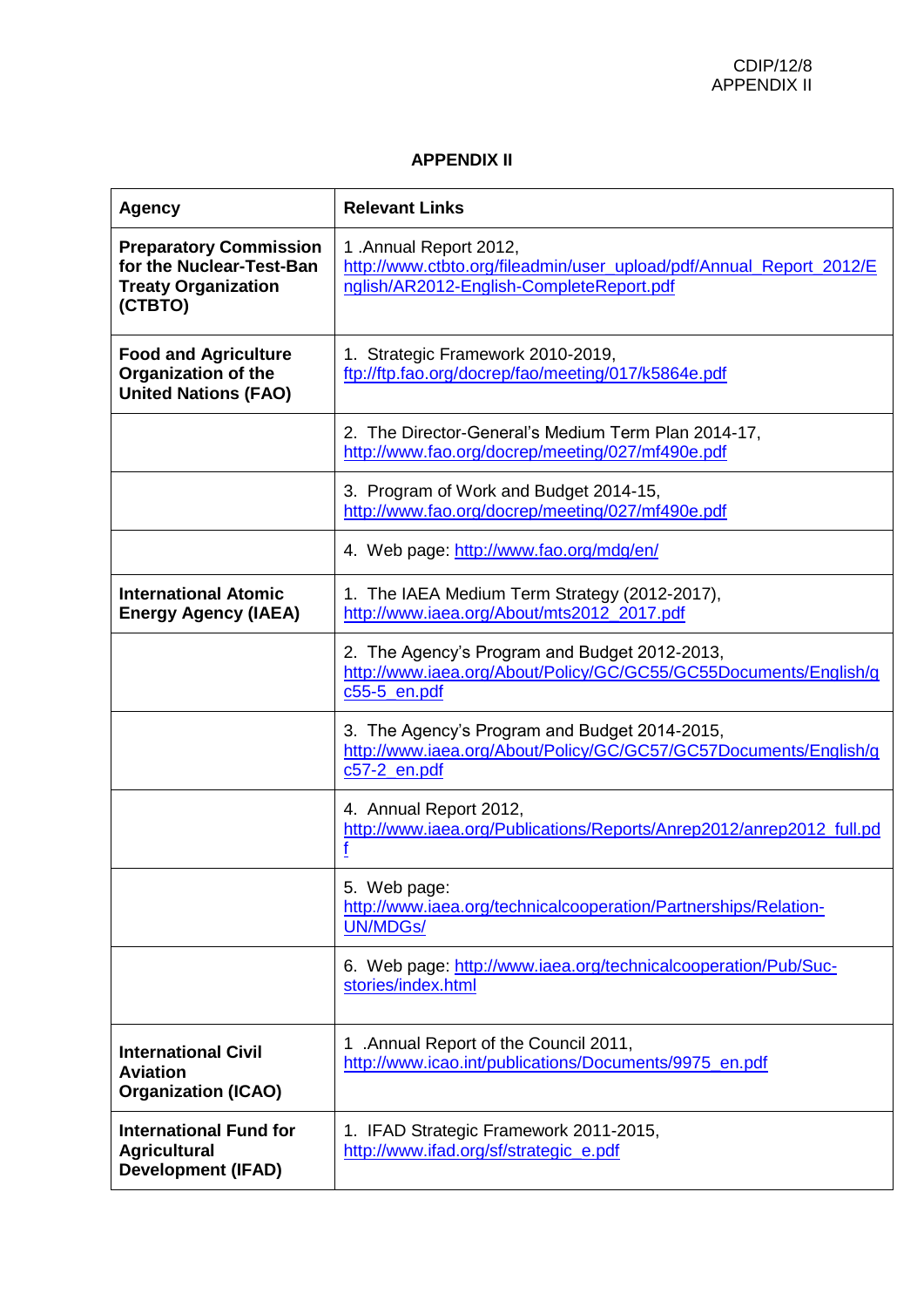|                                                                 | 2. Annual Report 2012,<br>http://www.ifad.org/pub/ar/2012/e/full_report.pdf                                                                                                                                                                           |  |  |  |
|-----------------------------------------------------------------|-------------------------------------------------------------------------------------------------------------------------------------------------------------------------------------------------------------------------------------------------------|--|--|--|
|                                                                 | 3. Annual Report on Results and Impact of IFAD Operations (ARRI)<br>2012, http://www.ifad.org/evaluation/arri/2012/arri.pdf                                                                                                                           |  |  |  |
|                                                                 | 4. Gender equality and women's empowerment Policy,<br>http://www.ifad.org/gender/policy/gender_e.pdf                                                                                                                                                  |  |  |  |
|                                                                 | 5. Webpage: http://www.ifad.org/governance/mdgs/index.htm IFAD<br>and the Millennium Development Goals (MDGs)                                                                                                                                         |  |  |  |
|                                                                 | 6. Web page: http://www.ifad.org/gender/Gender                                                                                                                                                                                                        |  |  |  |
| <b>International Labor</b><br><b>Organization (ILO)</b>         | 1. Web page: http://www.ilo.org/global/topics/millennium-<br>development-goals/lang--en/index.htm                                                                                                                                                     |  |  |  |
|                                                                 | Strategic Policy Framework 2010-15. Making decent work happen,<br>2.<br>http://www.ilo.org/wcmsp5/groups/public/---ed norm/---<br>relconf/documents/meetingdocument/wcms_102572.pdf                                                                   |  |  |  |
|                                                                 | 3. ILO vision and priorities 2010-15. Making decent work<br>happen, http://www.ilo.org/public/english/bureau/program/downloa<br>d/pdf/spf1015/brochure.pdf                                                                                            |  |  |  |
|                                                                 | 4. Program and budget for the biennium 2012-13<br>http://www.ilo.org/public/english/bureau/program/download/pdf/12-<br>13/pbfinalweb.pdf                                                                                                              |  |  |  |
| <b>International Maritime</b><br><b>Organization (IMO)</b>      | 1. A.1038(27) High-level action plan of the Organization and priorities<br>for the 2012-2013 biennium,<br>http://www.imo.org/About/strategy/Documents/1038.pdf                                                                                        |  |  |  |
|                                                                 | 2. A.1037(27) Strategic plan for the organization (for the six-year<br>period 2012 to 2017),<br>http://www.imo.org/About/strategy/Documents/1037.pdf                                                                                                  |  |  |  |
|                                                                 | 3. Web page:<br>http://www.imo.org/OurWork/TechnicalCooperation/Pages/Default.aspx                                                                                                                                                                    |  |  |  |
|                                                                 | 4. An introduction to the guidelines on the application of the strategic<br>plan and the high level action plan, Resolution A.1013(26),<br>http://www.imo.org/About/strategy/Documents/An%20Introduction%20t<br>o%20the%20GAP%20(December%202012).pdf |  |  |  |
| <b>International</b><br><b>Telecommunication</b><br>Union (ITU) | 1. Web page: http://www.itu.int/en/ITU-<br>D/Statistics/Pages/intlcoop/mdg/default.aspx                                                                                                                                                               |  |  |  |
|                                                                 | 2. Strategic plan for the Union for 2012-2015,<br>http://www.itu.int/osg/csd/Strategic-plan-2012-2015-final.pdf                                                                                                                                       |  |  |  |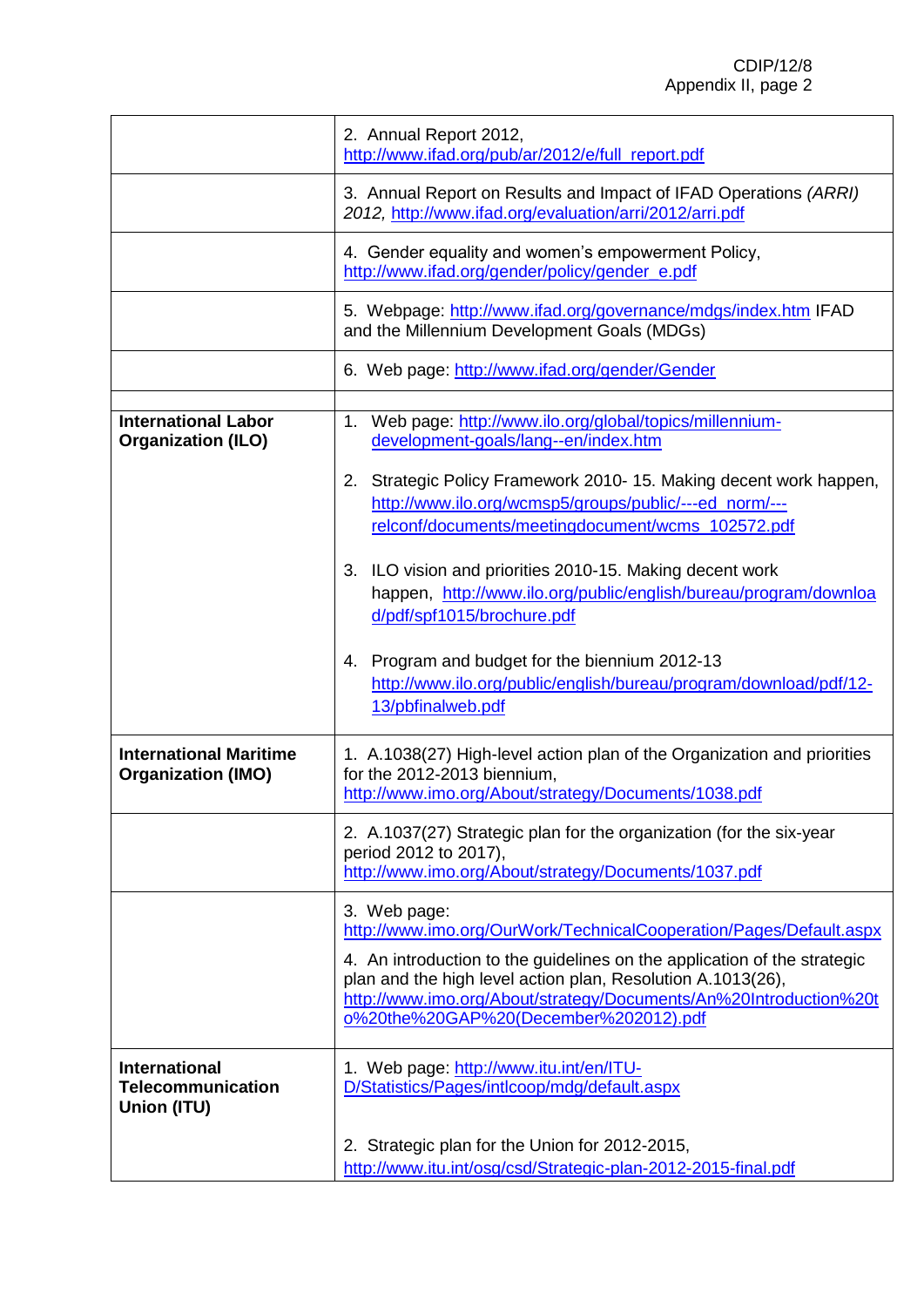| <b>International Trade</b><br>Centre (ITC)                                                              | 1. The Strategic Plan 2010-2013,<br>http://legacy.intracen.org/docman/JAG_14443.pdf                                                                                                        |  |  |
|---------------------------------------------------------------------------------------------------------|--------------------------------------------------------------------------------------------------------------------------------------------------------------------------------------------|--|--|
|                                                                                                         | 2. The Strategic Plan 2012-2015,<br>http://www.intracen.org/uploadedFiles/Strategic%20plan%202012%203<br>0%20April%20for%20web.pdf                                                         |  |  |
|                                                                                                         | 3. Consolidated Program Document for 2012-2013,<br>http://www.intracen.org/uploadedFiles/CPD%20English%202.04.2012<br>%20for%20web.pdf                                                     |  |  |
|                                                                                                         | 4. Annual Report,<br>http://www.intracen.org/uploadedFiles/intracen.org/Content/About_ITC/<br>Working with ITC/JAG/JAG 46th Meeting/Annual-report-2012.pdf                                 |  |  |
|                                                                                                         | 5. Web page: http://www.mdg-trade.org/                                                                                                                                                     |  |  |
|                                                                                                         | 6. Web page: http://www.intracen.org/about/millennium-development-<br>goals/                                                                                                               |  |  |
| <b>Organization for the</b><br><b>Prohibition of Chemical</b><br><b>Weapons (OPCW)</b>                  | 1. Report by the Director-General, Annual Report on the Composition<br>of the Technical Secretariat,<br>http://www.opcw.org/fileadmin/OPCW/EC/69/en/reports/ec69dg03_e_.<br>pdf            |  |  |
| <b>United Nations</b><br><b>Educational, Scientific</b><br>and Cultural<br><b>Organization (UNESCO)</b> | 1. Medium-Term Strategy 2008-2013,<br>http://www.unesco.org/new/en/bureau-of-strategic-<br>planning/themes/strategic-planning-and-results-based-management/                                |  |  |
|                                                                                                         | 2. C/5 Approved Program and Budget 2013-2013,<br>http://unesdoc.unesco.org/images/0021/002152/215286e.pdf                                                                                  |  |  |
|                                                                                                         | 3. Webpage: http://www.unesco.org/new/en/education/themes/leading-<br>the-international-agenda/education-for-all/education-and-the-mdgs/<br>Education and the Millennium Development Goals |  |  |
|                                                                                                         | 4. Webpage: http://www.uis.unesco.org/Education/Pages/education-<br>statistics-mdg.aspx International Goals                                                                                |  |  |
|                                                                                                         | 5. Web page: http://en.unesco.org/post2015/                                                                                                                                                |  |  |
| <b>United Nations Industrial</b><br><b>Development</b>                                                  | 1. Independent Thematic Evaluation: UNIDO's contribution to the<br>Millennium Development Goals,<br>http://www.unido.org/fileadmin/user_media_upgrade/Resources/Evalua                     |  |  |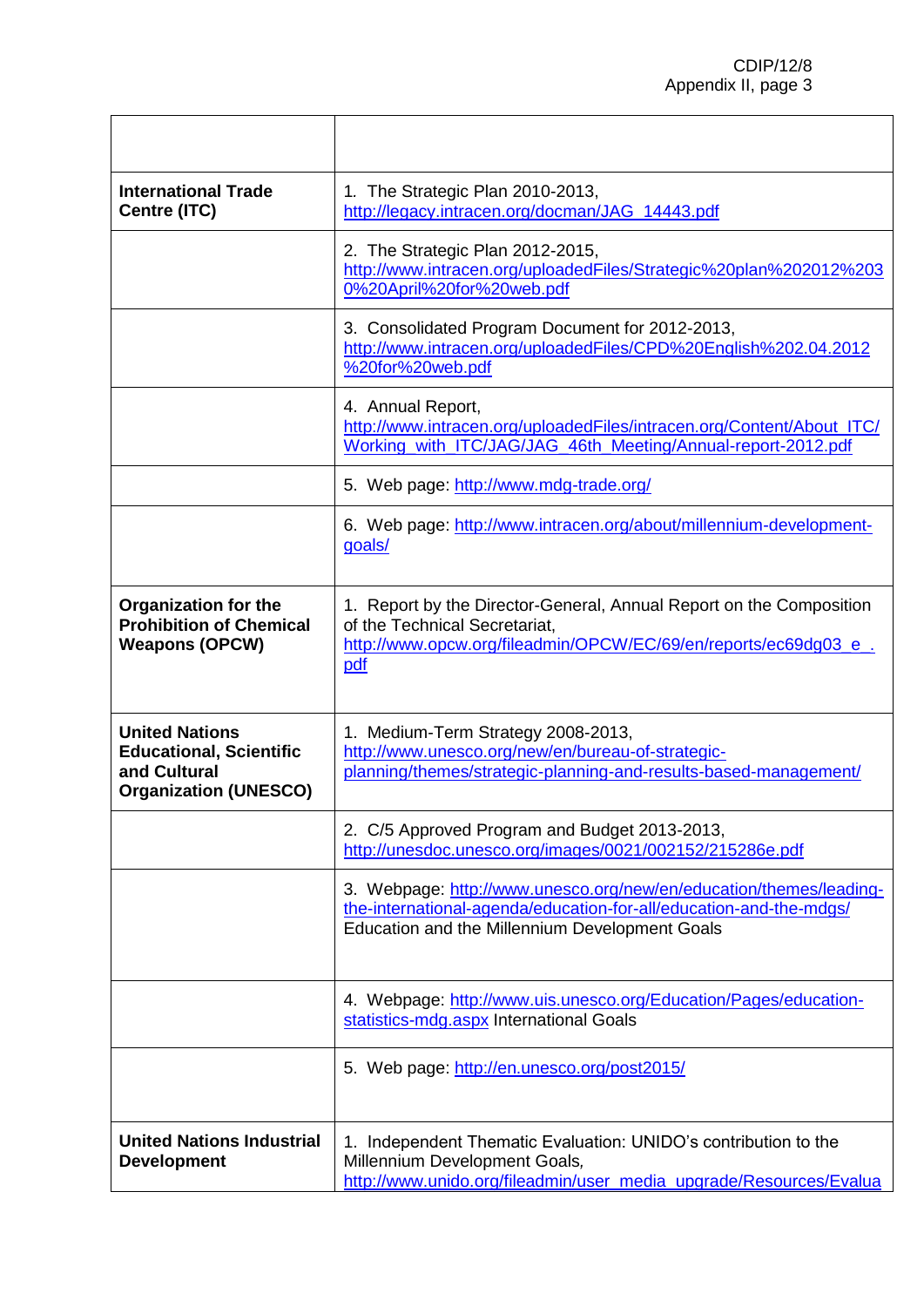| <b>Organization (UNIDO)</b>                      | tion/THEM_UNIDO_MDGs-2012_EBook.pdf                                                                                                                |
|--------------------------------------------------|----------------------------------------------------------------------------------------------------------------------------------------------------|
|                                                  | 2. Annual Report 2012,<br>http://www.unido.org/fileadmin/user_media/PMO/PBC/PBC29/13-<br>80554_AR2012_Ebook.pdf                                    |
|                                                  | 3. Web page: http://www.unido.org/what-we-do.html                                                                                                  |
| <b>Universal Postal</b><br><b>Union (UPU)</b>    | 1. Annual Report 2011,<br>http://www.upu.int/fileadmin/documentsFiles/resources/publications/20<br>11AnnualReportEn.pdf                            |
|                                                  | 2. Web page: http://www.upu.int/nc/en/the-upu/un-specialized-<br>agency/millennium-development-goals/about-<br>mdg.html?sword_list[0]=mdgs         |
| <b>World Health</b><br><b>Organization (WHO)</b> | 1. Monitoring the achievement of the health-related Millennium<br>Development Goals,<br>http://apps.who.int/gb/ebwha/pdf_files/WHA66/A66_13-en.pdf |
|                                                  | 2. MEDIUM-TERM STRATEGIC PLAN 2008-2013 (Amended Draft),<br>http://apps.who.int/gb/e/e_amtsp3.html                                                 |
|                                                  | 3. Twelfth General program of work,<br>http://apps.who.int/gb/ebwha/pdf_files/WHA66/A66_6-en.pdf                                                   |
|                                                  | 4. Proposed Program Budget 2014-2015,<br>http://www.who.int/about/resources_planning/A66_7-en.pdf                                                  |
|                                                  | 5. World Health Statistics Report 2013,<br>http://www.who.int/gho/publications/world health statistics/EN WHS20<br>13_Full.pdf                     |
|                                                  | 6. World Health Report,<br>http://apps.who.int/iris/bitstream/10665/85761/2/9789240690837_eng.p<br>df                                              |
|                                                  | 7. Health in the post-2015 UN development agenda,                                                                                                  |
|                                                  | http://www.who.int/topics/millennium_development_goals/post2015/en/i<br>ndex.html                                                                  |
|                                                  | 8. WHO reform: programs and priority setting (20 February 2012),<br>http://www.who.int/dg/reform/consultation/WHO Reform 1 en.pdf                  |
|                                                  | 9. Web page:<br>http://www.who.int/topics/millennium_development_goals/en/                                                                         |
|                                                  | 10. Web page:<br>http://www.who.int/topics/millennium_development_goals/post2015/en/i<br>ndex.html                                                 |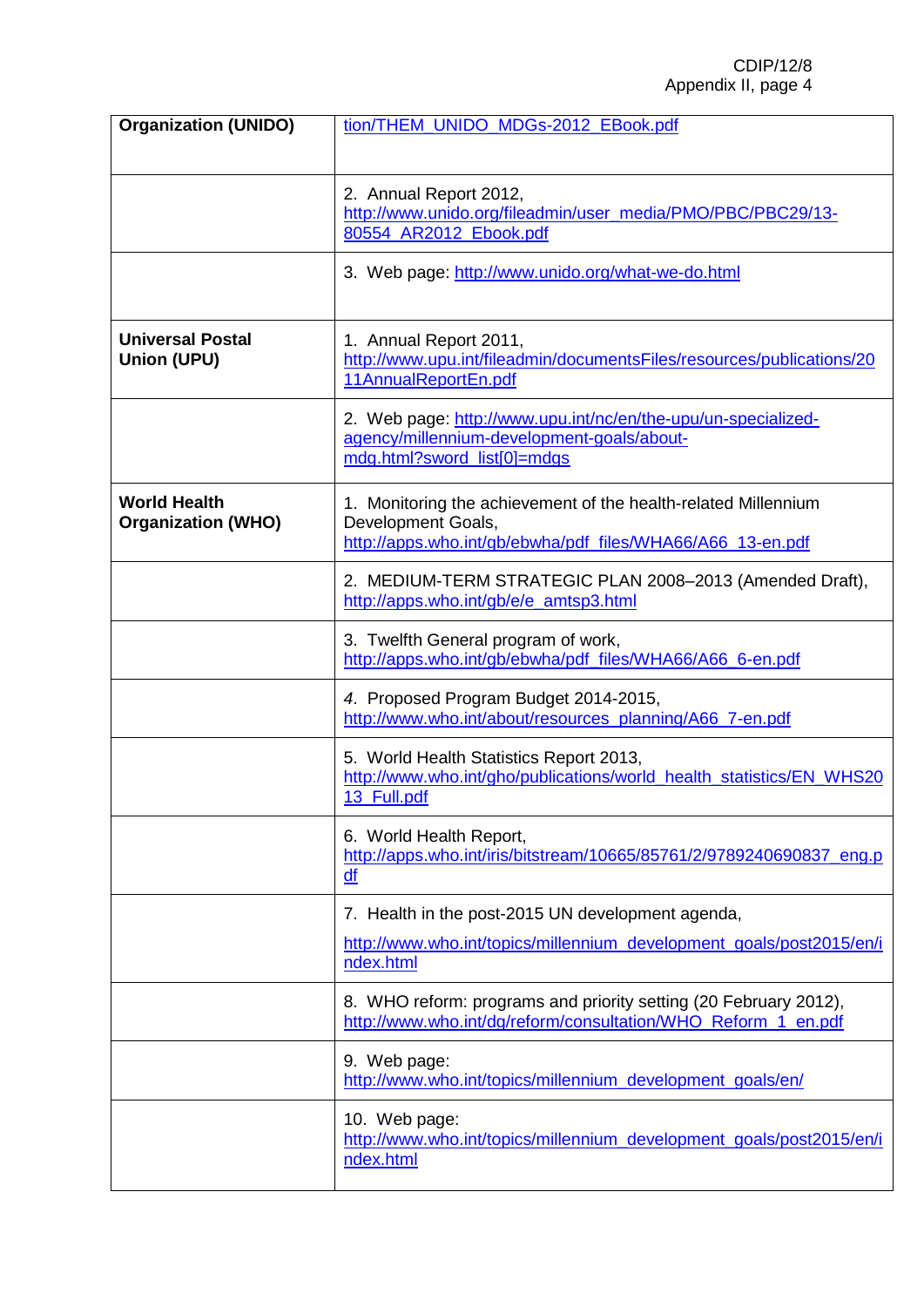|                                                          | 11. Annual Report 2012,<br>http://www.who.int/kobe_centre/publications/annual_report2012_en.pdf                 |  |
|----------------------------------------------------------|-----------------------------------------------------------------------------------------------------------------|--|
| <b>World Meteorological</b><br><b>Organization (WMO)</b> | 1. The Strategic Plan 2012-2015,<br>http://www.wmo.int/pages/about/documents/1069_en.pdf                        |  |
|                                                          | 2. The Operating Plan 2012-2015,<br>http://www.wmo.int/pages/about/documents/WMO_OP_2011_en.pdf                 |  |
|                                                          | 3. The Monitoring and Evaluation framework,<br>http://www.wmo.int/pages/about/monitoring evaluation en.html     |  |
|                                                          | 4. Web page:<br>http://www.wmo.int/pages/themes/weather/developmentgoals_en.html                                |  |
| <b>World Tourism</b><br><b>Organization(UNWTO)</b>       | 1. Annual Report,<br>http://dtxtq4w60xqpw.cloudfront.net/sites/all/files/pdf/annual_report_20<br>12.pdf         |  |
|                                                          | 2. Web page: http://icr.unwto.org/en/content/tourism-millennium-<br>development-goals-mdgs                      |  |
| <b>World Trade</b><br><b>Organization (WTO)</b>          | 1. The WTO and the Millennium Development Goals,<br>http://www.wto.org/english/thewto_e/coher_e/mdg_e/mdg_e.pdf |  |
|                                                          | 2. Annual Report 2012,<br>http://www.wto.org/english/res e/booksp e/anrep e/anrep12 e.pdf                       |  |
|                                                          | 3. Annual Report 2013,<br>http://www.wto.org/english/res_e/booksp_e/anrep_e/anrep13_e.pdf                       |  |

[End of Annex I]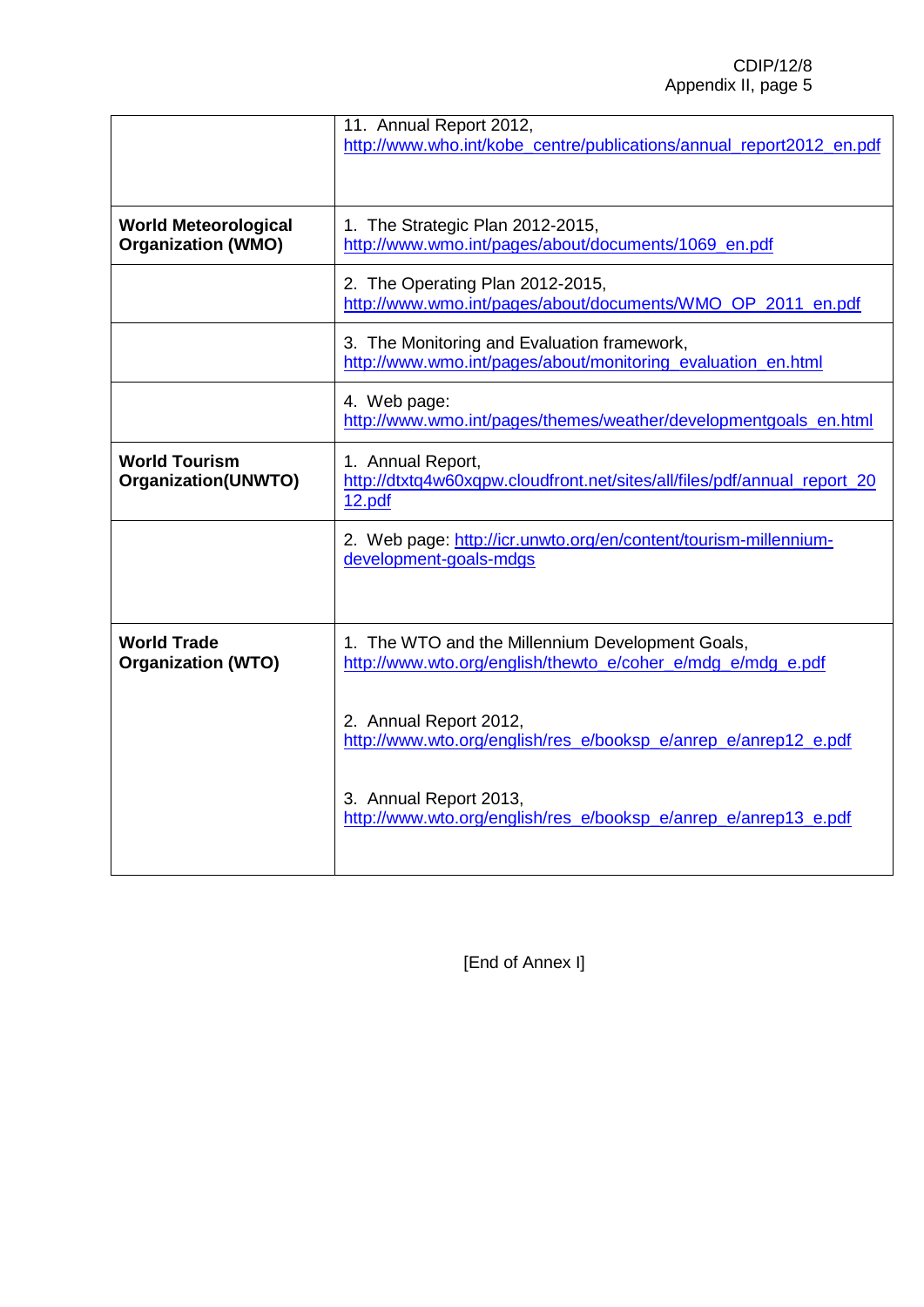### **ANNEX II**

## **INTRODUCTION**

In the context of the discussion on WIPO's contribution to the Achievement of the United Nations Millennium Development Goals (MDGs) (CDIP/11), the Secretariat was requested to provide a brief report to the next session of the Committee as to how WIPO has contributed to the MDGs to date, drawing upon the existing studies commissioned on this matter including, but not limited to, document CDIP/11/3, including information on WIPO's contribution to the six targets under MDGs 1, 6 and 8, using the methodology provided in document CDIP/11/3, and an assessment in narrative form as to how WIPO is contributing to the other five MDGs.

## **METHODOLOGY**

In the preparation of Annex II, the methodology referenced in document CDIP/11/3 [\(http://www.wipo.int/edocs/mdocs/mdocs/en/cdip\\_11/cdip\\_11\\_3.pdf](http://www.wipo.int/edocs/mdocs/mdocs/en/cdip_11/cdip_11_3.pdf) ), which was noted at the Eleventh Session, was consulted and provided the basis for the two tables contained in Section I of Annex II.

In addition, other existing studies, namely CDIP/10/9 [\(http://www.wipo.int/edocs/mdocs/mdocs/en/cdip\\_10/cdip\\_10\\_9.pdf](http://www.wipo.int/edocs/mdocs/mdocs/en/cdip_10/cdip_10_9.pdf) ) and CDIP/5/3 [\(http://www.wipo.int/edocs/mdocs/mdocs/en/cdip\\_5/cdip\\_5\\_3.pdf](http://www.wipo.int/edocs/mdocs/mdocs/en/cdip_5/cdip_5_3.pdf) ), were also consulted. These documents provide a matrix, which outlines WIPO's relevant programs and activities and maps them to the relevant MDGs. This matrix provided the basis for the preparation of Section II of Annex II.

### **SECTION I**

## **Table 1: MATCHING OF MDGs 1, 6 AND 8 AND TARGETS TO WIPO'S 2012/13 RESULTS FRAMEWORK AND MID-TERM PERFORMANCE RESULTS 2012**

| <b>MDG Goal 1: Eradicate extreme poverty and hunger</b>                                                               |                                                                                                                                                                                                                                |                                                                                             |                                                                                                                                                                                                                                  |
|-----------------------------------------------------------------------------------------------------------------------|--------------------------------------------------------------------------------------------------------------------------------------------------------------------------------------------------------------------------------|---------------------------------------------------------------------------------------------|----------------------------------------------------------------------------------------------------------------------------------------------------------------------------------------------------------------------------------|
|                                                                                                                       | MDG Targets 1.C: Halve, between 1990 and 2015, the proportion of people who suffer from hunger                                                                                                                                 |                                                                                             |                                                                                                                                                                                                                                  |
| <b>WIPO</b><br><b>Strategic</b><br>Goal                                                                               | <b>Relevant WIPO Expected</b><br><b>Result 2012/13</b>                                                                                                                                                                         | <b>Performance</b><br><b>Indicators</b>                                                     | <b>Performance Data</b>                                                                                                                                                                                                          |
| Goal I:<br>Result (i) Enhanced<br>Balanced<br>cooperation/greater consensus<br>among Member States on<br>Evolution of | Progress on the<br>implementation of SCP<br>agreed steps/plans                                                                                                                                                                 | SCP/18 agreed to carry on<br>discussions at SCP/19 on the<br>basis of the agenda of SCP/18. |                                                                                                                                                                                                                                  |
| the<br>International<br>Normative<br>Framework for<br>IP                                                              | further developing balanced<br>policy and normative<br>frameworks for the<br>international patent system,<br>trademarks, industrial designs,<br>geographical indications,<br>copyright and related rights,<br>TK, TCEs and GRs | International agreement<br>on a normative<br>framework for Industrial<br>Designs            | <b>WIPO General Assemblies</b><br>decision "urging the SCT to<br>expedite in a committed manner<br>work with a view to advance<br>substantially the basic proposals<br>for a Design Law Treaty"<br>(WO/GA/41/18, paragraph 231). |
|                                                                                                                       |                                                                                                                                                                                                                                | Progress towards                                                                            | Progress on draft Articles and                                                                                                                                                                                                   |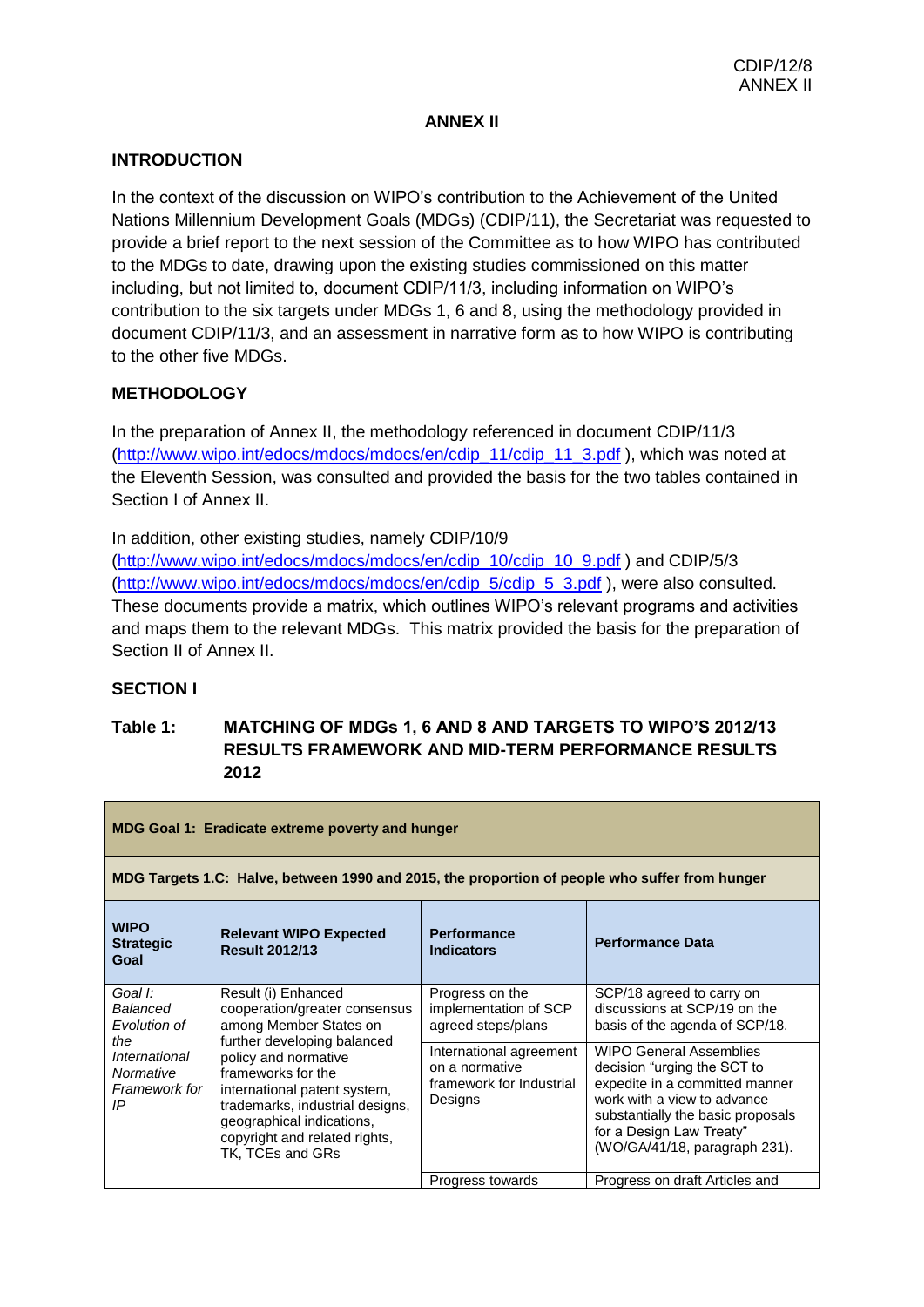|                                                               |                                                                                                                                                                                         | agreement on current<br>issues on the SCT<br>agenda                                                                                                           | Regulations for industrial design<br>law and practice.                                                                                                                                                                                                                                                                                                                                                    |
|---------------------------------------------------------------|-----------------------------------------------------------------------------------------------------------------------------------------------------------------------------------------|---------------------------------------------------------------------------------------------------------------------------------------------------------------|-----------------------------------------------------------------------------------------------------------------------------------------------------------------------------------------------------------------------------------------------------------------------------------------------------------------------------------------------------------------------------------------------------------|
|                                                               |                                                                                                                                                                                         |                                                                                                                                                               | Continuation of work on the<br>protection of country names.                                                                                                                                                                                                                                                                                                                                               |
|                                                               |                                                                                                                                                                                         |                                                                                                                                                               | The SCT held an information<br>meeting on the role and<br>responsibility of Internet<br>intermediaries in the field of<br>trademarks, but subsequently                                                                                                                                                                                                                                                    |
|                                                               |                                                                                                                                                                                         |                                                                                                                                                               | decided not to continue work on<br>this particular topic.                                                                                                                                                                                                                                                                                                                                                 |
|                                                               |                                                                                                                                                                                         | No. of ratifications/<br>accessions to the<br><b>Singapore Treaty</b>                                                                                         | 4 additional ratifications in 2012<br>(United Kingdom, Kazakhstan,<br>New Zealand and Iceland).                                                                                                                                                                                                                                                                                                           |
|                                                               |                                                                                                                                                                                         | Work initiated by the<br>SCT on Geographical<br>Indications (GIs)                                                                                             | SCT did not initiate work on<br>geographical indications in 2012.                                                                                                                                                                                                                                                                                                                                         |
|                                                               |                                                                                                                                                                                         | Conclusions agreed by<br>Member States in each<br>session of the SCCR                                                                                         | Conclusions were reached in both<br>SCCR sessions <sup>11</sup> to advance work<br>on all substantive agenda items<br>including limitations and<br>exceptions for visually<br>impaired/print disabled persons;<br>protection for broadcasting<br>organizations; limitations and<br>exceptions for libraries and<br>archives; and limitations and<br>exceptions for education and<br>research institutions |
|                                                               |                                                                                                                                                                                         | Progress towards<br>agreement on current<br>issues on the SCCR<br>agenda                                                                                      | Beijing Treaty text adopted in June<br>2012. Decision to convene<br>Diplomatic Conference in<br>Marrakesh reached in December<br>2012. Progress consistent with<br>SCCR work plan on all issues on<br>the agenda.                                                                                                                                                                                         |
|                                                               |                                                                                                                                                                                         | Progress in the IGC's<br>negotiations towards<br>development of an<br>international legal<br>instrument(s)                                                    | Continued progress in negotiations                                                                                                                                                                                                                                                                                                                                                                        |
| Goal III:<br>Facilitating the<br>Use of IP for<br>Development | Result (i) Clearly defined and<br>coherent national innovations<br>and IP policies, strategies and<br>development plans consistent<br>with national development<br>goals and objectives | No. of countries that<br>have formulated and/or<br>are engaged in<br>implementation of their<br>IP Policies, Strategies<br>and/or Plans each year<br>(Africa) | Mauritius (Pending adoption by<br>$\overline{\phantom{a}}$<br>the Parliament)<br>- Senegal (MoU signed in 2011;<br>implementation in progress)<br>Seychelles (MoU under review)<br>Tanzania (implementation in<br>progress)<br>- Ghana (in progress)                                                                                                                                                      |
|                                                               |                                                                                                                                                                                         |                                                                                                                                                               | Consultations on-going with eight<br>countries (Botswana, Burundi,<br>Chad, Congo, Gambia, Mauritius,<br>Seychelles, and Tanzania)                                                                                                                                                                                                                                                                        |
|                                                               |                                                                                                                                                                                         |                                                                                                                                                               | Botswana (IP Strategy)<br>Gambia (IP Strategy and                                                                                                                                                                                                                                                                                                                                                         |

 $\overline{\phantom{a}}$ <sup>11</sup> SCCR 24: [http://www.wipo.int/meetings/en/details.jsp?meeting\\_id=25014](http://www.wipo.int/meetings/en/details.jsp?meeting_id=25014) and SCCR 25: [http://www.wipo.int/meetings/en/details.jsp?meeting\\_id=25024](http://www.wipo.int/meetings/en/details.jsp?meeting_id=25024).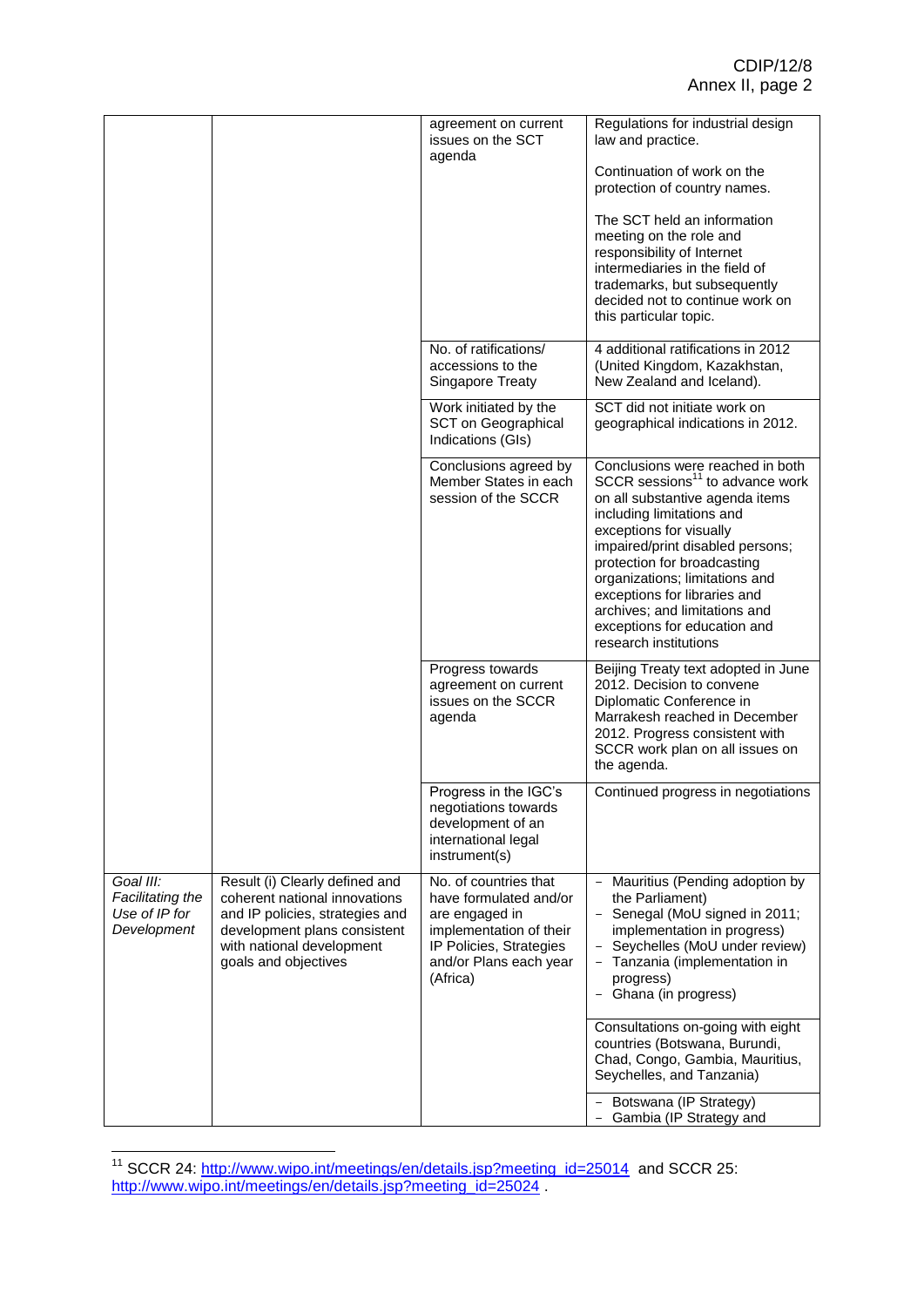|  |                                                                                                                                                                                            | Policy)<br>Seychelles (IP Policy)<br>$\qquad \qquad -$<br>Mauritius (IP Policy)<br>Tanzania (IP Strategy and Policy)                                                                                                                                                                                   |
|--|--------------------------------------------------------------------------------------------------------------------------------------------------------------------------------------------|--------------------------------------------------------------------------------------------------------------------------------------------------------------------------------------------------------------------------------------------------------------------------------------------------------|
|  | No. of countries with<br>appropriate<br>mechanisms for the<br>development and<br>implementation of IP<br>strategies (Arab region)                                                          | Three countries (Algeria, Oman<br>and Qatar).                                                                                                                                                                                                                                                          |
|  | No. of countries with<br>initiatives linked to the<br>national IP plans<br>(Arab region)                                                                                                   | Three countries (Algeria, Egypt<br>and Yemen).                                                                                                                                                                                                                                                         |
|  | No. of countries with IP<br>policies and strategies<br>in their national<br>approval processes<br>(Asia and the Pacific)                                                                   | Work is in progress in six<br>countries, namely, Cambodia,<br>Nepal, Solomon Islands, Tonga,<br>Vanuatu and Viet Nam.                                                                                                                                                                                  |
|  | No. of countries having<br>adopted IP policies and<br>strategies<br>(Asia and the Pacific)                                                                                                 | Three target countries are<br>proceeding with adoption<br>processes, namely, Bhutan,<br>Mongolia and Samoa                                                                                                                                                                                             |
|  | No. of countries in<br>which activities/projects<br>have been carried out<br>that contribute to the<br>formulation of IP<br>strategies/ policies<br>(Latin America and the<br>Caribbean)   | Eight countries (Dominican<br>Republic, Ecuador, El Salvador,<br>Guatemala, Honduras, Nicaragua,<br>Panama and Trinidad and Tobago)                                                                                                                                                                    |
|  | No. of countries in<br>which activities/projects<br>have been carried out<br>that contribute to the<br>implementation of IP<br>strategies/policies<br>(Latin America and the<br>Caribbean) | Five countries (Argentina,<br>Barbados, Colombia, Costa Rica,<br>and Uruguay)                                                                                                                                                                                                                          |
|  | No. of LDCs that have<br>included LDC-specific<br>IP considerations in<br>their national IP<br>strategies and/or<br>policies (LDCs)                                                        | Three LDCs (Bangladesh, Ethiopia<br>and Madagascar)                                                                                                                                                                                                                                                    |
|  | No of countries having<br>developed national IP<br>strategies or plans,<br>dovetailed with national<br>development goals                                                                   | Five countries (Belarus,<br>Montenegro, Republic of Moldova,<br>Romania, and The former<br>Yugoslav Republic of Macedonia)<br>have national IP strategies<br>approved or awaiting approval.<br>Initiation or update of strategies<br>commenced in Czech Republic,<br>Tajikistan, Slovakia and Ukraine. |
|  | % of trained IP office<br>officials using upgraded<br>skills in their work                                                                                                                 | Data will become available end<br>2013 (post event evaluation forms)                                                                                                                                                                                                                                   |
|  | % IP professionals                                                                                                                                                                         | Data will become available end                                                                                                                                                                                                                                                                         |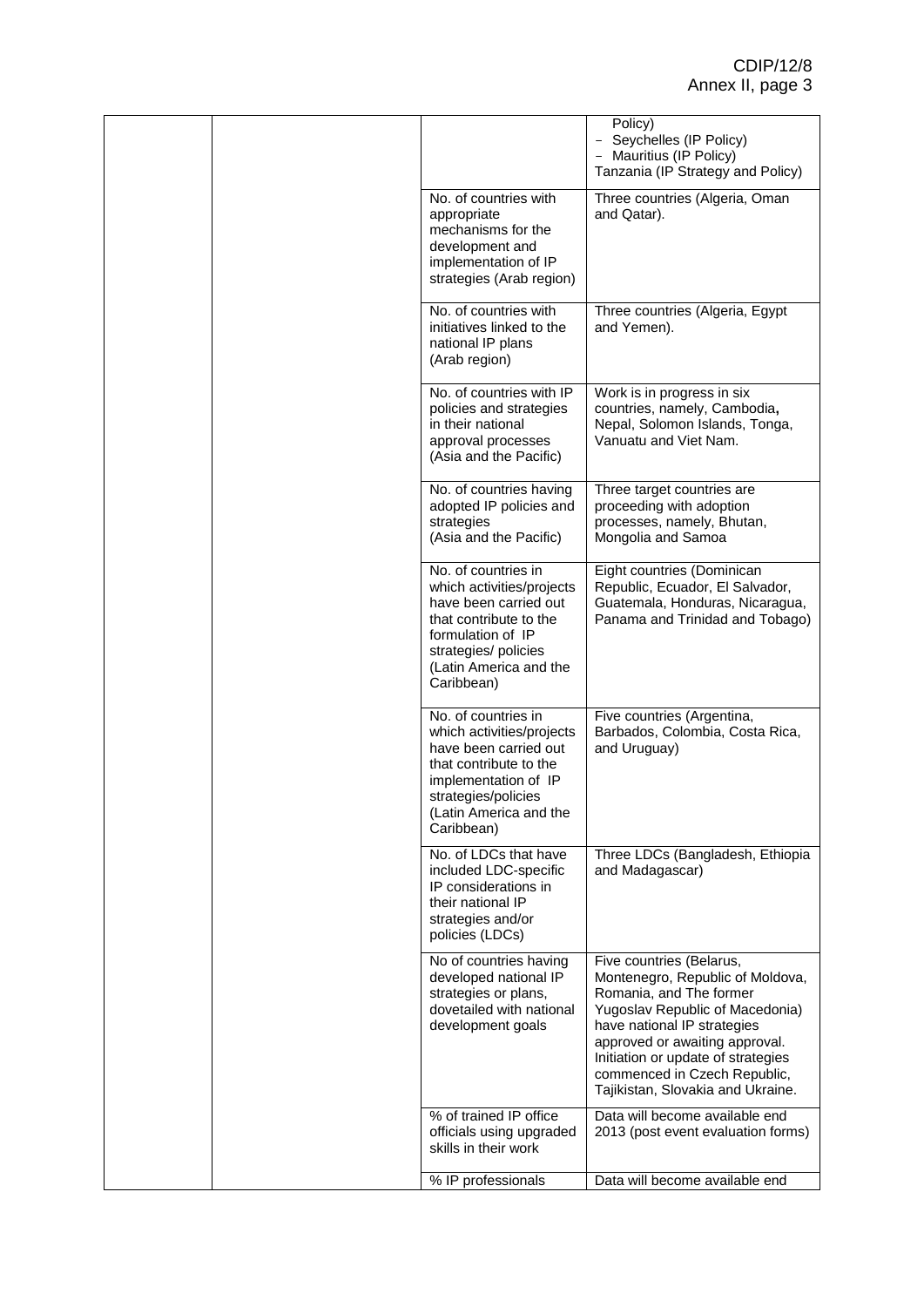|                                                                                                       |                                                                                                                                                                                                                                                           | attesting to an<br>enhanced<br>understanding of IP<br>issues                                                                                                           | 2013 (post event evaluation forms)                                                                                                                                                                                                                                                              |
|-------------------------------------------------------------------------------------------------------|-----------------------------------------------------------------------------------------------------------------------------------------------------------------------------------------------------------------------------------------------------------|------------------------------------------------------------------------------------------------------------------------------------------------------------------------|-------------------------------------------------------------------------------------------------------------------------------------------------------------------------------------------------------------------------------------------------------------------------------------------------|
|                                                                                                       |                                                                                                                                                                                                                                                           | % of participants<br>satisfied with the quality<br>of workshops and<br>seminars on innovation<br>and its<br>commercialization                                          | Data will become available end<br>2013 (post event evaluation forms)                                                                                                                                                                                                                            |
|                                                                                                       |                                                                                                                                                                                                                                                           | No. of national IP<br>strategies which<br>includes an innovation<br>and technology<br>component                                                                        | None                                                                                                                                                                                                                                                                                            |
| Goal IV:<br>Coordination<br>and<br>Development<br>of Global IP<br>Infrastructure<br>the public domain | Result (ii) Enhanced access<br>to, and use of, IP information,<br>knowledge and technologies<br>by IP institutions and the<br>public to promote innovation<br>and creativity and increased<br>access to protected creative<br>works and creative works in | No. of Trusted<br>Intermediaries (TIs)<br>and Rights Holders<br>(RHs) having joined the<br>TIGAR system network,<br>including from<br>developing countries<br>and LDCs | 10 Tls and 20 RHs had joined the<br>TIGAR system by the end of<br>2012.                                                                                                                                                                                                                         |
|                                                                                                       |                                                                                                                                                                                                                                                           | No. of copyright<br>protected works<br>distributed among TIs<br>and made accessible to<br>VIPs across borders<br>through the TIGAR<br>system network                   | 450 books in accessible formats<br>downloaded from the TIGAR in<br>2012.                                                                                                                                                                                                                        |
|                                                                                                       |                                                                                                                                                                                                                                                           | No. of users serviced<br>by TISCs per quarter<br>and country                                                                                                           | 300 (min.) $- 750$ (max.)<br>average no. of users serviced by<br>TISCs per day                                                                                                                                                                                                                  |
|                                                                                                       |                                                                                                                                                                                                                                                           | No. of Member States<br>that have developed<br>their IP framework and<br>established TTOs                                                                              | TTO Project for 5 member States<br>in the Arab Region initiated in<br>Tunisia. A needs assessment was<br>undertaken in December 2012, as<br>the basis for an official action plan,<br>which will be considered and<br>adopted by the Government in<br>2013 subject to availability of<br>funds. |
|                                                                                                       |                                                                                                                                                                                                                                                           |                                                                                                                                                                        | Note: The TTO Project for the<br>Arab Region is behind schedule<br>due to the expected external<br>funding not yet having<br>materialized. WIPO has facilitated<br>meetings on this and is optimistic<br>about obtaining the funding and<br>carrying forward the project.                       |
|                                                                                                       |                                                                                                                                                                                                                                                           |                                                                                                                                                                        | In the framework of the WIPO<br>University Initiative, 20 TTOs<br>assisted in development of IP<br>Institutional Policies (UNESCWA<br>(5), Morocco (6), Chile (5),<br>Philippines (5) and Ghana (1)).                                                                                           |
|                                                                                                       |                                                                                                                                                                                                                                                           |                                                                                                                                                                        | Networked innovation platform:<br>Development of the first draft of a<br>framework document for a                                                                                                                                                                                               |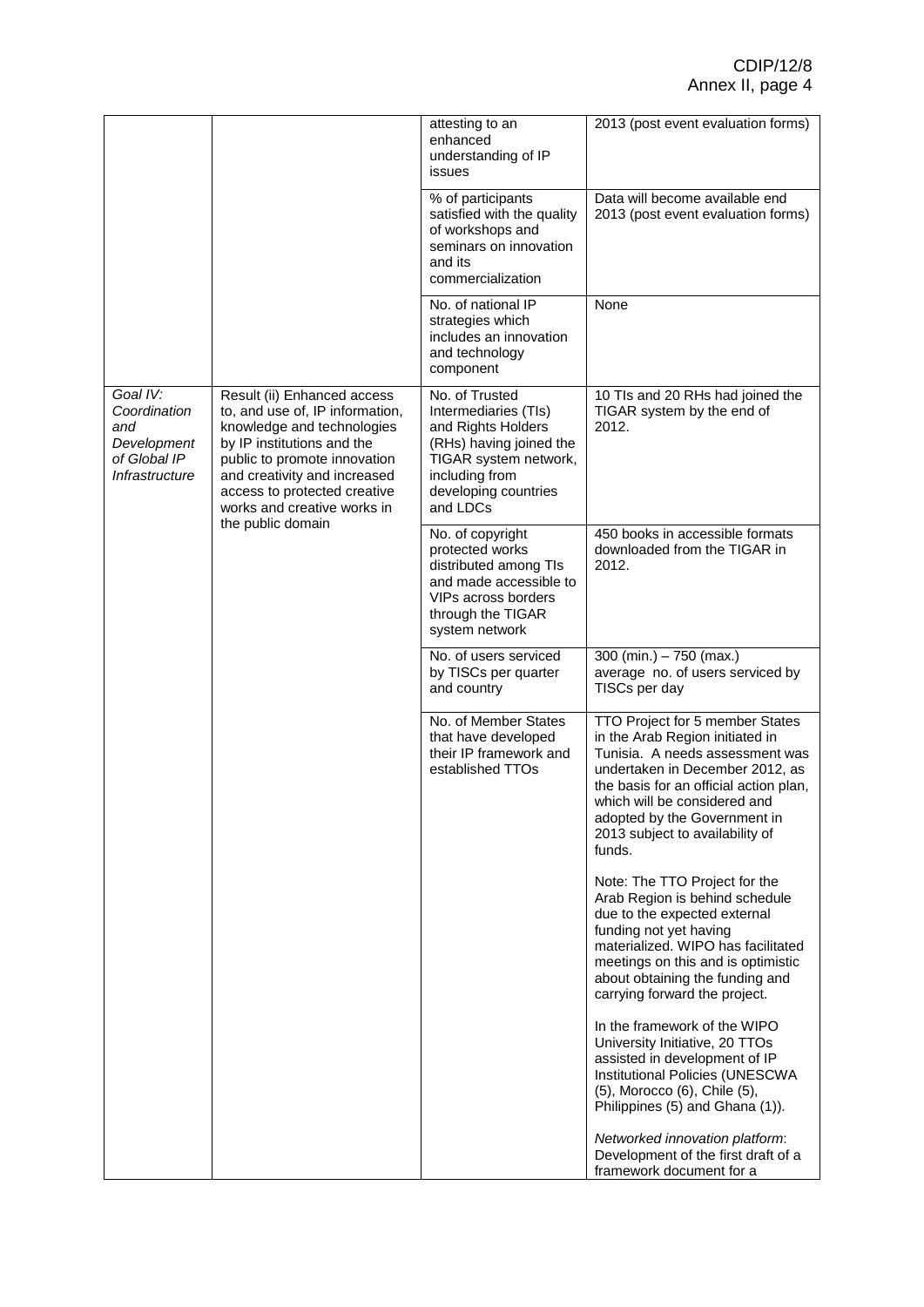|                                                                                       |                                                                                                                                                                                |                                                                                                                                                     | networked innovation using<br>satellite imagery for the detection<br>of underground water and the<br>promotion of local home-grown<br>technologies for water pumping. A<br>more focused framework<br>document will be developed for the<br>modular integration of patent<br>landscape reports (up-stream),<br>technology competitions and<br>TISCs (up-stream), EST<br>technologies using WIPO Green<br>(mid-stream) and IP capacity-<br>building programs (down-stream)<br>aiming for a project with minimal<br>cost and a facilitator role for WIPO. |
|---------------------------------------------------------------------------------------|--------------------------------------------------------------------------------------------------------------------------------------------------------------------------------|-----------------------------------------------------------------------------------------------------------------------------------------------------|--------------------------------------------------------------------------------------------------------------------------------------------------------------------------------------------------------------------------------------------------------------------------------------------------------------------------------------------------------------------------------------------------------------------------------------------------------------------------------------------------------------------------------------------------------|
|                                                                                       |                                                                                                                                                                                | No. of different users<br>per quarter/system<br>(PATENTSCOPE/<br>Global Brand<br>Database)                                                          | 219,000<br>13,000                                                                                                                                                                                                                                                                                                                                                                                                                                                                                                                                      |
|                                                                                       |                                                                                                                                                                                | No. of languages in<br>which cross-lingual<br>search is available                                                                                   | 12 in Beta (Cumulative)                                                                                                                                                                                                                                                                                                                                                                                                                                                                                                                                |
|                                                                                       |                                                                                                                                                                                | No. of national TISC<br>networks launched                                                                                                           | 16 additional TISC Networks<br>launched: Africa (10); Arab (1);<br>Latin America and the Caribbean<br>(4); Certain Countries in Europe<br>and Asia (1)                                                                                                                                                                                                                                                                                                                                                                                                 |
|                                                                                       |                                                                                                                                                                                | % of users satisfied<br>with TISC services                                                                                                          | Strongly satisfied 33%<br>Somewhat satisfied 44%                                                                                                                                                                                                                                                                                                                                                                                                                                                                                                       |
|                                                                                       |                                                                                                                                                                                | No. of users of the<br>value-added<br>information services<br>(technology search<br>service, Patent<br>Landscape Reports<br>and ICE)                | For ICE/WPIS service: 241 search<br>requests received in 2012 from 19<br>countries, including 101 ICE<br>examination report requests<br>For PLRs:<br>13,102 visits (unique clicks)<br>8,930 PDF downloads                                                                                                                                                                                                                                                                                                                                              |
|                                                                                       |                                                                                                                                                                                | % of recipients satisfied<br>with the value-added<br>information services<br>(technology search<br>service, Patent<br>Landscape Reports<br>and ICE) | Evaluation surveys on users'<br>satisfaction for ICE/WPIS reports<br>are currently being discussed with<br>donor offices. Start of<br>implementation foreseen 2013.<br>For PLRs: 88% of first and second<br>level users were satisfied with the<br>reports;<br>67% of the users found the reports<br>useful for their work.                                                                                                                                                                                                                            |
|                                                                                       |                                                                                                                                                                                | Number of registered<br>users of ARDI and<br><b>ASPI</b>                                                                                            | ARDI had 230 registered users of<br>which 110 were active. ASPI had<br>30 registered users of which 12<br>were active                                                                                                                                                                                                                                                                                                                                                                                                                                  |
| Goal VII:<br>Addressing IP<br>in Relation to<br><b>Global Policy</b><br><i>Issues</i> | Result (i) WIPO established as<br>a credible source of support,<br>assistance, and reference for<br>information on innovation and<br>IP in relevant public policy<br>processes | No. and diversity of<br>specific requests from<br>Member States and<br>international<br>organizations for WIPO<br>contributions on IP in            | The Program received a request<br>for a joint event on IP and climate<br>change from the World Bank-<br>infoDev initiative, Kenya Climate<br>Innovation Center. At the request<br>of an African Network for Drug and                                                                                                                                                                                                                                                                                                                                   |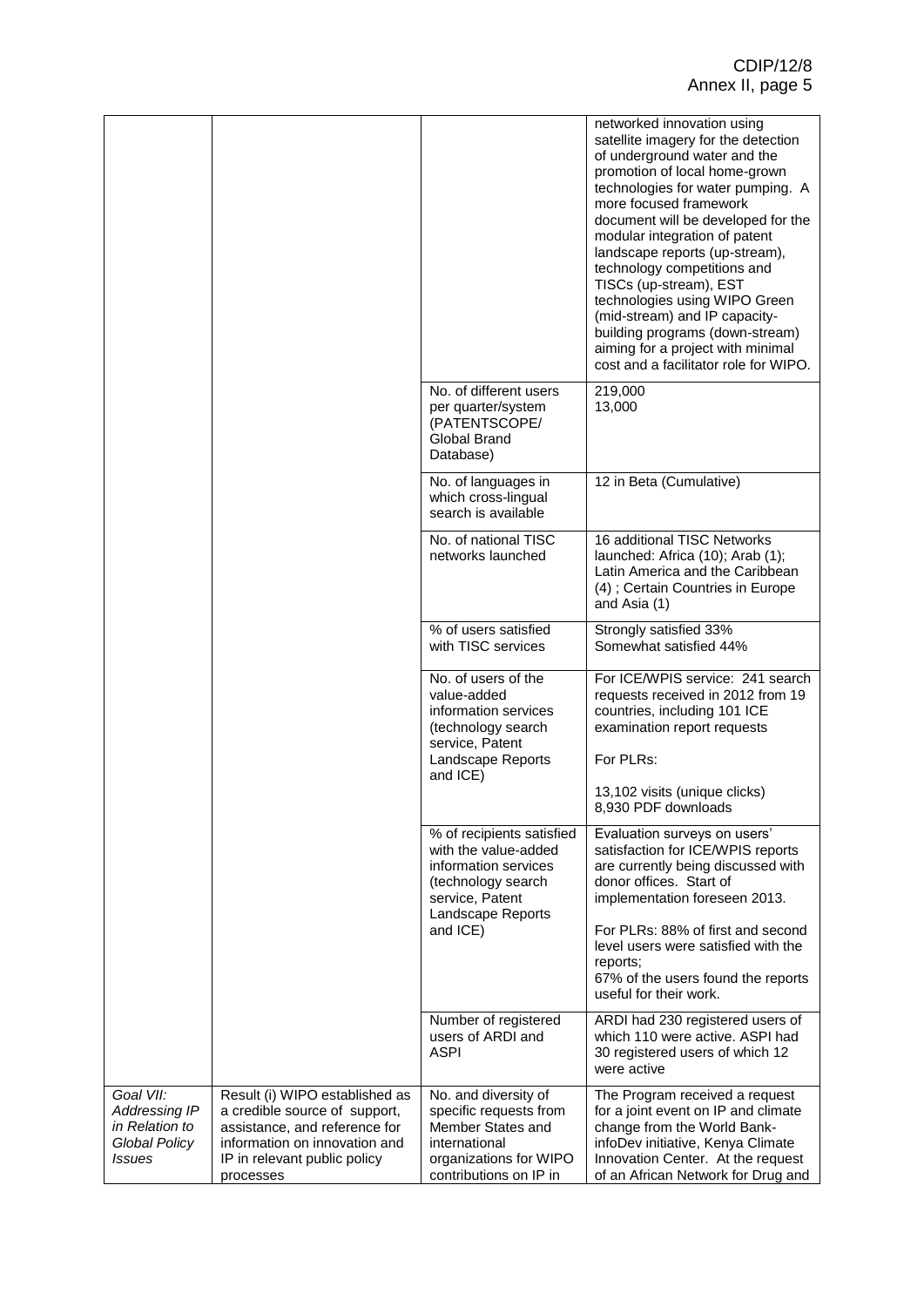|                                                               |                                                                                                                                                                                            | relation to global public<br>policy issues                                                                                                                    | Device Innovation (ANDI) Centre<br>of Excellence and in cooperation<br>with Program 30, a customized<br>WIPO Training Program on<br>Successful Technology Licensing<br>was organized in Geneva on<br>November 1 and 2, 2012.    |
|---------------------------------------------------------------|--------------------------------------------------------------------------------------------------------------------------------------------------------------------------------------------|---------------------------------------------------------------------------------------------------------------------------------------------------------------|---------------------------------------------------------------------------------------------------------------------------------------------------------------------------------------------------------------------------------|
|                                                               | MDG Goal 6: Combat HIV/AIDS, malaria and other diseases                                                                                                                                    |                                                                                                                                                               |                                                                                                                                                                                                                                 |
| diseases                                                      | MDG Target 6.C: Have halted by 2015 and begun to reverse the incidence of malaria and other major                                                                                          |                                                                                                                                                               | MDG Target 6.B: Achieve, by 2010, universal access to treatment for HIV/AIDS for all those who need it                                                                                                                          |
| <b>WIPO Strategic</b><br>Goal                                 | <b>Relevant WIPO Expected</b><br><b>Result 2012/13</b>                                                                                                                                     | <b>Performance</b><br><b>Indicators</b>                                                                                                                       | <b>Performance Data</b>                                                                                                                                                                                                         |
| Goal III:<br>Facilitating the<br>Use of IP for<br>Development | Result (i) Clearly defined<br>and coherent national<br>innovations and IP policies,<br>strategies and development<br>plans consistent with<br>national development goals<br>and objectives | No. of countries that<br>have formulated and/or<br>are engaged in<br>implementation of their<br>IP Policies, Strategies<br>and/or Plans each year<br>(Africa) | - Mauritius (Pending adoption<br>by the Parliament)<br>- Senegal (MoU signed in 2011;<br>implementation in progress)<br>- Seychelles (MoU under<br>review)<br>- Tanzania (implementation in<br>progress)<br>Ghana (in progress) |
|                                                               |                                                                                                                                                                                            |                                                                                                                                                               | Consultations on-going with eight<br>countries (Botswana, Burundi,<br>Chad, Congo, Gambia,<br>Mauritius, Seychelles, and<br>Tanzania)                                                                                           |
|                                                               |                                                                                                                                                                                            |                                                                                                                                                               | - Botswana (IP Strategy)<br>- Gambia (IP Strategy and<br>Policy)<br>- Seychelles (IP Policy)<br>- Mauritius (IP Policy)<br>Tanzania (IP Strategy and<br>Policy)                                                                 |
|                                                               |                                                                                                                                                                                            | No. of countries with<br>appropriate mechanisms<br>for the development and<br>implementation of IP<br>strategies (Arab region)                                | Three countries (Algeria, Oman<br>and Qatar).                                                                                                                                                                                   |
|                                                               |                                                                                                                                                                                            | No. of countries with<br>initiatives linked to the<br>national IP plans (Arab<br>region)                                                                      | Three countries (Algeria, Egypt<br>and Yemen).                                                                                                                                                                                  |
|                                                               |                                                                                                                                                                                            | No. of countries with IP<br>policies and strategies in<br>their national approval<br>processes<br>(Asia and the Pacific)                                      | Work is in progress in six<br>countries, namely, Cambodia,<br>Nepal, Solomon Islands, Tonga,<br>Vanuatu and Viet Nam.                                                                                                           |
|                                                               |                                                                                                                                                                                            | No. of countries having<br>adopted IP policies and<br>strategies<br>(Asia and the Pacific)                                                                    | Three target countries are<br>proceeding with adoption<br>processes, namely, Bhutan,<br>Mongolia and Samoa                                                                                                                      |
|                                                               |                                                                                                                                                                                            | No. of countries in which<br>activities/projects have<br>been carried out that                                                                                | Eight countries (Dominican<br>Republic, Ecuador, El Salvador,<br>Guatemala, Honduras,                                                                                                                                           |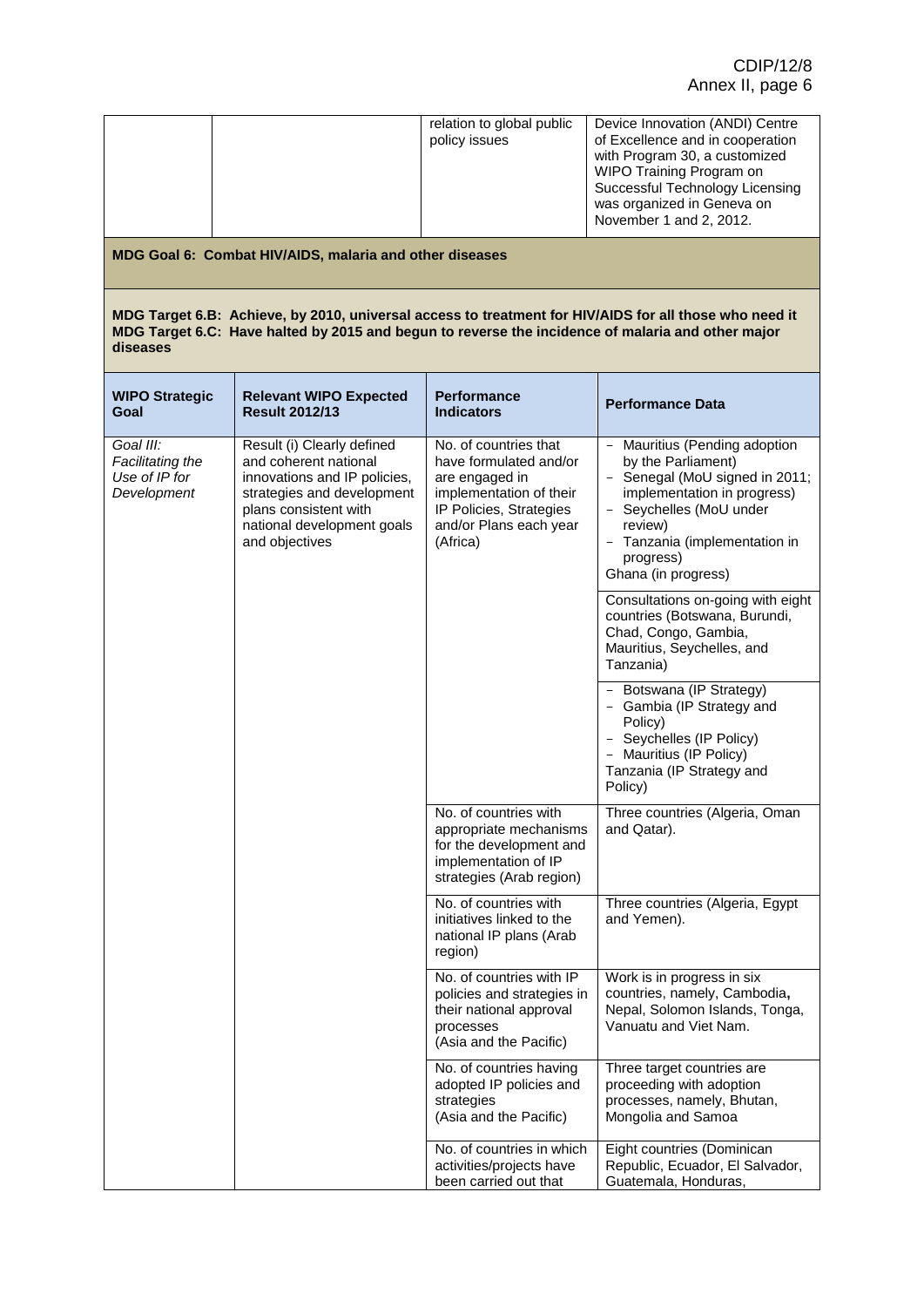|                                                                                  |                                                                                                                                                                                            | contribute to the<br>formulation of IP<br>strategies/ policies<br>(Latin America and the<br>Caribbean)                                                                                                          | Nicaragua, Panama and<br>Trinidad and Tobago)                                                                                                                                                                                                                                                             |
|----------------------------------------------------------------------------------|--------------------------------------------------------------------------------------------------------------------------------------------------------------------------------------------|-----------------------------------------------------------------------------------------------------------------------------------------------------------------------------------------------------------------|-----------------------------------------------------------------------------------------------------------------------------------------------------------------------------------------------------------------------------------------------------------------------------------------------------------|
|                                                                                  |                                                                                                                                                                                            | No. of countries in which<br>activities/projects have<br>been carried out that<br>contribute to the<br>implementation of IP<br>strategies/policies<br>(Latin America and the<br>Caribbean)                      | Five countries (Argentina,<br>Barbados, Colombia, Costa<br>Rica, and Uruguay)                                                                                                                                                                                                                             |
|                                                                                  |                                                                                                                                                                                            | No. of LDCs that have<br>included LDC-specific IP<br>considerations in their<br>national IP strategies<br>and/or policies (LDCs)                                                                                | Three LDCs (Bangladesh,<br>Ethiopia and Madagascar)                                                                                                                                                                                                                                                       |
|                                                                                  |                                                                                                                                                                                            | No of countries having<br>developed national IP<br>strategies or plans,<br>dovetailed with national<br>development goals                                                                                        | Five countries (Belarus,<br>Montenegro, Republic of<br>Moldova, Romania, and The<br>former Yugoslav Republic of<br>Macedonia) have national IP<br>strategies approved or awaiting<br>approval. Initiation or update of<br>strategies commenced in Czech<br>Republic, Tajikistan, Slovakia<br>and Ukraine. |
|                                                                                  |                                                                                                                                                                                            | % of trained IP office<br>officials using upgraded<br>skills in their work                                                                                                                                      | Data will become available end<br>2013 (post event evaluation<br>forms)                                                                                                                                                                                                                                   |
|                                                                                  |                                                                                                                                                                                            | % IP professionals<br>attesting to an enhanced<br>understanding of IP<br>issues                                                                                                                                 | Data will become available end<br>2013 (post event evaluation<br>forms)                                                                                                                                                                                                                                   |
|                                                                                  |                                                                                                                                                                                            | % of participants<br>satisfied with the quality<br>of workshops and<br>seminars on innovation<br>and its<br>commercialization                                                                                   | Data will become available end<br>2013 (post event evaluation<br>forms)                                                                                                                                                                                                                                   |
|                                                                                  |                                                                                                                                                                                            | No. of national IP<br>strategies which<br>includes an innovation<br>and technology<br>component                                                                                                                 | None                                                                                                                                                                                                                                                                                                      |
| Goal VI:<br>International<br>Cooperation on<br><b>Building Respect</b><br>for IP | Result (i) Progress in the<br>international policy dialogue<br>among WIPO Member<br>States on building respect<br>for IP, guided by<br>Recommendation 45 of the<br>WIPO Development Agenda | Continued agreement by<br>Member States on the<br>substantive work of the<br><b>WIPO Advisory</b><br>Committee on<br>Enforcement (ACE) in<br>the biennium,<br>incorporating<br>development-oriented<br>elements | Member States agreed on the<br>future program of this<br>Committee, to include<br>alternative dispute resolution<br>practices; and preventive<br>actions or measures to<br>complement enforcement<br>measures (see par. 34 of Draft<br>Summary by the Chair - doc.<br>WIP/ACE/8/12/PROV).                 |
| Goal VII:<br>Addressing IP in<br><b>Relation to Global</b>                       | Result (i) WIPO established<br>as a credible source of<br>support, assistance, and                                                                                                         | No. and diversity of<br>specific requests from<br>Member States and                                                                                                                                             | The Program received a request<br>for a joint event on IP and<br>climate change from the World                                                                                                                                                                                                            |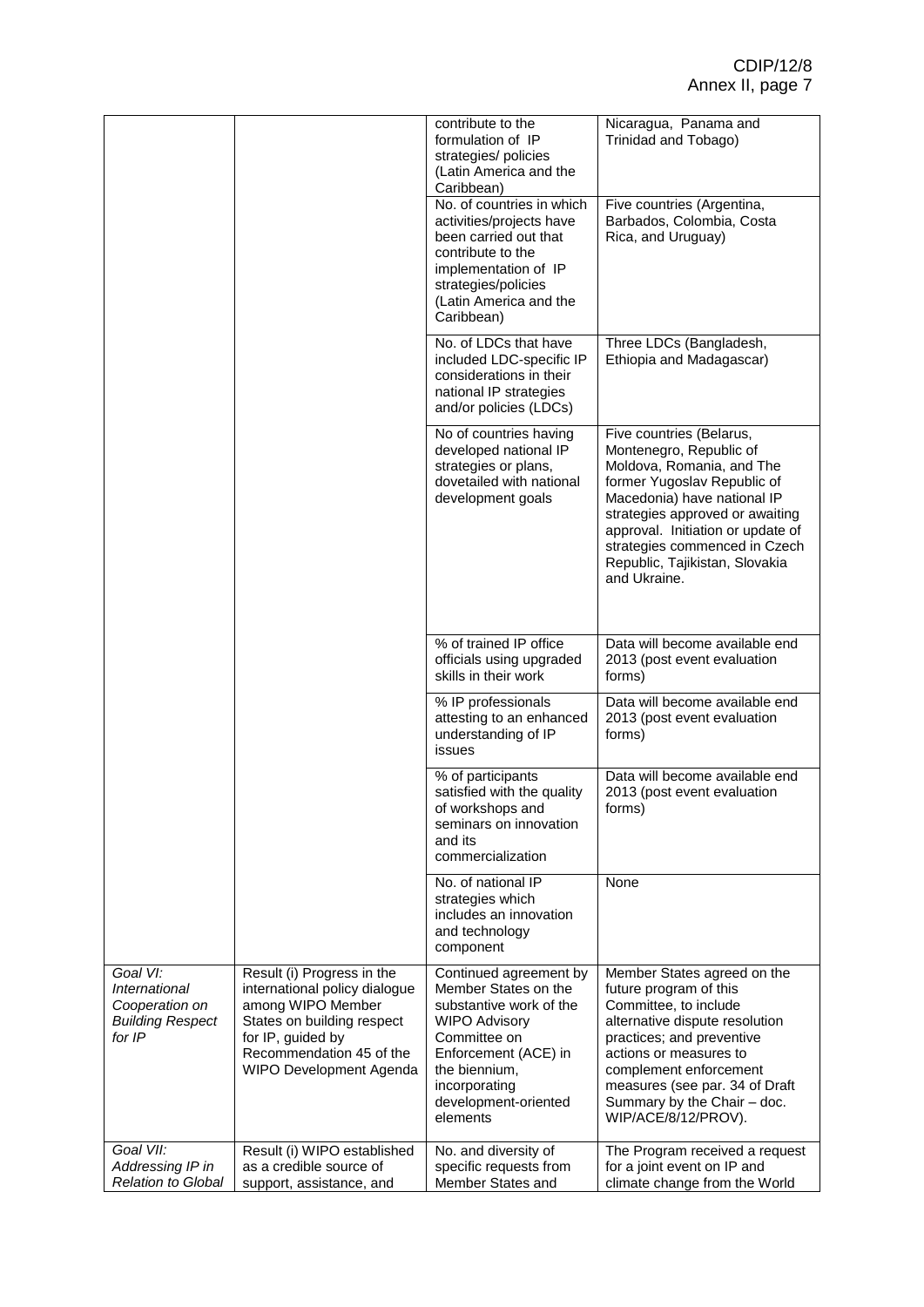### **Target 8.B: Address the special needs of the Least Developed Countries (LDCs)**

| <b>WIPO Strategic</b><br>Goal                                                      | <b>Relevant WIPO Expected</b><br><b>Result 2012/13</b>                                                        | <b>Performance</b><br><b>Indicators</b>                                                                                                                 | <b>Performance Data</b>                                                                                                                                                                                                                                                                                                                                                                                                                                                                                                                                                                                                                                                                                                       |
|------------------------------------------------------------------------------------|---------------------------------------------------------------------------------------------------------------|---------------------------------------------------------------------------------------------------------------------------------------------------------|-------------------------------------------------------------------------------------------------------------------------------------------------------------------------------------------------------------------------------------------------------------------------------------------------------------------------------------------------------------------------------------------------------------------------------------------------------------------------------------------------------------------------------------------------------------------------------------------------------------------------------------------------------------------------------------------------------------------------------|
| Goal III:<br>Facilitating the<br>Use of IP for<br>Development                      | Results (iv) New or<br>strengthened cooperation<br>mechanisms, programs and<br>partnerships in LDCs           | No. of partnerships<br>established in LDCs<br>among governmental<br>organizations, private<br>sector, NGOs, and other<br>development partners<br>(LDCs) | The partnerships initiated in<br>Bangladesh, Nepal and Zambia<br>in 2011 were further<br>strengthened through the<br>establishment of expert and<br>multi-stakeholder groups on<br>appropriate technologies.                                                                                                                                                                                                                                                                                                                                                                                                                                                                                                                  |
|                                                                                    |                                                                                                               | No. of IP programs<br>implemented jointly with<br>other UN bodies and<br>other IGOs (LDCs)                                                              | WIPO participated in Inter-<br><b>Agency Consultative Group</b><br>Meetings organized by the<br>United Nations Office of the High<br>Representative for the Least<br>Developed Countries,<br>Landlocked Developing<br>Countries and Small Island<br>Developing States (UN-<br>OHRLLS) - a UN system<br>consultative process on UN's<br>cooperation with LDCs<br>WIPO provided technical and<br>advisory assistance to the LDCs<br>under WTO's needs assessment<br>process addressing LDCs needs<br>and priorities for implementation<br>of the TRIPS agreement during<br>their grace period. WIPO<br>participated actively in regional,<br>sub-regional and<br>national programs organized by<br>WTO for the benefit of LDCs. |
| Goal VII:<br>Addressing IP in<br><b>Relation to Global</b><br><b>Policy Issues</b> | Results (ii) IP-based tools<br>are used for technology<br>transfer from developed to<br>developing countries, | No. of participants in IP-<br>based platforms                                                                                                           | WIPO Re:Search: 61 members<br>(providers, users and supporters)<br>(cumulative)                                                                                                                                                                                                                                                                                                                                                                                                                                                                                                                                                                                                                                               |
|                                                                                    | particularly least developed<br>countries, to address global<br>challenges                                    |                                                                                                                                                         | WIPO GREEN; 20 participants<br>(collaborating organizations,<br>technology providers and                                                                                                                                                                                                                                                                                                                                                                                                                                                                                                                                                                                                                                      |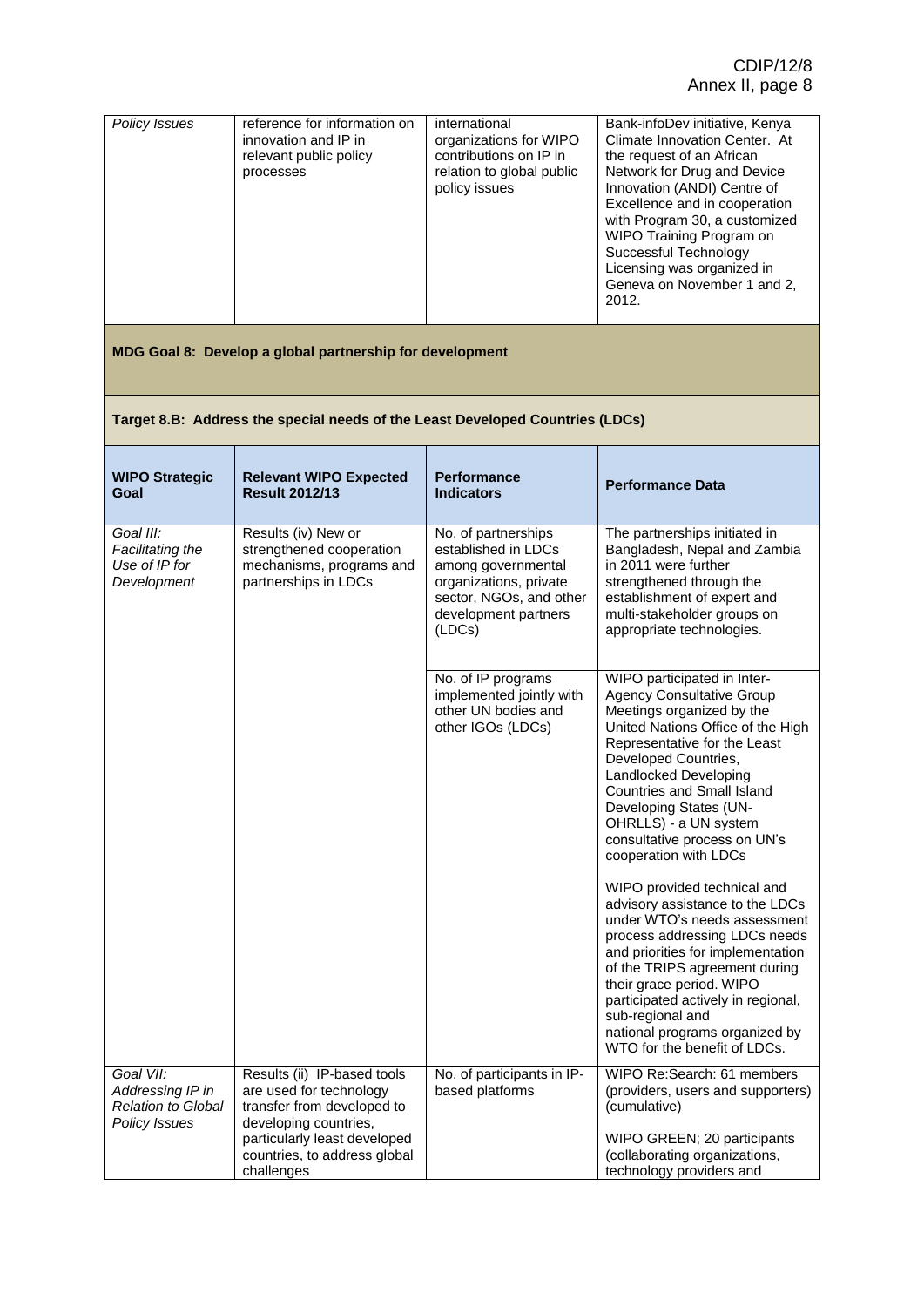|                                                               |                                                                                                                                                                                            |                                                                                                                                                               | seekers) (cumulative)                                                                                                                                                                                                                     |
|---------------------------------------------------------------|--------------------------------------------------------------------------------------------------------------------------------------------------------------------------------------------|---------------------------------------------------------------------------------------------------------------------------------------------------------------|-------------------------------------------------------------------------------------------------------------------------------------------------------------------------------------------------------------------------------------------|
|                                                               |                                                                                                                                                                                            | No. of transactions<br>concluded using the<br>platform(s)                                                                                                     | WIPO Re:Search: 13<br>collaborations as of end 2012<br>WIPO GREEN: no transactions                                                                                                                                                        |
|                                                               | MDG Goal 8: Develop a global partnership for development                                                                                                                                   |                                                                                                                                                               |                                                                                                                                                                                                                                           |
| in developing countries                                       |                                                                                                                                                                                            |                                                                                                                                                               | Target 8.E: In cooperation with pharmaceutical companies, provide access to affordable essential drugs                                                                                                                                    |
| <b>WIPO Strategic</b><br>Goal                                 | <b>Relevant WIPO Expected</b><br><b>Result 2012/13</b>                                                                                                                                     | <b>Performance</b><br><b>Indicators</b>                                                                                                                       | <b>Performance Data</b>                                                                                                                                                                                                                   |
| Goal III:<br>Facilitating the<br>Use of IP for<br>Development | Result (i) Clearly defined<br>and coherent national<br>innovations and IP policies,<br>strategies and development<br>plans consistent with<br>national development goals<br>and objectives | No. of countries that<br>have formulated and/or<br>are engaged in<br>implementation of their<br>IP Policies, Strategies<br>and/or Plans each year<br>(Africa) | - Mauritius (Pending adoption<br>by the Parliament)<br>- Senegal (MoU signed in 2011;<br>implementation in progress)<br>- Seychelles (MoU under<br>review)<br>- Tanzania (implementation in<br>progress)<br>Ghana (in progress)<br>$\sim$ |
|                                                               |                                                                                                                                                                                            |                                                                                                                                                               | Consultations on-going with eight<br>countries (Botswana, Burundi,<br>Chad, Congo, Gambia,<br>Mauritius, Seychelles, and<br>Tanzania)                                                                                                     |
|                                                               |                                                                                                                                                                                            |                                                                                                                                                               | - Botswana (IP Strategy)<br>- Gambia (IP Strategy and<br>Policy)<br>- Seychelles (IP Policy)<br>Mauritius (IP Policy)<br>Tanzania (IP Strategy and<br>Policy)                                                                             |
|                                                               |                                                                                                                                                                                            | No. of countries with<br>appropriate mechanisms<br>for the development and<br>implementation of IP<br>strategies (Arab region)                                | Three countries (Algeria, Oman<br>and Qatar).                                                                                                                                                                                             |
|                                                               |                                                                                                                                                                                            | No. of countries with<br>initiatives linked to the<br>national IP plans<br>(Arab region)                                                                      | Three countries (Algeria, Egypt<br>and Yemen).                                                                                                                                                                                            |
|                                                               |                                                                                                                                                                                            | No. of countries with IP<br>policies and strategies in<br>their national approval<br>processes<br>(Asia and the Pacific)                                      | Work is in progress in six<br>countries, namely, Cambodia,<br>Nepal, Solomon Islands, Tonga,<br>Vanuatu and Viet Nam.                                                                                                                     |
|                                                               |                                                                                                                                                                                            | No. of countries having<br>adopted IP policies and<br>strategies<br>(Asia and the Pacific)                                                                    | Three target countries are<br>proceeding with adoption<br>processes, namely, Bhutan,<br>Mongolia and Samoa                                                                                                                                |
|                                                               |                                                                                                                                                                                            | No. of countries in which<br>activities/projects have<br>been carried out that                                                                                | Eight countries (Dominican<br>Republic, Ecuador, El Salvador,<br>Guatemala, Honduras,                                                                                                                                                     |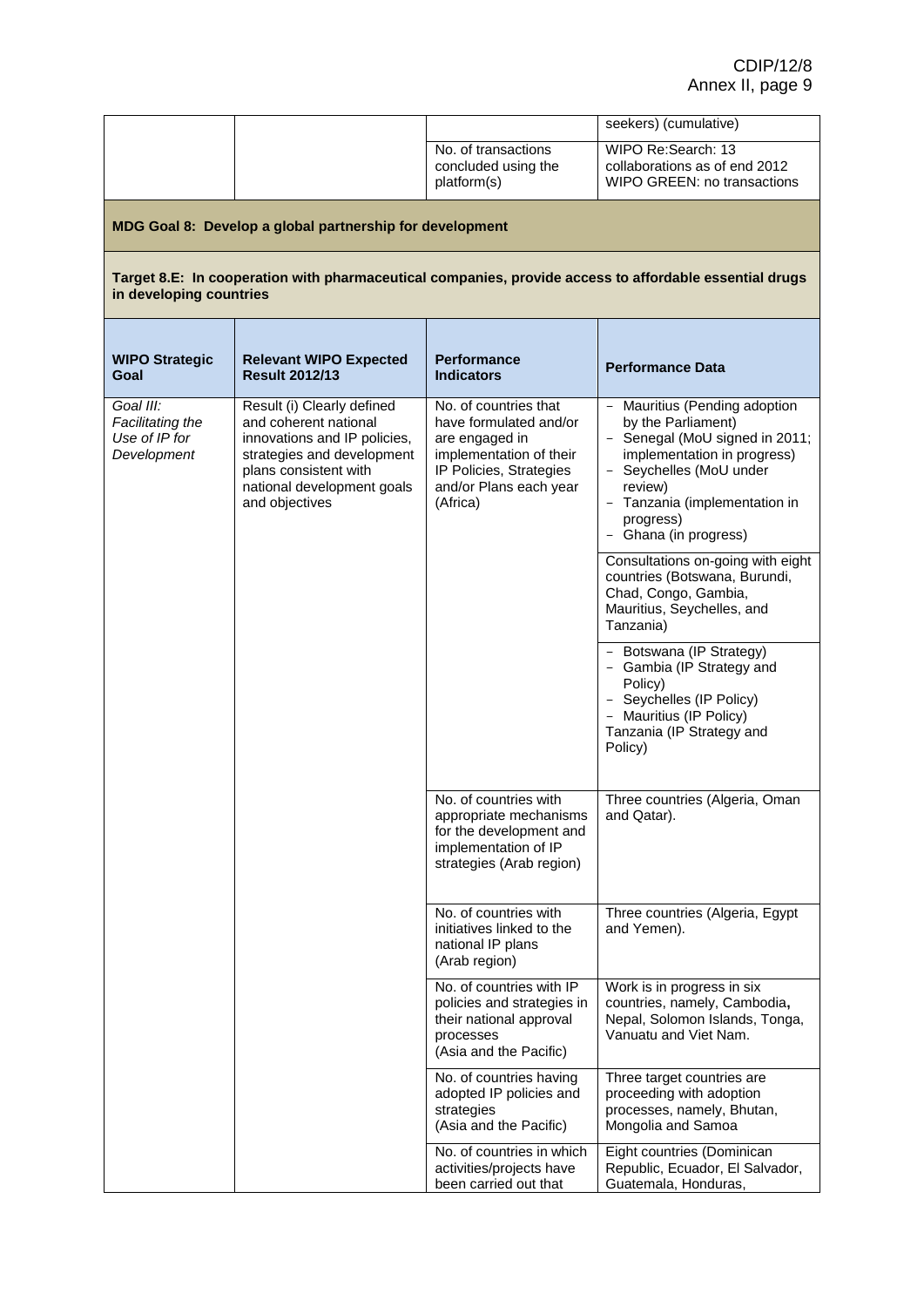|                                                                                  |                                                                                                                                                                                            | contribute to the<br>formulation of IP<br>strategies/ policies<br>(Latin America and the<br>Caribbean)                                                                                                          | Nicaragua, Panama and<br>Trinidad and Tobago)                                                                                                                                                                                                                                                             |
|----------------------------------------------------------------------------------|--------------------------------------------------------------------------------------------------------------------------------------------------------------------------------------------|-----------------------------------------------------------------------------------------------------------------------------------------------------------------------------------------------------------------|-----------------------------------------------------------------------------------------------------------------------------------------------------------------------------------------------------------------------------------------------------------------------------------------------------------|
|                                                                                  |                                                                                                                                                                                            | No. of countries in which<br>activities/projects have<br>been carried out that<br>contribute to the<br>implementation of IP<br>strategies/policies<br>(Latin America and the<br>Caribbean)                      | Five countries (Argentina,<br>Barbados, Colombia, Costa<br>Rica, and Uruguay)                                                                                                                                                                                                                             |
|                                                                                  |                                                                                                                                                                                            | No. of LDCs that have<br>included LDC-specific IP<br>considerations in their<br>national IP strategies<br>and/or policies (LDCs)                                                                                | Three LDCs (Bangladesh,<br>Ethiopia and Madagascar)                                                                                                                                                                                                                                                       |
|                                                                                  |                                                                                                                                                                                            | No of countries having<br>developed national IP<br>strategies or plans,<br>dovetailed with national<br>development goals                                                                                        | Five countries (Belarus,<br>Montenegro, Republic of<br>Moldova, Romania, and The<br>former Yugoslav Republic of<br>Macedonia) have national IP<br>strategies approved or awaiting<br>approval. Initiation or update of<br>strategies commenced in Czech<br>Republic, Tajikistan, Slovakia<br>and Ukraine. |
|                                                                                  |                                                                                                                                                                                            | % of trained IP office<br>officials using upgraded<br>skills in their work                                                                                                                                      | Data will become available end<br>2013 (post event evaluation<br>forms)                                                                                                                                                                                                                                   |
|                                                                                  |                                                                                                                                                                                            | % IP professionals<br>attesting to an enhanced<br>understanding of IP<br>issues                                                                                                                                 | Data will become available end<br>2013 (post event evaluation<br>forms)                                                                                                                                                                                                                                   |
|                                                                                  |                                                                                                                                                                                            | % of participants<br>satisfied with the quality<br>of workshops and<br>seminars on innovation<br>and its<br>commercialization                                                                                   | Data will become available end<br>2013 (post event evaluation<br>forms)                                                                                                                                                                                                                                   |
|                                                                                  |                                                                                                                                                                                            | No. of national IP<br>strategies which<br>includes an innovation<br>and technology<br>component                                                                                                                 | None                                                                                                                                                                                                                                                                                                      |
| Goal VI:<br>International<br>Cooperation on<br><b>Building Respect</b><br>for IP | Result (i) Progress in the<br>international policy dialogue<br>among WIPO Member<br>States on building respect<br>for IP, guided by<br>Recommendation 45 of the<br>WIPO Development Agenda | Continued agreement by<br>Member States on the<br>substantive work of the<br><b>WIPO Advisory</b><br>Committee on<br>Enforcement (ACE) in<br>the biennium,<br>incorporating<br>development-oriented<br>elements | Member States agreed on the<br>future program of this<br>Committee, to include<br>alternative dispute resolution<br>practices; and preventive<br>actions or measures to<br>complement enforcement<br>measures (see par. 34 of Draft<br>Summary by the Chair - doc.<br>WIP/ACE/8/12/PROV).                 |
| Goal VII:<br>Addressing IP in                                                    | Result (i) WIPO established<br>as a credible source of                                                                                                                                     | No. and diversity of<br>specific requests from                                                                                                                                                                  | The Program received a request<br>for a joint event on IP and                                                                                                                                                                                                                                             |
| <b>Relation to Global</b><br>Policy Issues                                       | support, assistance, and<br>reference for information on                                                                                                                                   | Member States and<br>international                                                                                                                                                                              | climate change from the World<br>Bank-infoDev initiative, Kenya                                                                                                                                                                                                                                           |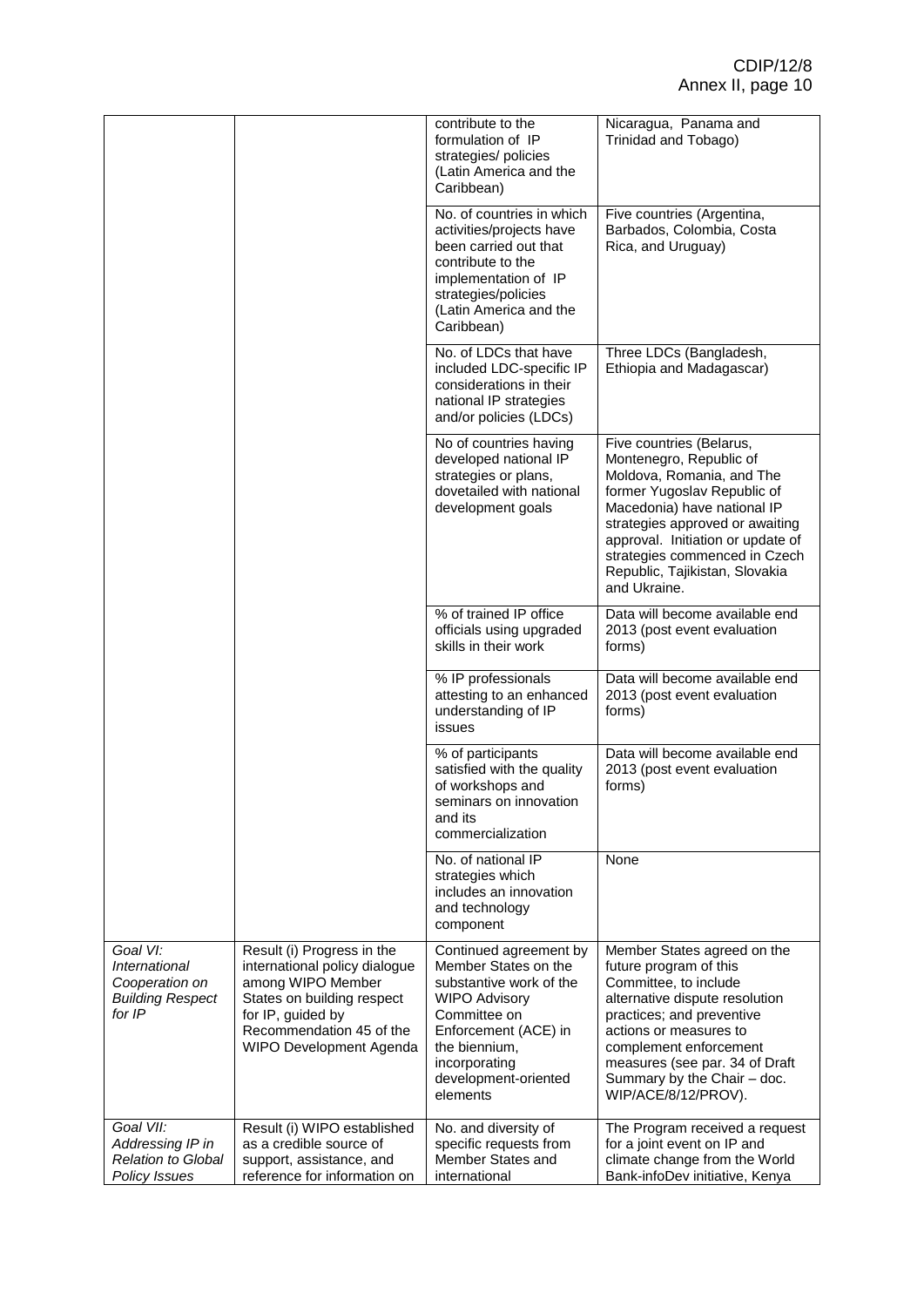| innovation and IP in<br>relevant public policy<br>processes | organizations for WIPO<br>contributions on IP in<br>relation to global public<br>policy issues | Climate Innovation Center. At<br>the request of an African<br>Network for Drug and Device<br>Innovation (ANDI) Centre of<br>Excellence and in cooperation<br>with Program 30, a customized<br>WIPO Training Program on<br>Successful Technology<br>Licensing was organized in<br>Geneva on November 1 and 2,<br>2012. |
|-------------------------------------------------------------|------------------------------------------------------------------------------------------------|-----------------------------------------------------------------------------------------------------------------------------------------------------------------------------------------------------------------------------------------------------------------------------------------------------------------------|
|-------------------------------------------------------------|------------------------------------------------------------------------------------------------|-----------------------------------------------------------------------------------------------------------------------------------------------------------------------------------------------------------------------------------------------------------------------------------------------------------------------|

#### **Target 8.F: In cooperation with the private sector, make available the benefits of new technologies, especially information and communications**

| <b>WIPO Strategic</b><br>Goal                                          | <b>Relevant WIPO Expected</b><br><b>Result 2012/13</b>                                                                                                                                                                                                                                  | <b>Performance Indicators</b>                                                                                                                                                                                       | <b>Performance Data</b>                                                                                                                                                                                                          |
|------------------------------------------------------------------------|-----------------------------------------------------------------------------------------------------------------------------------------------------------------------------------------------------------------------------------------------------------------------------------------|---------------------------------------------------------------------------------------------------------------------------------------------------------------------------------------------------------------------|----------------------------------------------------------------------------------------------------------------------------------------------------------------------------------------------------------------------------------|
| Goal I:<br>Balanced<br>Evolution of the<br><i><b>International</b></i> | Result (i) Enhanced<br>cooperation/greater<br>consensus among Member<br>States on further<br>developing balanced policy<br>and normative frameworks<br>for the international patent<br>system, trademarks,<br>industrial designs,<br>geographical indications,<br>copyright and related | Progress on the<br>implementation of SCP<br>agreed steps/plans                                                                                                                                                      | SCP/18 agreed to carry on<br>discussions at SCP/19 on the<br>basis of the agenda of SCP/18.                                                                                                                                      |
| Normative<br>Framework for IP                                          |                                                                                                                                                                                                                                                                                         | International agreement<br>on a normative<br>framework for Industrial<br>Designs                                                                                                                                    | <b>WIPO General Assemblies</b><br>decision "urging the SCT to<br>expedite in a committed manner<br>work with a view to advance<br>substantially the basic proposals<br>for a Design Law Treaty"<br>(WO/GA/41/18, paragraph 231). |
|                                                                        | rights, TK, TCEs and GRs                                                                                                                                                                                                                                                                | Progress towards<br>agreement on current<br>issues on the SCT<br>agenda                                                                                                                                             | Progress on draft Articles and<br>Regulations for industrial design<br>law and practice.                                                                                                                                         |
|                                                                        |                                                                                                                                                                                                                                                                                         |                                                                                                                                                                                                                     | Continuation of work on the<br>protection of country names.                                                                                                                                                                      |
|                                                                        |                                                                                                                                                                                                                                                                                         | The SCT held an information<br>meeting on the role and<br>responsibility of Internet<br>intermediaries in the field of<br>trademarks, but subsequently<br>decided not to continue work on<br>this particular topic. |                                                                                                                                                                                                                                  |
|                                                                        |                                                                                                                                                                                                                                                                                         | No. of ratifications/<br>accessions to the<br>Singapore Treaty                                                                                                                                                      | 4 additional ratifications in 2012<br>(United Kingdom, Kazakhstan,<br>New Zealand and Iceland).                                                                                                                                  |
|                                                                        |                                                                                                                                                                                                                                                                                         | Work initiated by the SCT<br>on Geographical<br>Indications (GIs)                                                                                                                                                   | SCT did not initiate work on<br>geographical indications in 2012.                                                                                                                                                                |
|                                                                        |                                                                                                                                                                                                                                                                                         | Conclusions agreed by<br>Member States in each<br>session of the SCCR                                                                                                                                               | Conclusions were reached in<br>both SCCR sessions <sup>12</sup> to<br>advance work on all substantive<br>agenda items including<br>limitations and exceptions for                                                                |

<sup>&</sup>lt;sup>12</sup> SCCR 24: [http://www.wipo.int/meetings/en/details.jsp?meeting\\_id=25014](http://www.wipo.int/meetings/en/details.jsp?meeting_id=25014) and SCCR 25: [http://www.wipo.int/meetings/en/details.jsp?meeting\\_id=25024](http://www.wipo.int/meetings/en/details.jsp?meeting_id=25024).

 $\overline{\phantom{a}}$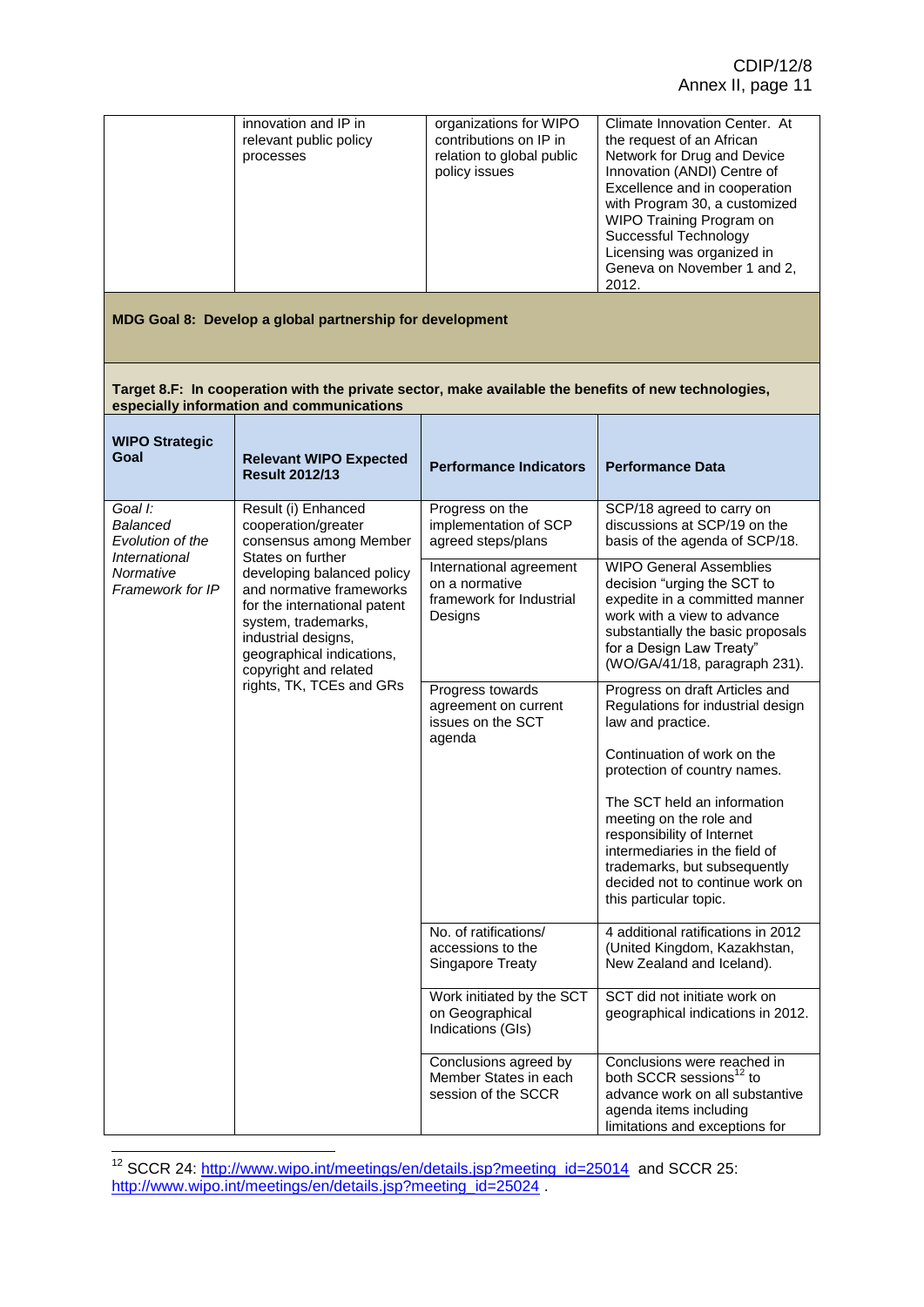|                                                                                             |                                                                                                                                                                                                                                               | visually impaired/print disabled<br>persons; protection for<br>broadcasting organizations;<br>limitations and exceptions for<br>libraries and archives; and<br>limitations and exceptions for<br>education and research<br>institutions |
|---------------------------------------------------------------------------------------------|-----------------------------------------------------------------------------------------------------------------------------------------------------------------------------------------------------------------------------------------------|-----------------------------------------------------------------------------------------------------------------------------------------------------------------------------------------------------------------------------------------|
|                                                                                             | Progress towards<br>agreement on current<br>issues on the SCCR<br>agenda                                                                                                                                                                      | Beijing Treaty text adopted in<br>June 2012. Decision to convene<br>Diplomatic Conference in<br>Marrakesh reached in December<br>2012. Progress consistent with<br>SCCR work plan on all issues on<br>the agenda.                       |
|                                                                                             | Progress in the IGC's<br>negotiations towards<br>development of an<br>international legal<br>instrument(s)                                                                                                                                    | Continued progress in<br>negotiations                                                                                                                                                                                                   |
| Result (ii) Tailored and<br>balanced IP legislative,<br>regulatory and policy<br>frameworks | No. and types of<br>legislative advice<br>provided to Member<br>States related to patents,<br>utility models, trade<br>secrets and integrated<br>circuits                                                                                     | In 2012, 11 written comments<br>were provided to Member States.<br>In addition, seven events were<br>organized with the aim to<br>discuss, revise and draft legal<br>texts or to analyze policy options.                                |
|                                                                                             | % of countries which<br>found WIPO's legislative<br>advice related to patents,<br>utility models, trade<br>secrets and integrated<br>circuits useful                                                                                          | Survey for the year 2012 in<br>process                                                                                                                                                                                                  |
|                                                                                             | % of Member States<br>which found the provided<br>information concerning<br>the legal principles and<br>practices of the patent<br>system, including the<br>flexibilities existing in the<br>system and the<br>challenges it faces,<br>useful | A majority of Member States<br>expressed their satisfaction with<br>the quality of the information<br>provided.                                                                                                                         |
|                                                                                             | No. of countries providing<br>positive feedback on the<br>usefulness of the<br>provided legislative<br>advice in the area of<br>trademarks, industrial<br>designs and geographical<br>indications                                             | Positive feedback received from<br>three countries (out of three<br>survey respondents).                                                                                                                                                |
|                                                                                             | No. of countries that have<br>initiated legislative reform<br>in the area of copyright<br>and related rights                                                                                                                                  | Nine countries from the following<br>regions received legislative<br>advice in 2012: Africa (3); Arab<br>(4); Asia Pacific (1); LAC (1).                                                                                                |
|                                                                                             | % of participants' positive<br>rating of the usefulness<br>of copyright related<br>capacity building<br>workshops                                                                                                                             | Over 80% of participants found<br>the workshops useful.                                                                                                                                                                                 |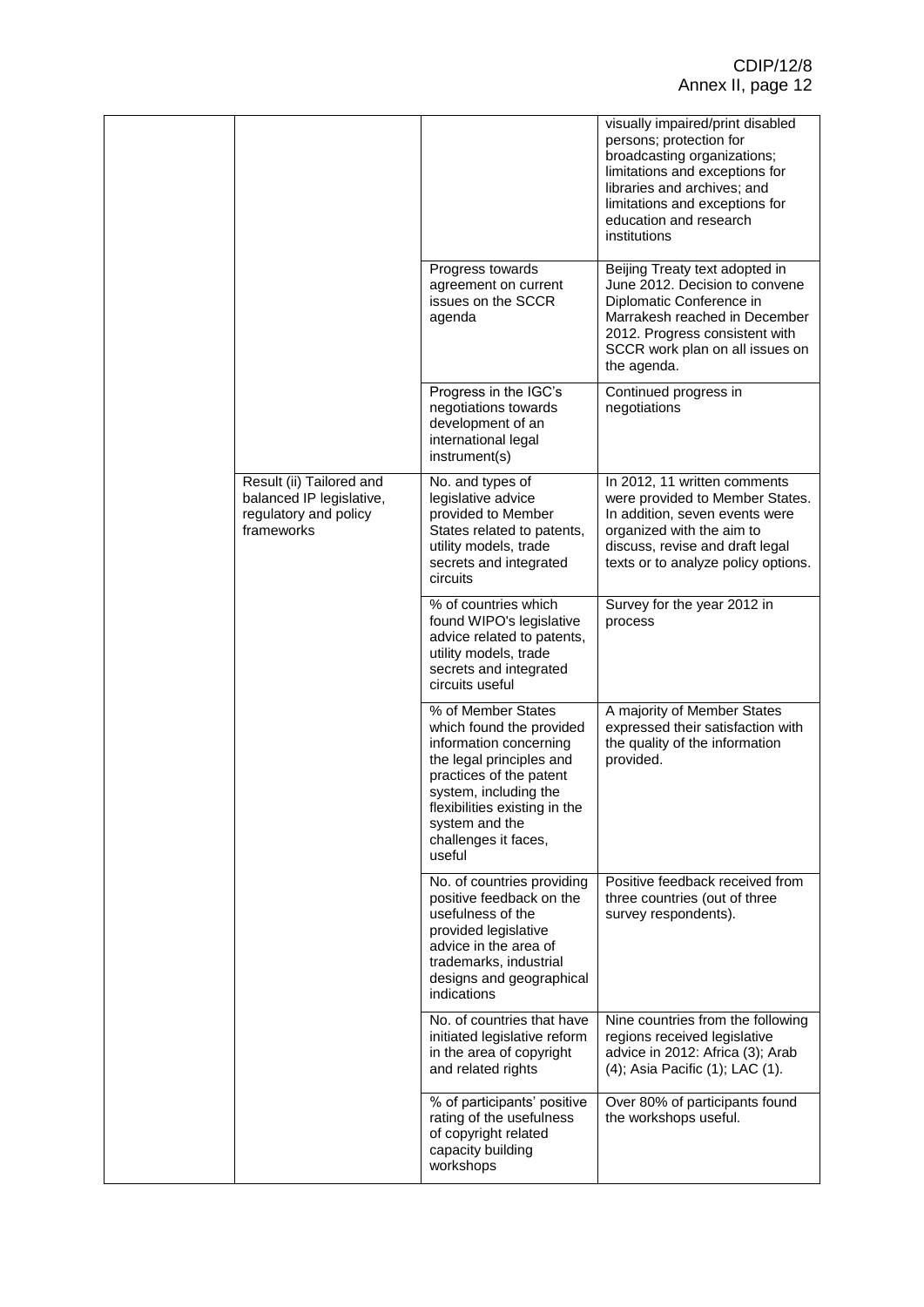|  | % of participants' rating<br>of usefulness of copyright<br>related workshops and<br>practical use of<br>knowledge six months<br>after the workshop     | Approximately 80% reported<br>actual use of the information.                                                                                                                                                                                                 |
|--|--------------------------------------------------------------------------------------------------------------------------------------------------------|--------------------------------------------------------------------------------------------------------------------------------------------------------------------------------------------------------------------------------------------------------------|
|  | No. of national copyright<br>and related rights<br>initiatives started directly<br>related to the themes of<br>workshops                               | Over 50% of countries started<br>initiatives following the<br>workshops such as awareness<br>building programs, enhancing<br>institutional and human<br>capacities and improvement of<br>copyright systems.                                                  |
|  | No. of requests for and<br>types of legislative advice<br>related to patents, utility<br>models, trade secrets<br>and integrated circuits,             | Legislative advice provided to 4<br>legal experts from Liberia during<br>their study visit to WIPO<br>headquarters.                                                                                                                                          |
|  | including relevant IP<br>flexibilities                                                                                                                 | In 2012, 11 written comments<br>were provided to MS; three short<br>term missions to capitals and<br>four consultations meetings at<br>WIPO's HQ were organized with<br>the aim to discuss, revise and<br>draft legal texts or to analyze<br>policy options. |
|  | No. of countries which<br>found WIPO's legislative<br>advice related to patents,<br>utility models, trade<br>secrets and integrated<br>circuits useful | Survey for the year 2012 in<br>process                                                                                                                                                                                                                       |
|  | % of satisfied participants<br>in targeted workshops/<br>seminars held on specific<br>patent-related questions                                         | National Workshop on Patent<br>Policy and its legislative<br>implementation (Costa Rica,<br>September, 2012) (92.5%)                                                                                                                                         |
|  |                                                                                                                                                        | Sub-regional Workshop on the<br>Protection of Invention in the<br>Pharmaceutical Sector: Patents,<br>Undisclosed Information and<br>Health Policies (Riyadh, Saudi<br>Arabia, October, 2012) (96.7%)                                                         |
|  |                                                                                                                                                        | Regional Seminar on the<br>Legislative, Economic and Policy<br><b>Aspects of Utility Models</b><br>Protection System (Kuala<br>Lumpur. Malaysia, September<br>2012) (100%)                                                                                   |
|  |                                                                                                                                                        | Training Course on Patent Law<br>and Examination (Republic of<br>Korea); WIPO-WTO Colloquium<br>for Teachers of Intellectual<br>Property (Geneva); Interregional<br>Intermediate Seminar on<br>Industrial Property (Geneva).                                 |
|  |                                                                                                                                                        | All participants expressed their<br>satisfaction with the respective<br>workshops/seminars (100%)                                                                                                                                                            |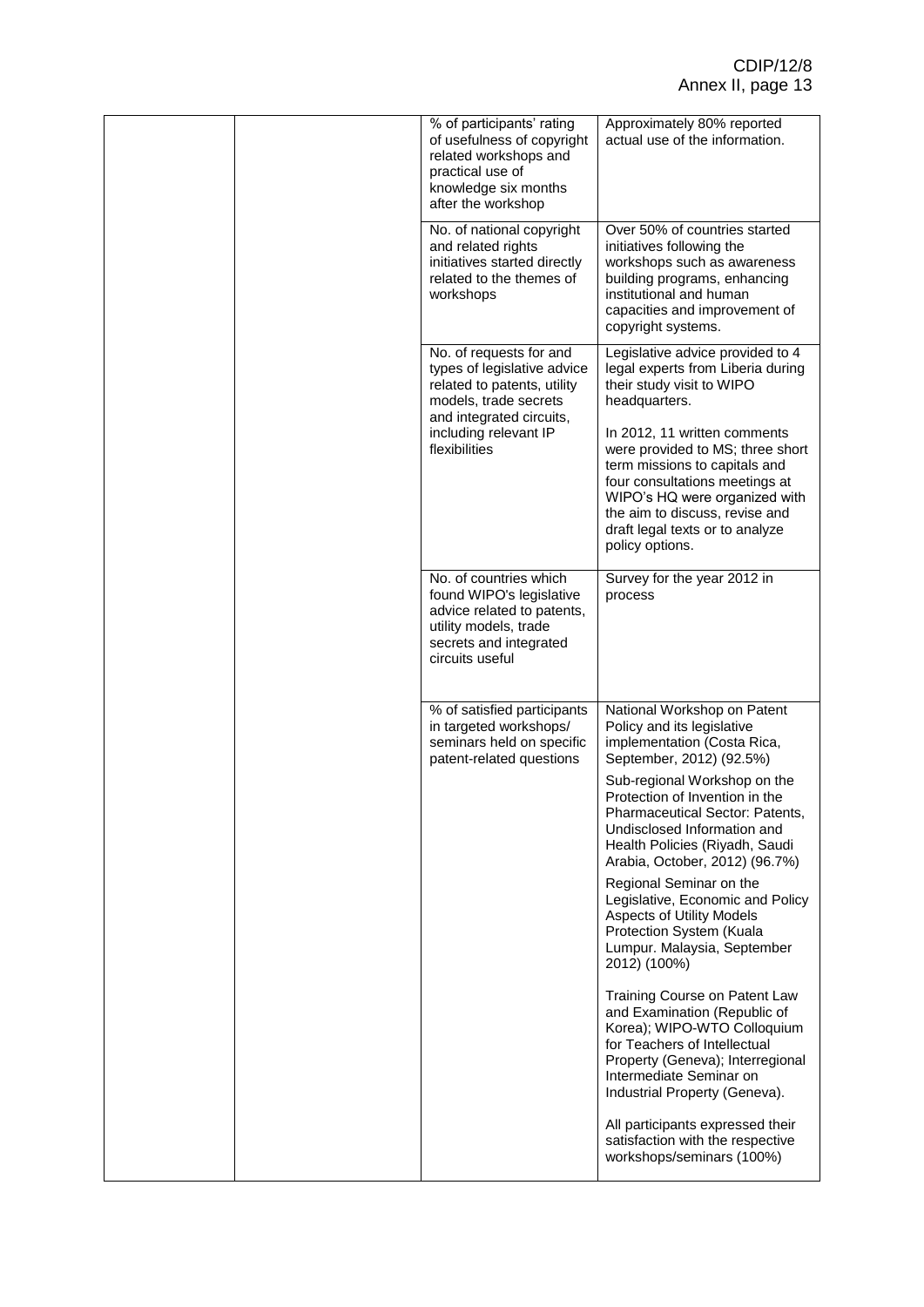|                                                          |  | No. of Member States<br>having received<br>legislative advice in the<br>area of trademarks,<br>industrial designs and<br>geographical indications                                                          | Advice provided to 11 Member<br>States on 18 individual pieces of<br>draft legislation<br>- Africa $(2)$<br>$-$ Arab (1)<br>- Asia and Pacific (1)<br>- Latin America and<br>the Caribbean (7)                                                                                                                     |
|----------------------------------------------------------|--|------------------------------------------------------------------------------------------------------------------------------------------------------------------------------------------------------------|--------------------------------------------------------------------------------------------------------------------------------------------------------------------------------------------------------------------------------------------------------------------------------------------------------------------|
|                                                          |  | No. of countries provided<br>with technical assistance<br>on new or updated<br>legislative frameworks for<br>effective enforcement,<br>taking into account<br>flexibilities in Part III of<br><b>TRIPS</b> | Legislative assistance provided<br>to one regional group and four<br>countries (two in Africa and two<br>in Asia) in 2012.                                                                                                                                                                                         |
|                                                          |  | No. of countries with<br>updated national IP laws<br>and/or regulations                                                                                                                                    | Four countries amended their<br>national legislation in line with<br>international IP treaties and<br>national development plans:<br>Albania, Belarus, Bosnia and<br>Herzegovina and Romania.<br>Six countries were planning to<br>amend: Estonia, Latvia,<br>Moldova, Russian Federation,<br>Serbia and Slovenia. |
|                                                          |  | No. and types of<br>legislative advice<br>provided to Member<br>States related to patents,<br>utility models, trade<br>secrets and integrated<br>circuits                                                  | None                                                                                                                                                                                                                                                                                                               |
| MDG Goal 8: Develop a global partnership for development |  |                                                                                                                                                                                                            |                                                                                                                                                                                                                                                                                                                    |

**Target 8.F: In cooperation with the private sector, make available the benefits of new technologies, especially information and communications**

| <b>WIPO Strategic</b><br>Goal                                 | <b>Relevant WIPO Expected</b><br><b>Result 2012/13</b>                                                                                                                          | <b>Performance Indicators</b>                                                                                                                              | <b>Performance Data</b>                                                                                                                                  |
|---------------------------------------------------------------|---------------------------------------------------------------------------------------------------------------------------------------------------------------------------------|------------------------------------------------------------------------------------------------------------------------------------------------------------|----------------------------------------------------------------------------------------------------------------------------------------------------------|
| Goal III:<br>Facilitating the<br>Use of IP for<br>Development | Result (i) Clearly defined<br>and coherent national<br>innovations and IP policies,<br>strategies and<br>development plans<br>consistent with national<br>development goals and | No. of countries that have<br>formulated and/or are<br>engaged in implementation<br>of their IP Policies.<br>Strategies and/or Plans each<br>year (Africa) | Mauritius (Pending<br>$-$<br>adoption by the<br>Parliament)<br>- Senegal (MoU signed in<br>2011; implementation in<br>progress)<br>Seychelles (MoU under |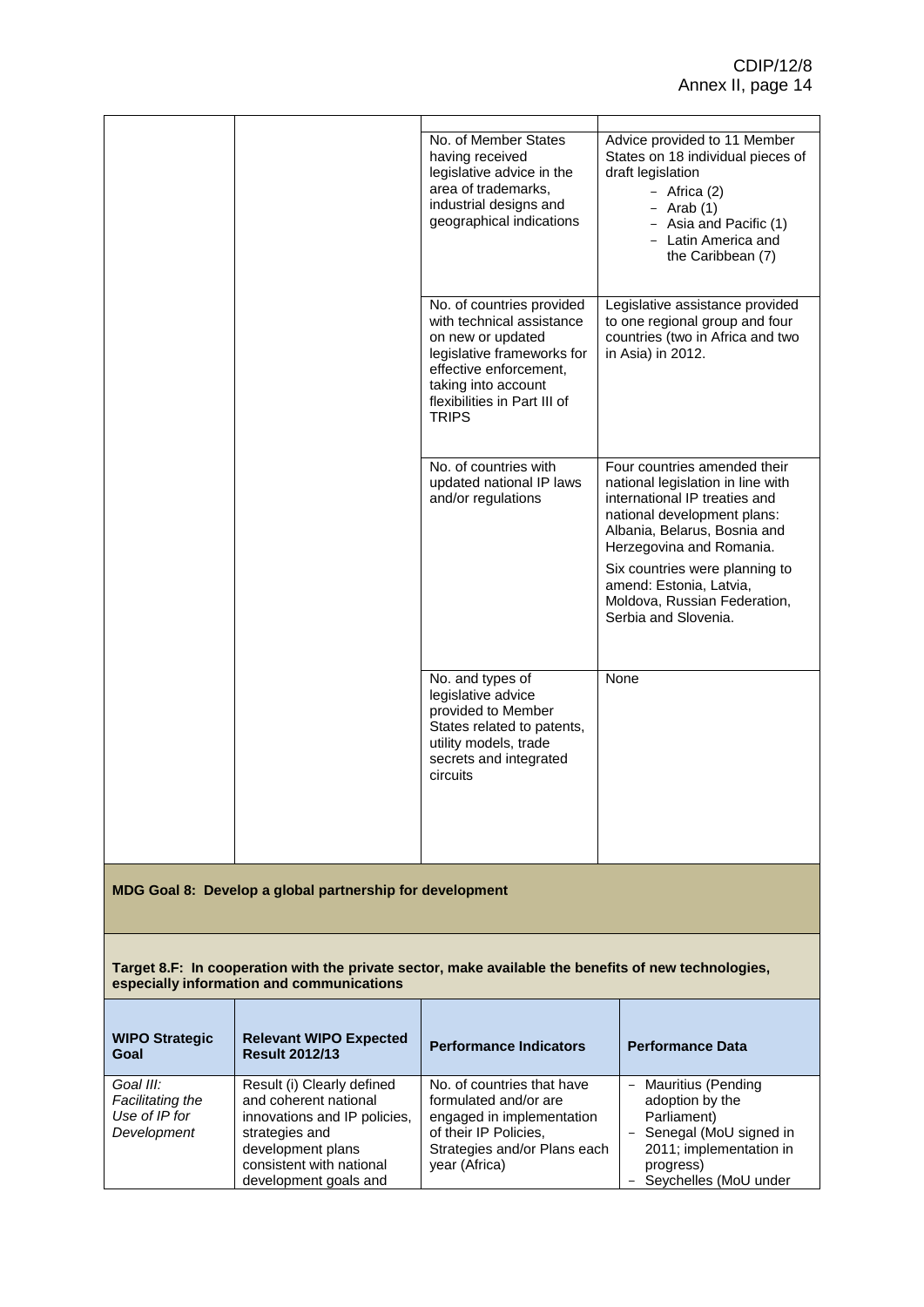| objectives |                                                                                                                                                                                         | review)<br>- Tanzania (implementation<br>in progress)<br>Ghana (in progress)                                                                                    |
|------------|-----------------------------------------------------------------------------------------------------------------------------------------------------------------------------------------|-----------------------------------------------------------------------------------------------------------------------------------------------------------------|
|            |                                                                                                                                                                                         | Consultations on-going with<br>eight countries (Botswana,<br>Burundi, Chad, Congo,<br>Gambia, Mauritius,<br>Seychelles, and Tanzania)                           |
|            |                                                                                                                                                                                         | - Botswana (IP Strategy)<br>- Gambia (IP Strategy and<br>Policy)<br>- Seychelles (IP Policy)<br>- Mauritius (IP Policy)<br>Tanzania (IP Strategy and<br>Policy) |
|            | No. of countries with<br>appropriate mechanisms for<br>the development and<br>implementation of IP<br>strategies (Arab region)                                                          | Three countries (Algeria,<br>Oman and Qatar).                                                                                                                   |
|            | No. of countries with<br>initiatives linked to the<br>national IP plans<br>(Arab region)                                                                                                | Three countries (Algeria,<br>Egypt and Yemen).                                                                                                                  |
|            | No. of countries with IP<br>policies and strategies in<br>their national approval<br>processes<br>(Asia and the Pacific)                                                                | Work is in progress in six<br>countries, namely,<br>Cambodia, Nepal, Solomon<br>Islands, Tonga, Vanuatu and<br>Viet Nam.                                        |
|            | No. of countries having<br>adopted IP policies and<br>strategies<br>(Asia and the Pacific)                                                                                              | Three target countries are<br>proceeding with adoption<br>processes, namely, Bhutan,<br>Mongolia and Samoa                                                      |
|            | No. of countries in which<br>activities/projects have been<br>carried out that contribute to<br>the formulation of IP<br>strategies/ policies<br>(Latin America and the<br>Caribbean)   | Eight countries (Dominican<br>Republic, Ecuador, El<br>Salvador, Guatemala,<br>Honduras, Nicaragua,<br>Panama and Trinidad and<br>Tobago)                       |
|            | No. of countries in which<br>activities/projects have been<br>carried out that contribute to<br>the implementation of IP<br>strategies/policies<br>(Latin America and the<br>Caribbean) | Five countries (Argentina,<br>Barbados, Colombia, Costa<br>Rica, and Uruguay)                                                                                   |
|            | No. of LDCs that have<br>included LDC-specific IP<br>considerations in their<br>national IP strategies and/or<br>policies (LDCs)                                                        | Three LDCs (Bangladesh,<br>Ethiopia and Madagascar)                                                                                                             |
|            | No of countries having<br>developed national IP<br>strategies or plans,<br>dovetailed with national<br>development goals                                                                | Five countries (Belarus,<br>Montenegro, Republic of<br>Moldova, Romania, and The<br>former Yugoslav Republic of<br>Macedonia) have national IP                  |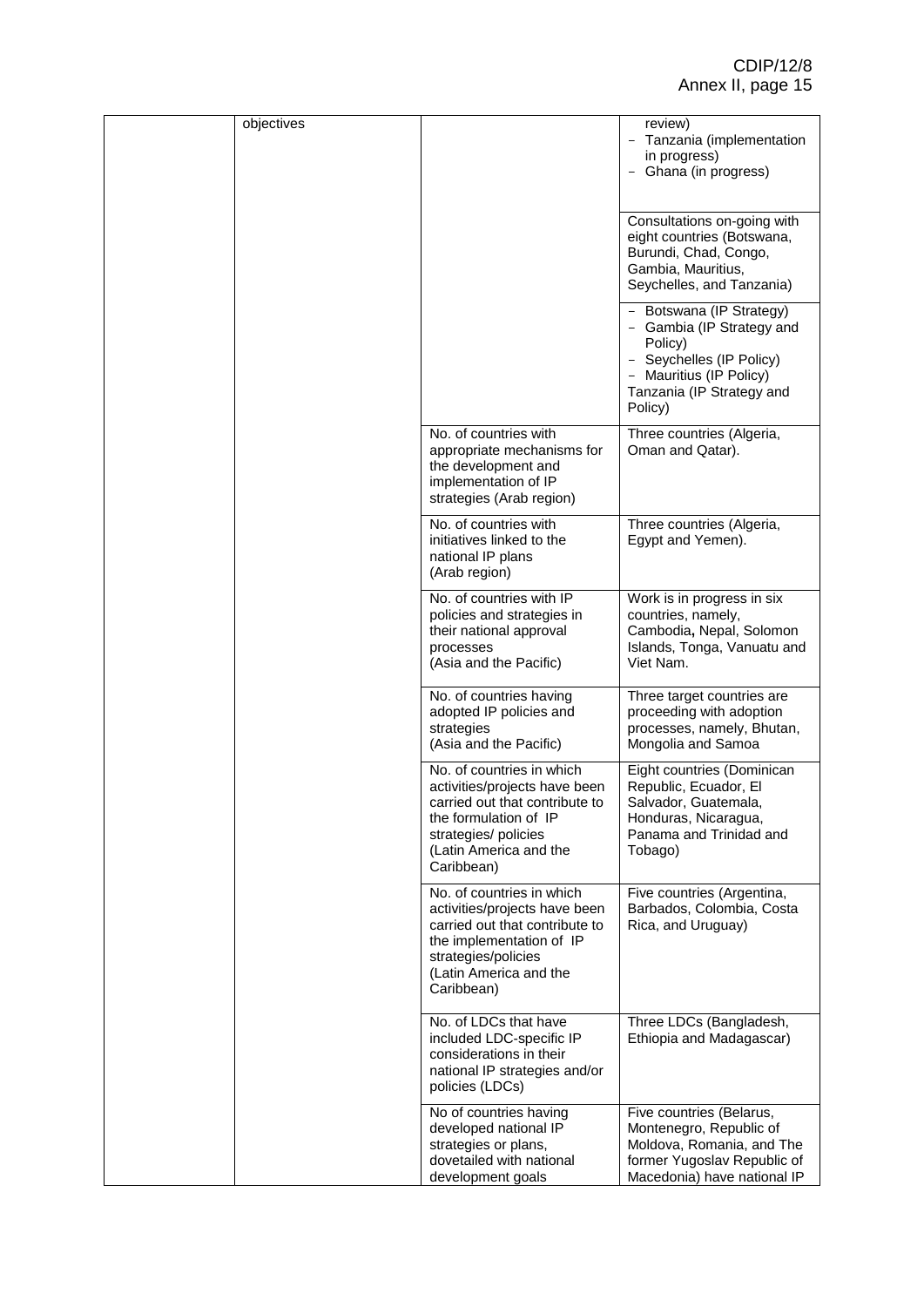|                                                                                                                                              |                                                                                                                                                                                                                                                                     | strategies approved or<br>awaiting approval. Initiation<br>or update of strategies<br>commenced in Czech<br>Republic, Tajikistan, Slovakia<br>and Ukraine.                                                                                                                                                                                                                                      |
|----------------------------------------------------------------------------------------------------------------------------------------------|---------------------------------------------------------------------------------------------------------------------------------------------------------------------------------------------------------------------------------------------------------------------|-------------------------------------------------------------------------------------------------------------------------------------------------------------------------------------------------------------------------------------------------------------------------------------------------------------------------------------------------------------------------------------------------|
|                                                                                                                                              | % of trained IP office officials<br>using upgraded skills in their<br>work                                                                                                                                                                                          | Data will become available<br>end 2013 (post event<br>evaluation forms)                                                                                                                                                                                                                                                                                                                         |
|                                                                                                                                              | % IP professionals attesting<br>to an enhanced<br>understanding of IP issues                                                                                                                                                                                        | Data will become available<br>end 2013 (post event<br>evaluation forms)                                                                                                                                                                                                                                                                                                                         |
|                                                                                                                                              | % of participants satisfied<br>with the quality of workshops<br>and seminars on innovation<br>and its commercialization                                                                                                                                             | Data will become available<br>end 2013 (post event<br>evaluation forms)                                                                                                                                                                                                                                                                                                                         |
|                                                                                                                                              | No. of national IP strategies<br>which includes an innovation<br>and technology component                                                                                                                                                                           | None                                                                                                                                                                                                                                                                                                                                                                                            |
| Result (ii) Enhanced<br>human resource capacities<br>able to deal with the broad<br>range of requirements for<br>the effective use of IP for | % of participants' positive<br>rating of the usefulness of<br>copyright related capacity<br>building workshops                                                                                                                                                      | Over 80% of participants<br>found the workshops useful.                                                                                                                                                                                                                                                                                                                                         |
| development in developing<br>countries, LDCs and<br>countries with economies<br>in transition                                                | % of participants' rating of<br>usefulness of copyright<br>related workshops and<br>practical use of knowledge<br>six months after the<br>workshop                                                                                                                  | Approximately 80% reported<br>actual use of the information.                                                                                                                                                                                                                                                                                                                                    |
|                                                                                                                                              | No. of national copyright and<br>related rights initiatives<br>started directly related to the<br>themes of workshops                                                                                                                                               | Over 50% of countries<br>started initiatives following<br>the workshops such as<br>awareness building<br>programs, enhancing<br>institutional and human<br>capacities and improvement<br>of copyright systems.                                                                                                                                                                                  |
|                                                                                                                                              | % of participants in WIPO<br>capacity-building activities<br>which report enhanced<br>capacity to understand and<br>use IP principles, systems<br>and tools or the protection of<br>TK and TCEs, and for<br>management of the<br>relationship between IP and<br>GRs | 80% (feedback questionnaire<br>used in three activities<br>organized by the TK Division)                                                                                                                                                                                                                                                                                                        |
|                                                                                                                                              | % of policy makers,<br>government officials, IP<br>practitioners and examiners,<br>enforcement agents and IP<br>users with a better<br>understanding of IP issues<br>and its use for development                                                                    | Africa: Approximately 800<br>participants comprising policy<br>makers, government officials,<br>IP practitioners and<br>examiners, enforcement<br>agents, SMEs, Private<br>Sector, research institutions,<br>academia etc. attended<br>enforcement activities, IP for<br>development seminars in<br>particular in the context of IP<br>strategy/policy formulation,<br>and IP strategy branding |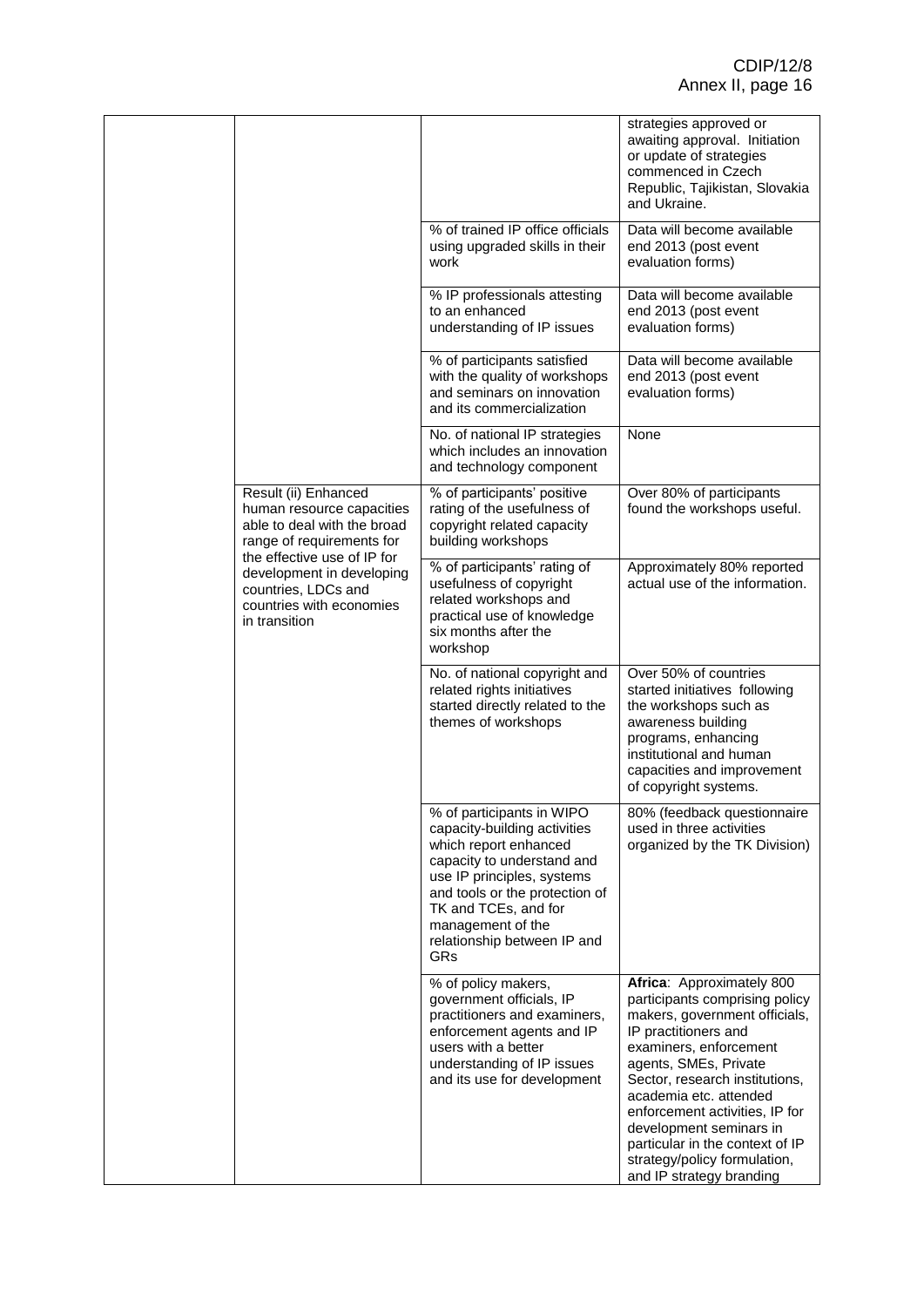|  |                                                                                                                                                                                                       |                                                                                                                                                                                                                                                                                                        | projects organized by the<br><b>Bureau</b><br>Arab: Expected to be                                                                                                  |
|--|-------------------------------------------------------------------------------------------------------------------------------------------------------------------------------------------------------|--------------------------------------------------------------------------------------------------------------------------------------------------------------------------------------------------------------------------------------------------------------------------------------------------------|---------------------------------------------------------------------------------------------------------------------------------------------------------------------|
|  |                                                                                                                                                                                                       |                                                                                                                                                                                                                                                                                                        | available by end 2013                                                                                                                                               |
|  |                                                                                                                                                                                                       | No. of countries with<br>available IP training<br>programs and IP related<br>career opportunities (Arab<br>region)                                                                                                                                                                                     | Two countries have initiated<br>Start-up IP Academies<br>(Egypt and Tunisia)                                                                                        |
|  |                                                                                                                                                                                                       | % of trained examiners using<br>upgraded skills in their<br>professional work (Asia and<br>the Pacific)                                                                                                                                                                                                | Expected to be available by<br>end 2013                                                                                                                             |
|  | % of policy makers,<br>government officials, and IP<br>practitioners with enhanced<br>understanding of IP issues,<br>including how to effectively<br>use IP for development (Asia<br>and the Pacific) | Expected to be available by<br>end 2013<br>(The data obtained is<br>primarily based on evaluation<br>questionnaires circulated<br>after a number of seminars;<br>these questionnaires are<br>being further modified to elicit<br>more specific data for 2013)                                          |                                                                                                                                                                     |
|  |                                                                                                                                                                                                       | No. of national IP<br>trainers/national experts<br>(Latin America and the<br>Caribbean)                                                                                                                                                                                                                | 80 new experts/trainers (131<br>experts/trainers cumulative)                                                                                                        |
|  |                                                                                                                                                                                                       | No. of structured national<br>training programs (Latin<br>America and the Caribbean)                                                                                                                                                                                                                   | 45 national activities                                                                                                                                              |
|  | No. of countries in which the<br>needs for technical<br>assistance and capacity<br>building have been assessed<br>(LDCs)                                                                              | 25 LDCs<br>Africa: Gambia, Lesotho,<br>Malawi, Mozambique,<br>Rwanda, Sierra Leone,<br>Sudan, Uganda, United<br>Republic of Tanzania,<br>Zambia, Ethiopia, Benin,<br>Burkina Faso, Burundi,<br>Guinea, Madagascar, Mali,<br>Mauritania, Niger, Central<br>African Republic, Senegal,<br>Chad, and Togo |                                                                                                                                                                     |
|  |                                                                                                                                                                                                       | Asia and Pacific:<br>Bangladesh and Nepal                                                                                                                                                                                                                                                              |                                                                                                                                                                     |
|  |                                                                                                                                                                                                       | No. of trainees/participants<br>per year and geographical<br>distribution (LDCs)                                                                                                                                                                                                                       | Total of 1,065<br>trainees/participants across<br>all regions (23 LDCs from<br>Africa and 5 LDCs from Asia)                                                         |
|  |                                                                                                                                                                                                       | % of trained enforcement<br>officials that report<br>satisfaction with the training<br>provided, including guidance<br>on strategic cooperation, and<br>its usefulness for their<br>professional life                                                                                                  | Over 80% of satisfaction rate<br>in terms of relevance of the<br>topics, interest of the<br>participants in the subject<br>matter, and quality of<br>presentations. |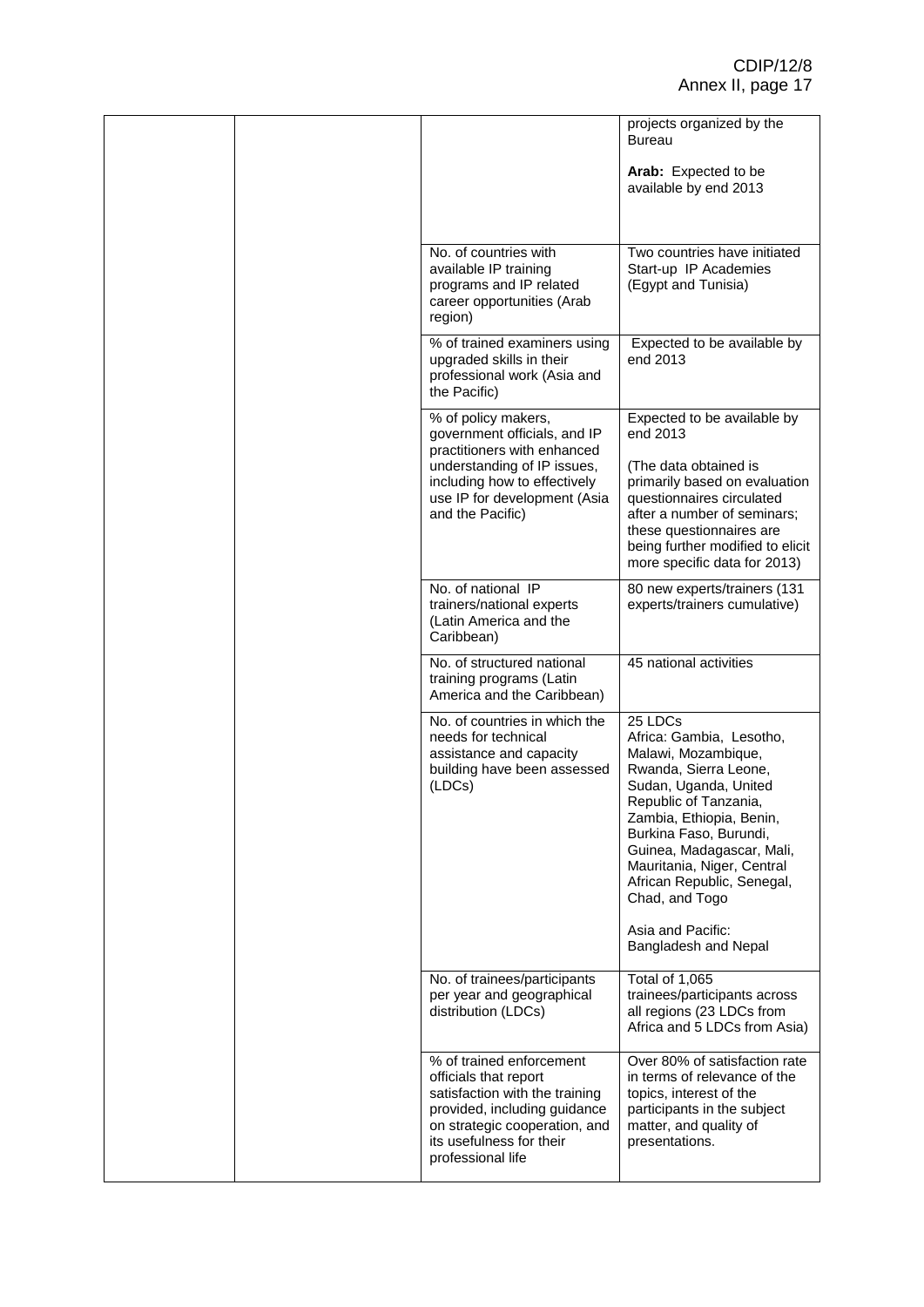|  | % of participants satisfied<br>with the quality of workshops<br>and seminars on innovation<br>and its commercialization                   | 85% of interviewed<br>participants were satisfied<br>with the quality of the<br>workshops and trainings.                                                                                                                                                                                                                             |
|--|-------------------------------------------------------------------------------------------------------------------------------------------|--------------------------------------------------------------------------------------------------------------------------------------------------------------------------------------------------------------------------------------------------------------------------------------------------------------------------------------|
|  | % of trained IP office officials<br>using upgraded skills in their<br>work                                                                | Data will become available<br>end 2013 (post event<br>evaluation forms)                                                                                                                                                                                                                                                              |
|  | % IP professionals attesting<br>to an enhanced<br>understanding of IP issues                                                              | Data will become available<br>end 2013 (post event<br>evaluation forms)                                                                                                                                                                                                                                                              |
|  | % of IP office trainees that<br>report satisfaction with the<br>training provided                                                         | 95%                                                                                                                                                                                                                                                                                                                                  |
|  | % of trainees that report<br>actual use of the acquired<br>skills in their job                                                            | 75%                                                                                                                                                                                                                                                                                                                                  |
|  | % of supervisors attesting to<br>satisfactory application of<br>acquired skills after one year<br>of training                             | 70%                                                                                                                                                                                                                                                                                                                                  |
|  | No. of graduates from WIPO<br>academy and partner<br>academic institutions (joint<br>offering)                                            | 72                                                                                                                                                                                                                                                                                                                                   |
|  | No. of participants trained<br>under the WIPO Summer<br>Schools annually                                                                  | 301 participants in 2012                                                                                                                                                                                                                                                                                                             |
|  | No. of IP teachers trained                                                                                                                | 27 IP teachers trained in<br>2012 under the Joint<br>WTO/WIPO Colloquium for<br>IP Teachers and the yearly<br><b>ATRIP Congress.</b>                                                                                                                                                                                                 |
|  | No. of start up academies<br>established (DA project)                                                                                     | The baseline "two" refers to<br>the number of start - up<br>academies that had been<br>initiated as of the date of<br>preparation of the draft<br>Program and Budget<br>2012/13. By the end of 2011,<br>four such projects had been<br>initiated but not completed.                                                                  |
|  | No. of new inter-institutional<br>cooperation agreements                                                                                  | Three additional in 2012:,<br>the Enforcement Centre of<br>Intellectual Property Rights of<br>Azerbaijan, the Moroccan<br>Academy of Intellectual and<br>Commercial Property and the<br>Vietnam Intellectual Property<br>Research Institute acceded<br>to the Global Network of<br><b>Intellectual Property</b><br>Academies (GNIPA) |
|  | No. of users from developing<br>countries of WIPO-<br>developed tools, models and<br>materials on innovation and<br>its commercialization | - 12 Patent Drafting<br>Workshops followed by 8<br>distance training practice;<br>- 13 Workshops on<br>Innovation Promotion and                                                                                                                                                                                                      |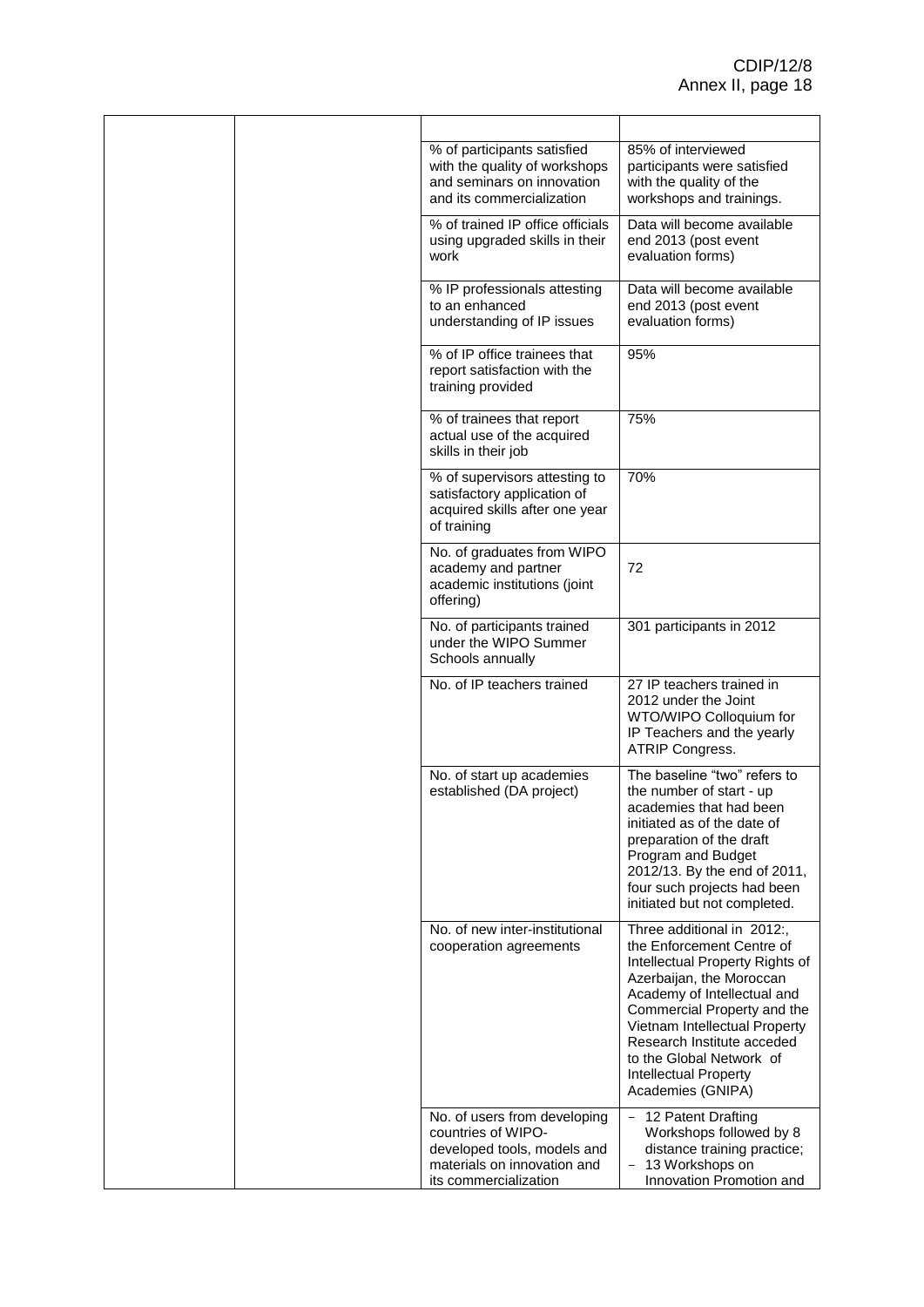|                                                                               |                                                                                                                               |                                                                                                       | Technology Transfer;<br>- 6 Successful Technology<br>Licensing (STL) Training<br>Programs; and<br>2 IP Valuation Courses<br>Approximately 1,167<br>participants<br>Note: In 2012, the survey<br>required to determine the<br>number of users had not yet<br>been developed, hence,<br>there is insufficient                             |
|-------------------------------------------------------------------------------|-------------------------------------------------------------------------------------------------------------------------------|-------------------------------------------------------------------------------------------------------|-----------------------------------------------------------------------------------------------------------------------------------------------------------------------------------------------------------------------------------------------------------------------------------------------------------------------------------------|
|                                                                               |                                                                                                                               |                                                                                                       | information to assess the<br>number of users for 2012.<br>The survey questionnaire has<br>now been developed and is<br>in use for 2013.                                                                                                                                                                                                 |
|                                                                               |                                                                                                                               | Inclusion of development-<br>related issues in WIPO<br>enforcement training<br>programs               | 11 (sub-) regional and nine<br>national capacity-building<br>activities, as well as five<br>study visits of, or meetings<br>with, law enforcement<br>officials, judges and staff of<br>IP Offices at WIPO<br>headquarters were<br>conducted in 2012; the<br>programs of all these<br>activities were driven by DA<br>Recommendation 45. |
|                                                                               | Result (iii) DA principles<br>further mainstreamed into<br>the Organization's<br>programs and activities                      | No. of DA recommendations<br>linked to Expected Results in<br>the 2010/11 Program and<br>Budget (P&B) | 26 DA recommendations are<br>linked to at least one<br><b>Expected Result.</b>                                                                                                                                                                                                                                                          |
|                                                                               |                                                                                                                               | No of DA recommendations<br>that are linked to<br>Performance Indicators in<br>the 2010/11 P&B        | 16 DA recommendations                                                                                                                                                                                                                                                                                                                   |
|                                                                               |                                                                                                                               | Implementation of the<br>coordination mechanism as<br>approved by Member States                       | Annual report to the<br>Assemblies, on the<br>description of the contribution<br>of WIPO Bodies to the<br>implementation of the<br>respective Development<br>Agenda Recommendations<br>discussed by the CDIP<br>(WO/GA/41/12) <sup>13</sup>                                                                                             |
| Goal IV:<br>Coordination and<br>Development of<br>Global IP<br>Infrastructure | Result (i) Updated and<br>globally accepted system<br>of international<br>classifications and WIPO<br>standards to facilitate | No. of Offices using WIPO<br>standards                                                                | 82 Annual Technical Reports<br>submitted<br>35 Offices participated in the<br>survey on numbering                                                                                                                                                                                                                                       |
|                                                                               | access, use and<br>dissemination of IP<br>information among<br>stakeholders in the world                                      | No. of amendments to the<br>Nice Classification                                                       | systems<br>339 modifications in 2012                                                                                                                                                                                                                                                                                                    |
|                                                                               |                                                                                                                               | Unified ECLA and FI in the<br><b>IPC</b>                                                              | The development work is<br>scheduled for 2013 following<br>the first release of the                                                                                                                                                                                                                                                     |

**<sup>.</sup>** <sup>13</sup> [http://www.wipo.int/meetings/en/doc\\_details.jsp?doc\\_id=208882](http://www.wipo.int/meetings/en/doc_details.jsp?doc_id=208882)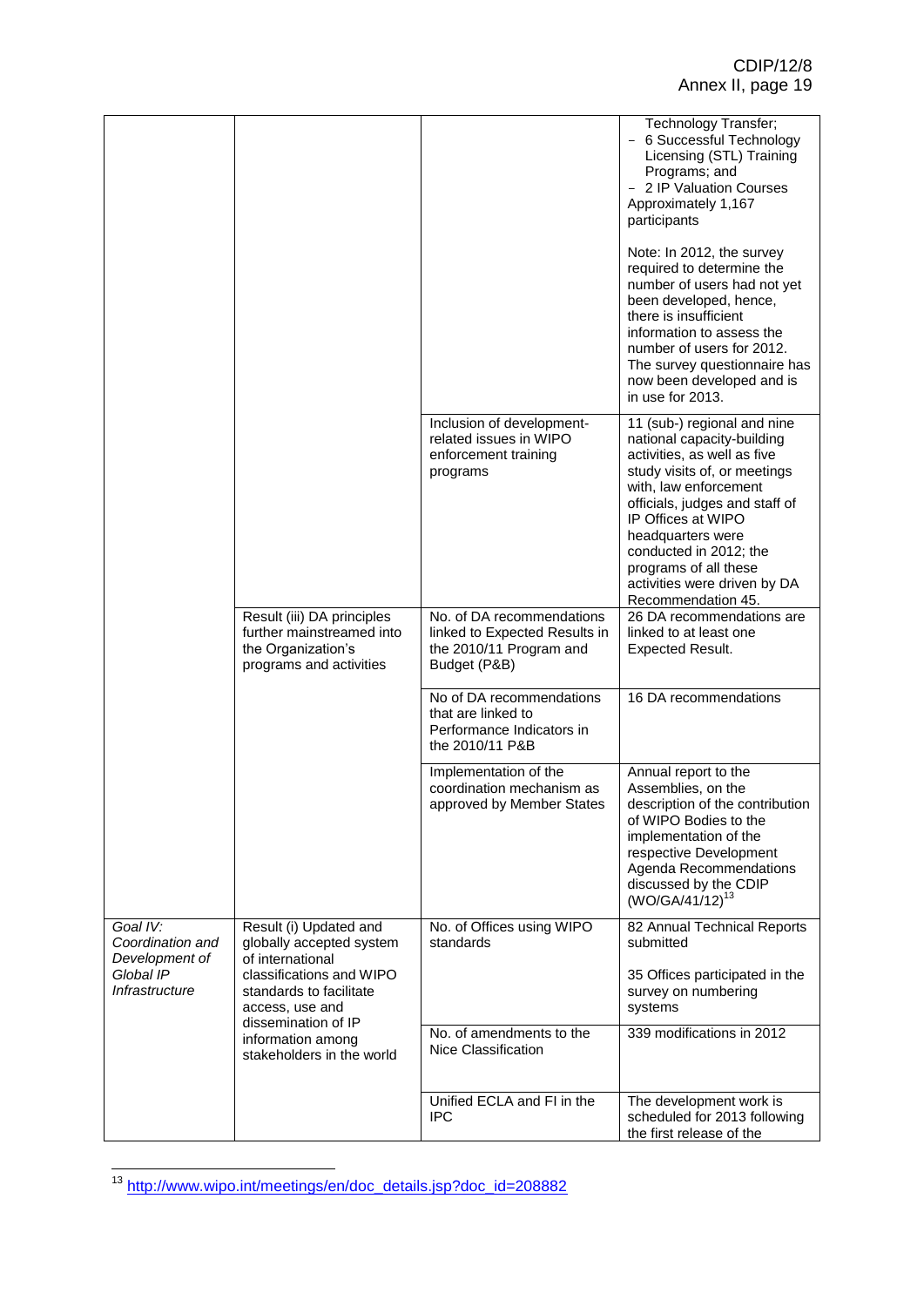|  |                                                                                                                                                                                                                                                                                   |                                                                                                                                                                                                                                                                                                       | <b>Cooperative Patent</b><br>Classification (CPC).                                                                                                                                                                                                                           |
|--|-----------------------------------------------------------------------------------------------------------------------------------------------------------------------------------------------------------------------------------------------------------------------------------|-------------------------------------------------------------------------------------------------------------------------------------------------------------------------------------------------------------------------------------------------------------------------------------------------------|------------------------------------------------------------------------------------------------------------------------------------------------------------------------------------------------------------------------------------------------------------------------------|
|  |                                                                                                                                                                                                                                                                                   | Integration in Locarno<br>Classification of a tool for<br>searching visual features of<br>design applications                                                                                                                                                                                         | The Pilot Group in charge of<br>this development did not<br>meet in 2012                                                                                                                                                                                                     |
|  |                                                                                                                                                                                                                                                                                   | No. of amended and new<br>standards adopted                                                                                                                                                                                                                                                           | One new Standard adopted<br>and two amended                                                                                                                                                                                                                                  |
|  | No. of Offices indicating<br>satisfaction following training<br>to improve their skills in the<br>use of classifications                                                                                                                                                          | In total, ten training missions<br>were undertaken in 2012 on<br>the international<br>classifications. Evaluation<br>surveys will be dispatched to<br>participants in April/May<br>2013. Results to be available<br>in June 2013.                                                                     |                                                                                                                                                                                                                                                                              |
|  |                                                                                                                                                                                                                                                                                   | No. of users accessing the<br>internet publications of<br>international classifications<br>and standards, in particular<br>from developing countries                                                                                                                                                  | IPC Home: 370,215<br>NICE Home: 409,458<br>LOCARNO Home: 27,327<br>Vienna home: 25,703<br>IPC publication: 66,628<br><b>WIPO Standards</b><br>(Handbook): 90,189<br>WIPOSTAD: 40,572                                                                                         |
|  | Result (ii) Enhanced<br>access to, and use of, IP<br>information, knowledge<br>and technologies by IP<br>institutions and the public<br>to promote innovation and<br>creativity and increased<br>access to protected<br>creative works and creative<br>works in the public domain | No. of Trusted Intermediaries<br>(TIs) and Rights Holders<br>(RHs) having joined the<br>TIGAR system network,<br>including from developing<br>countries and LDCs                                                                                                                                      | 10 Tls and 20 RHs had<br>joined the TIGAR system by<br>the end of 2012.                                                                                                                                                                                                      |
|  |                                                                                                                                                                                                                                                                                   | No. of copyright protected<br>works distributed among TIs<br>and made accessible to VIPs<br>across borders through the<br>TIGAR system network                                                                                                                                                        | 450 books in accessible<br>formats downloaded from the<br><b>TIGAR in 2012.</b>                                                                                                                                                                                              |
|  |                                                                                                                                                                                                                                                                                   | No. of users serviced by<br>TISCs per quarter and<br>country                                                                                                                                                                                                                                          | 300 (min.) $-750$ (max.)<br>average no. of users<br>serviced by TISCs per day                                                                                                                                                                                                |
|  | No. of Member States that<br>have developed their IP<br>framework and established<br><b>TTOs</b>                                                                                                                                                                                  | TTO Project for 5 member<br>States in the Arab Region<br>initiated in Tunisia. A needs<br>assessment was undertaken<br>in December 2012, as the<br>basis for an official action<br>plan, which will be<br>considered and adopted by<br>the Government in 2013<br>subject to availability of<br>funds. |                                                                                                                                                                                                                                                                              |
|  |                                                                                                                                                                                                                                                                                   |                                                                                                                                                                                                                                                                                                       | Note: The TTO Project for<br>the Arab Region is behind<br>schedule due to the expected<br>external funding not yet<br>having materialized. WIPO<br>has facilitated meetings on<br>this and is optimistic about<br>obtaining the funding and<br>carrying forward the project. |
|  |                                                                                                                                                                                                                                                                                   |                                                                                                                                                                                                                                                                                                       | In the framework of the                                                                                                                                                                                                                                                      |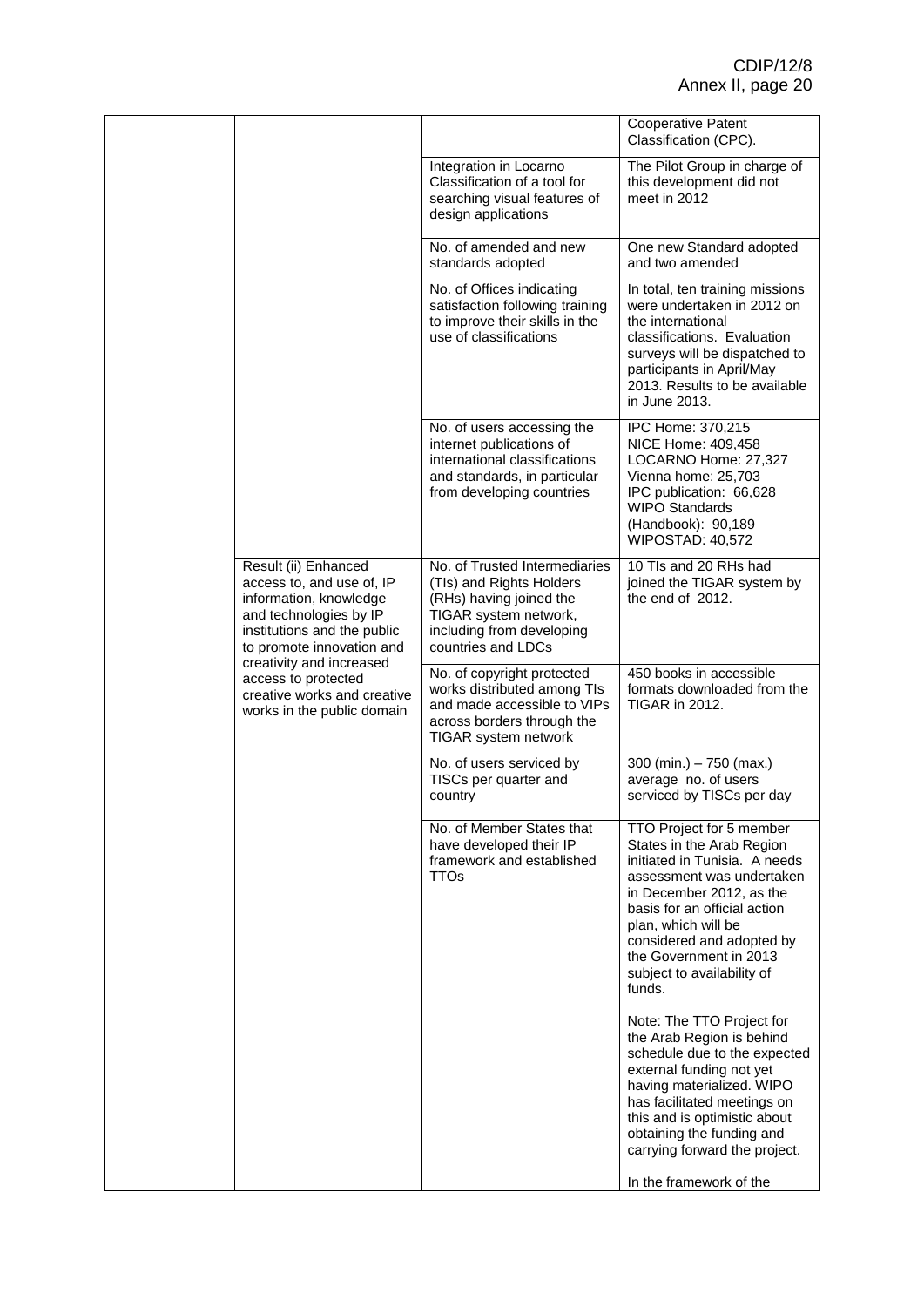|  |                                                                                                                                               | WIPO University Initiative, 20<br>TTOs assisted in<br>development of IP<br><b>Institutional Policies</b><br>(UNESCWA (5), Morocco (6),<br>Chile (5), Philippines (5) and<br>Ghana (1)).<br>Networked innovation<br>platform: Development of the<br>first draft of a framework<br>document for a networked<br>innovation using satellite<br>imagery for the detection of<br>underground water and the<br>promotion of local home-<br>grown technologies for water<br>pumping. A more focused<br>framework document will be<br>developed for the modular<br>integration of patent<br>landscape reports (up-<br>stream), technology<br>competitions and TISCs (up-<br>stream), EST technologies<br>using WIPO Green (mid-<br>stream) and IP capacity-<br>building programs (down-<br>stream) aiming for a project<br>with minimal cost and a<br>facilitator role for WIPO |
|--|-----------------------------------------------------------------------------------------------------------------------------------------------|------------------------------------------------------------------------------------------------------------------------------------------------------------------------------------------------------------------------------------------------------------------------------------------------------------------------------------------------------------------------------------------------------------------------------------------------------------------------------------------------------------------------------------------------------------------------------------------------------------------------------------------------------------------------------------------------------------------------------------------------------------------------------------------------------------------------------------------------------------------------|
|  | No. of different users per<br>quarter/system<br>(PATENTSCOPE/ Global<br><b>Brand Database)</b>                                                | 219,000<br>13,000                                                                                                                                                                                                                                                                                                                                                                                                                                                                                                                                                                                                                                                                                                                                                                                                                                                      |
|  | No. of languages in which<br>cross-lingual search is<br>available                                                                             | 12 in Beta (Cumulative)                                                                                                                                                                                                                                                                                                                                                                                                                                                                                                                                                                                                                                                                                                                                                                                                                                                |
|  | No. of national TISC<br>networks launched                                                                                                     | 16 additional TISC Networks<br>launched: Africa (10); Arab<br>(1); Latin America and the<br>Caribbean (4) ; Certain<br>Countries in Europe and Asia<br>(1)                                                                                                                                                                                                                                                                                                                                                                                                                                                                                                                                                                                                                                                                                                             |
|  | % of users satisfied with<br><b>TISC</b> services                                                                                             | Strongly satisfied 33%<br>Somewhat satisfied 44%                                                                                                                                                                                                                                                                                                                                                                                                                                                                                                                                                                                                                                                                                                                                                                                                                       |
|  | No. of users of the value-<br>added information services<br>(technology search service,<br>Patent Landscape Reports<br>and ICE)               | For ICE/WPIS service: 241<br>search requests received in<br>2012 from 19 countries,<br>including 101 ICE<br>examination report requests                                                                                                                                                                                                                                                                                                                                                                                                                                                                                                                                                                                                                                                                                                                                |
|  |                                                                                                                                               | For PLRs:<br>13,102 visits (unique clicks)<br>8,930 PDF downloads                                                                                                                                                                                                                                                                                                                                                                                                                                                                                                                                                                                                                                                                                                                                                                                                      |
|  | % of recipients satisfied with<br>the value-added information<br>services (technology search<br>service, Patent Landscape<br>Reports and ICE) | Evaluation surveys on users'<br>satisfaction for ICE/WPIS<br>reports are currently being<br>discussed with donor offices.<br>Start of implementation<br>foreseen 2013.                                                                                                                                                                                                                                                                                                                                                                                                                                                                                                                                                                                                                                                                                                 |
|  |                                                                                                                                               | For PLRs: 88% of first and<br>second level users were                                                                                                                                                                                                                                                                                                                                                                                                                                                                                                                                                                                                                                                                                                                                                                                                                  |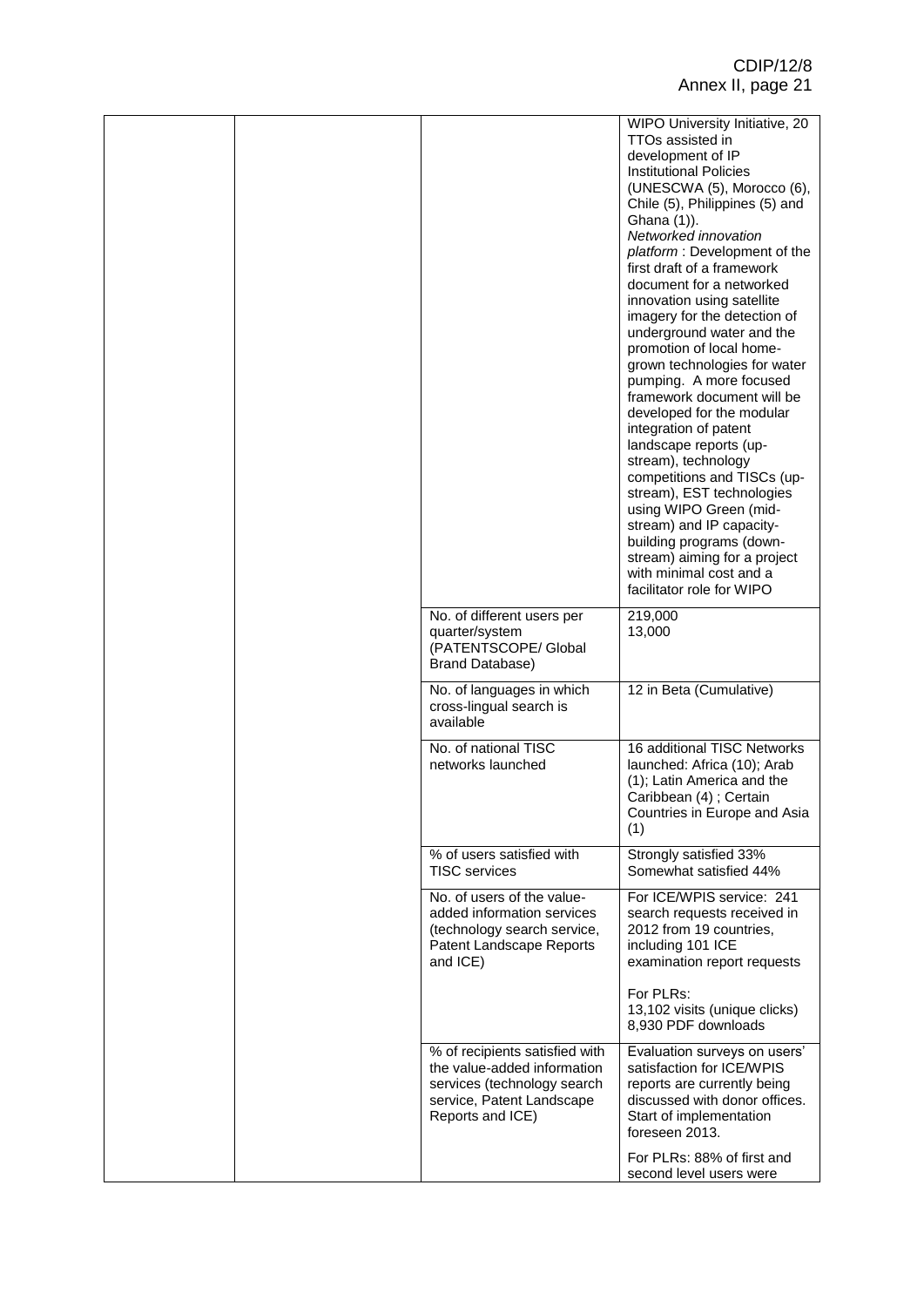|                                                                                                                                                                         |                                                                                                                                  | satisfied with the reports;<br>67% of the users found the<br>reports useful for their work.                                                                                                                   |
|-------------------------------------------------------------------------------------------------------------------------------------------------------------------------|----------------------------------------------------------------------------------------------------------------------------------|---------------------------------------------------------------------------------------------------------------------------------------------------------------------------------------------------------------|
|                                                                                                                                                                         | Number of registered users<br>of ARDI and ASPI                                                                                   | ARDI had 230 registered<br>users of which 110 were<br>active. ASPI had 30<br>registered users of which 12<br>were active                                                                                      |
| Result (iii) Increased<br>dissemination of digitized<br>patent collections of                                                                                           | No. of records in<br>PATENTSCOPE/Global<br>Brand Database which are                                                              | 18 million documents                                                                                                                                                                                          |
| national/regional offices of<br><b>WIPO Member States</b>                                                                                                               | not produced by the IB<br>No. of national collections in                                                                         | <b>GDB Two million</b><br>30                                                                                                                                                                                  |
|                                                                                                                                                                         | <b>PATENTSCOPE</b>                                                                                                               |                                                                                                                                                                                                               |
|                                                                                                                                                                         | No. of national collections in<br><b>Global Brand Database</b>                                                                   | <b>Three</b>                                                                                                                                                                                                  |
| Result (iv) Enhanced<br>technical and knowledge<br>infrastructure for IP Offices<br>and other IP institutions<br>leading to better services<br>(cheaper, faster, higher | No. of Institutions using<br>WIPO copyright<br>infrastructure systems<br>(WIPOCOS and GDA)                                       | 26 CMOs equipped with<br>WIPOCOS by the end of<br>2012                                                                                                                                                        |
| quality) to their<br>stakeholders                                                                                                                                       |                                                                                                                                  | 15 Copyright Offices using<br>GDA by the end of 2012                                                                                                                                                          |
|                                                                                                                                                                         | % of Governments that<br>report positively on the<br>effectiveness and<br>governance of copyright<br>institutions in the country | 80% of countries reported<br>positively.                                                                                                                                                                      |
|                                                                                                                                                                         | No. of Offices with fully<br>automated vs partially<br>automated IP administration<br>systems provided by WIPO                   | No. of fully automated Offices<br>end 2012: 36<br>- Africa $(8)$<br>- Arab $(9)$<br>- Asia and Pacific (7)<br>- Latin America and<br>the Caribbean (8)<br>- Certain Countries<br>in Europe and Asia:<br>4     |
|                                                                                                                                                                         |                                                                                                                                  | No. of partially automated<br>Offices end 2012: 25<br>- Africa $(9)$<br>$-$ Arab (6)<br>- Asia and Pacific (2)<br>- Latin America and<br>the Caribbean (5)<br>- Certain Countries<br>in Europe and Asia:<br>3 |
|                                                                                                                                                                         |                                                                                                                                  | No. using WIPO CASE<br>platform: 4                                                                                                                                                                            |
|                                                                                                                                                                         |                                                                                                                                  | Total of 65 Offices using<br>WIPO IP administration<br>systems at the end of 2012                                                                                                                             |
|                                                                                                                                                                         | No. of Offices with IP data<br>online in WIPO databases                                                                          | 28 Offices with IP data online<br>in WIPO databases (Patent<br>Scope, Global Brand<br>Database)                                                                                                               |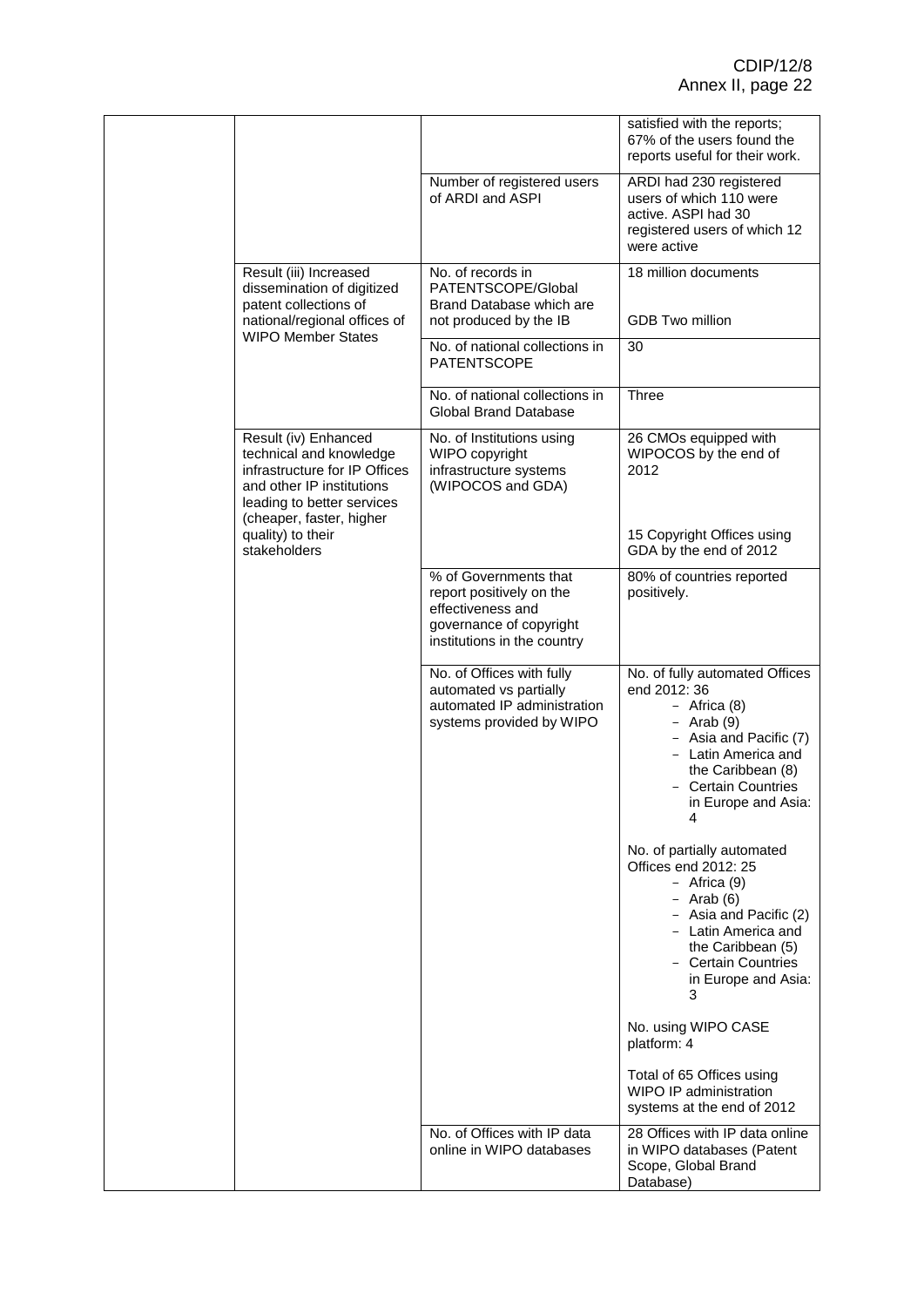|                                                                                  |                                                                                                                                                                                               |                                                                                                                                                                                                           | $-$ Africa (3)<br>- Arab $(6)$<br>- Asia and Pacific (3)<br>- Latin America and<br>the Caribbean (16)<br>- Certain Countries<br>in Europe and Asia<br>(1)<br>Other developed<br>countries (9)                                                                                                                                                                                                                                                                    |
|----------------------------------------------------------------------------------|-----------------------------------------------------------------------------------------------------------------------------------------------------------------------------------------------|-----------------------------------------------------------------------------------------------------------------------------------------------------------------------------------------------------------|------------------------------------------------------------------------------------------------------------------------------------------------------------------------------------------------------------------------------------------------------------------------------------------------------------------------------------------------------------------------------------------------------------------------------------------------------------------|
|                                                                                  |                                                                                                                                                                                               | No. of Groups of Offices<br>participating in a common<br>platform                                                                                                                                         | 1 Group (comprising 4<br>offices: Australia, Canada,<br>United Kingdom, New<br>Zealand)                                                                                                                                                                                                                                                                                                                                                                          |
|                                                                                  |                                                                                                                                                                                               | No. of Offices processing<br>PCT and Madrid data with<br>the support of WIPO<br>supplied systems                                                                                                          | 20 offices total:<br>Africa (PCT-1; Madrid-6)<br>- Arab (PCT-5; Madrid-1)<br>Asia and Pacific (Madrid-<br>2)<br>- Latin America and the<br>Caribbean (PCT-3;<br>Madrid-2)<br>Certain Countries in<br>Europe and Asia: (PCT-1;<br>Madrid-3)                                                                                                                                                                                                                       |
| Goal VI:<br>International<br>Cooperation on<br><b>Building Respect</b><br>for IP | Result (i) Progress in the<br>international policy<br>dialogue among WIPO<br>Member States on building<br>respect for IP, guided by<br>Recommendation 45 of the<br>WIPO Development<br>Agenda | Continued agreement by<br>Member States on the<br>substantive work of the<br><b>WIPO Advisory Committee</b><br>on Enforcement (ACE) in the<br>biennium, incorporating<br>development-oriented<br>elements | Member States agreed on<br>the future program of this<br>Committee, to include<br>alternative dispute resolution<br>practices; and preventive<br>actions or measures to<br>complement enforcement<br>measures (see par. 34 of<br>Draft Summary by the Chair<br>$-$ doc.<br>WIP/ACE/8/12/PROV).                                                                                                                                                                   |
| Goal VII:<br>Addressing IP in<br>Relation to Global<br>Policy Issues             | Result (i) WIPO<br>established as a credible<br>source of support,<br>assistance, and reference<br>for information on<br>innovation and IP in<br>relevant public policy<br>processes          | No. and diversity of specific<br>requests from Member<br>States and international<br>organizations for WIPO<br>contributions on IP in relation<br>to global public policy issues                          | The Program received a<br>request for a joint event on IP<br>and climate change from the<br>World Bank-infoDev initiative,<br>Kenya Climate Innovation<br>Center. At the request of an<br>African Network for Drug and<br>Device Innovation (ANDI)<br>Centre of Excellence and in<br>cooperation with Program 30,<br>a customized WIPO Training<br>Program on Successful<br><b>Technology Licensing was</b><br>organized in Geneva on<br>November 1 and 2, 2012. |
|                                                                                  | Result (ii) IP-based tools<br>are used for technology<br>transfer from developed to<br>developing countries,<br>particularly least developed<br>countries, to address<br>global challenges    | No. of participants in IP-<br>based platforms                                                                                                                                                             | WIPO Re:Search: 61<br>members (providers, users<br>and supporters) (cumulative)<br>WIPO GREEN; 20<br>participants (collaborating<br>organizations, technology<br>providers and seekers)<br>(cumulative)                                                                                                                                                                                                                                                          |
|                                                                                  |                                                                                                                                                                                               | No. of transactions                                                                                                                                                                                       | WIPO Re:Search: 13                                                                                                                                                                                                                                                                                                                                                                                                                                               |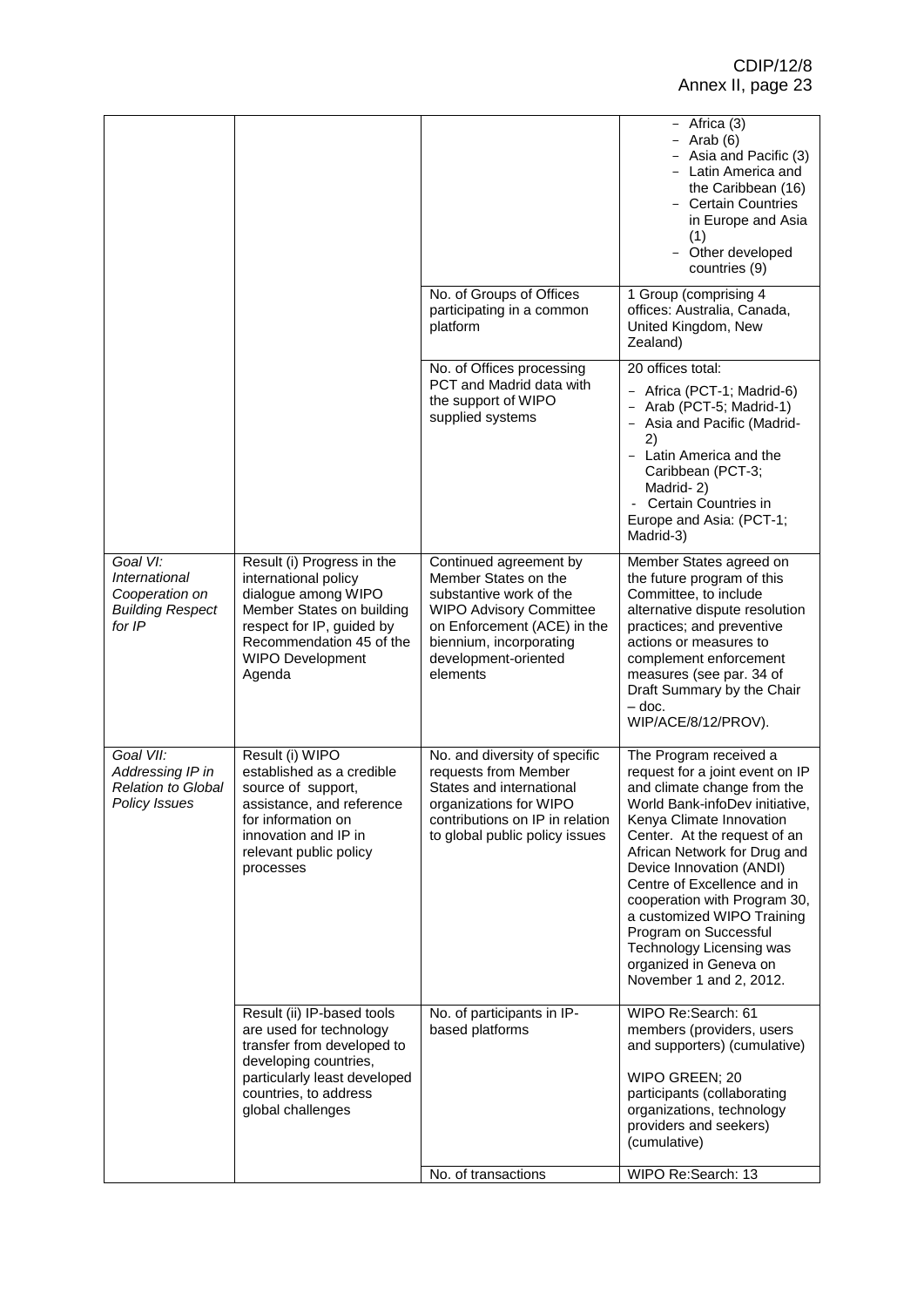|                                                                                                                                                                                                                      |                         | concluded using the<br>platform(s)                                                                                                | collaborations as of end 2012<br>WIPO GREEN: no<br>transactions |
|----------------------------------------------------------------------------------------------------------------------------------------------------------------------------------------------------------------------|-------------------------|-----------------------------------------------------------------------------------------------------------------------------------|-----------------------------------------------------------------|
| Goal VIII: A<br>Result (iv) Open,<br>transparent and responsive<br>Responsive<br>interaction with NGOs<br>Communications<br>Interface between<br>WIPO, its<br><b>Member States</b><br>and All<br><b>Stakeholders</b> |                         | No. of formal cooperation<br>mechanisms in place                                                                                  | <b>Three</b>                                                    |
|                                                                                                                                                                                                                      | No. of joint activities | 17 activities jointly organized<br>with partner organizations<br>and stakeholders, and/or in<br>which Program 17<br>participated. |                                                                 |
|                                                                                                                                                                                                                      |                         | No. of briefing sessions and<br>meetings/activities organized<br>for NGOs                                                         | 3                                                               |
|                                                                                                                                                                                                                      |                         | No. of briefing sessions and<br>meeting/activities organized<br>for developing country and<br>LDC NGOs                            | Data not available                                              |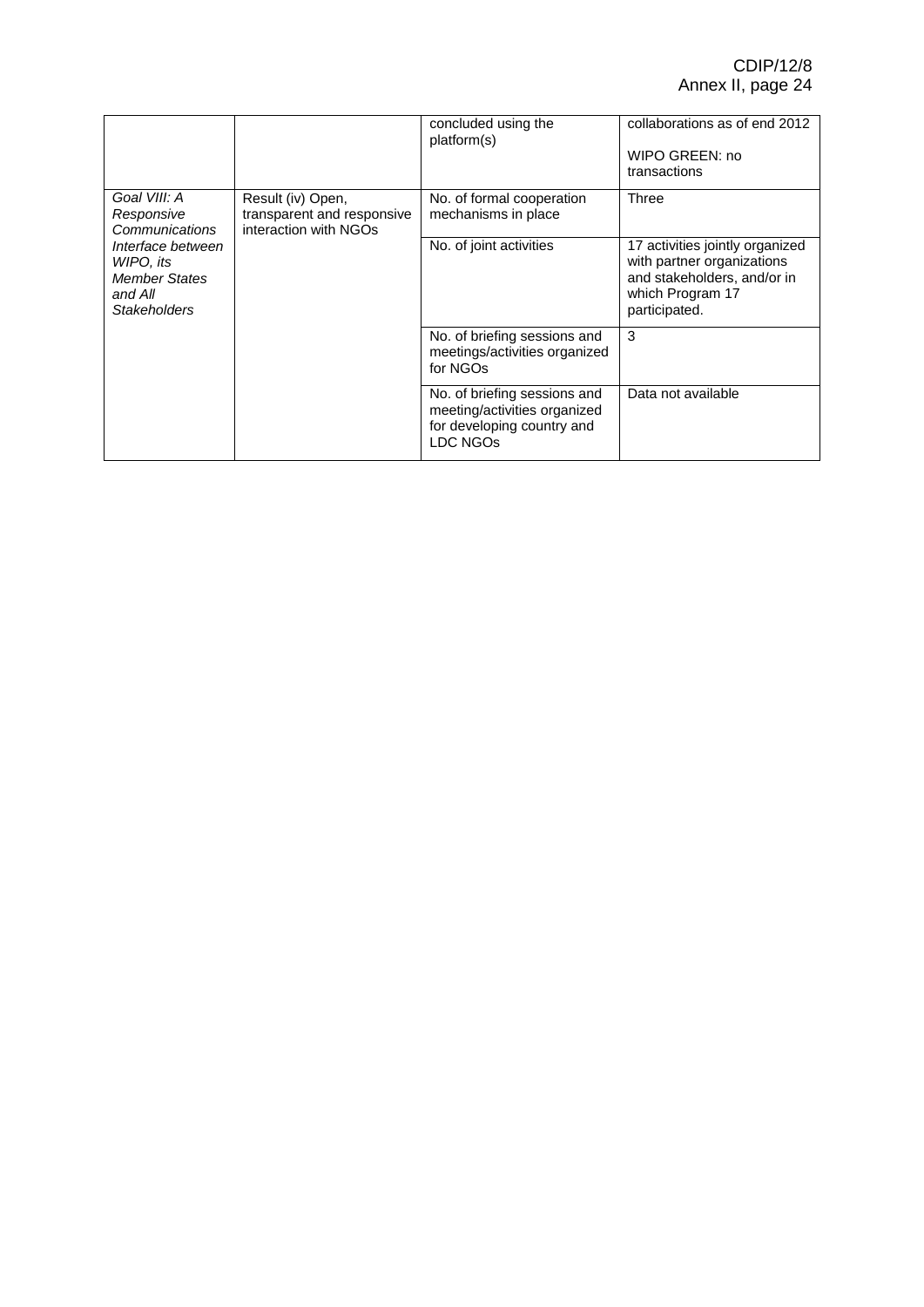## **Table 2: MATCHING OF THE MDGs 1, 6 AND 8 AND TARGETS TO WIPO'S 2010/11 RESULTS FRAMEWORK AND BIENNIAL PERFORMANCE RESULTS 2010/11**

| MDG Goal 1: Eradicate extreme poverty and hunger                                               |                                                                                                                               |                                                                                                                            |                                                                                                                                                                                                                                                                                                                                                                                                                                                                                                                                                                                                                                                                                                                                                                                                                                                                                                                                                                                                                                                                                                                   |
|------------------------------------------------------------------------------------------------|-------------------------------------------------------------------------------------------------------------------------------|----------------------------------------------------------------------------------------------------------------------------|-------------------------------------------------------------------------------------------------------------------------------------------------------------------------------------------------------------------------------------------------------------------------------------------------------------------------------------------------------------------------------------------------------------------------------------------------------------------------------------------------------------------------------------------------------------------------------------------------------------------------------------------------------------------------------------------------------------------------------------------------------------------------------------------------------------------------------------------------------------------------------------------------------------------------------------------------------------------------------------------------------------------------------------------------------------------------------------------------------------------|
| MDG Targets 1.C: Halve, between 1990 and 2015, the proportion of people who suffer from hunger |                                                                                                                               |                                                                                                                            |                                                                                                                                                                                                                                                                                                                                                                                                                                                                                                                                                                                                                                                                                                                                                                                                                                                                                                                                                                                                                                                                                                                   |
| <b>WIPO Strategic</b><br>Goal                                                                  | <b>Relevant WIPO Expected</b><br><b>Result 2010/11</b>                                                                        | <b>Performance Indicators</b>                                                                                              | <b>Performance Data</b>                                                                                                                                                                                                                                                                                                                                                                                                                                                                                                                                                                                                                                                                                                                                                                                                                                                                                                                                                                                                                                                                                           |
| Goal I:Balanced<br>Evolution of the<br>International<br>Normative<br>Framework for IP          | Result (i) Enhanced<br>cooperation among<br>Member States in the area<br>of Developing the<br>international IP system.        | Agreement on, and start of<br>implementation of, an SCP<br>work program and<br>advancement on issues of<br>common interest | The SCP has been focusing its<br>discussions on the following issues:<br>(i) exceptions and limitations to<br>patent rights (preparation of a draft<br>questionnaire); (ii) quality of<br>patents, including opposition<br>systems; (iii) patents and health;<br>(iv) confidentiality of<br>communications between patent<br>advisors and their clients; and (v)<br>transfer of technology                                                                                                                                                                                                                                                                                                                                                                                                                                                                                                                                                                                                                                                                                                                        |
|                                                                                                |                                                                                                                               | Greater number of<br>Contracting Parties to the<br>patent-related WIPO<br>administered treaties                            | End 2011:<br>174 (Paris Convention)<br>75 (Budapest Treaty)<br>30 (Patent Law Treaty)                                                                                                                                                                                                                                                                                                                                                                                                                                                                                                                                                                                                                                                                                                                                                                                                                                                                                                                                                                                                                             |
|                                                                                                | Result (ii) Greater<br>awareness of the legal<br>principles and practices of<br>the patent system including<br>flexibilities. | Increased number of<br>debates on, and use of, the<br>legal principles and<br>practices of the patent<br>system            | Through neutral and balanced legal<br>and policy advice, Members States<br>(Bangladesh, Bosnia and<br>Herzegovina, Bhutan, Colombia,<br>Cook Islands, Ecuador, Egypt, Iraq,<br>Jamaica, Lithuania, Lebanon,<br>Maldives, Mauritius, Nigeria, Sudan,<br>United Arab Emirates, and Sierra<br>Leone), one Regional Group<br>(COMESA) and one Regional Office<br>(GCC), have been assisted to be<br>able to better determine the<br>patent/utility model/undisclosed<br>information/ integrated circuits legal<br>framework that fits their needs<br>Two documents on patent-related<br>flexibilities were discussed by the<br>CDIP; the first one of a series of<br>regional seminars aiming to<br>promote the interchange of<br>experiences in the implementation<br>of patent-related flexibilities, was<br>held in the Asian region<br>Consultations on a number of<br>patent laws and policies held in<br>capitals (Beirut, Bogotá, Alger,<br>Quito, GCC Office in Riyadh,<br>COMESA in Lusaka, Dhaka) and<br>Geneva based meetings (with<br>delegations of Colombia, Oman,<br>Cook Islands, Mauritius, Tunisia, |
|                                                                                                |                                                                                                                               |                                                                                                                            | COMESA and Bangladesh) allowed<br>for a better understanding of the<br>patent system and patent law. As<br>well as the participation in                                                                                                                                                                                                                                                                                                                                                                                                                                                                                                                                                                                                                                                                                                                                                                                                                                                                                                                                                                           |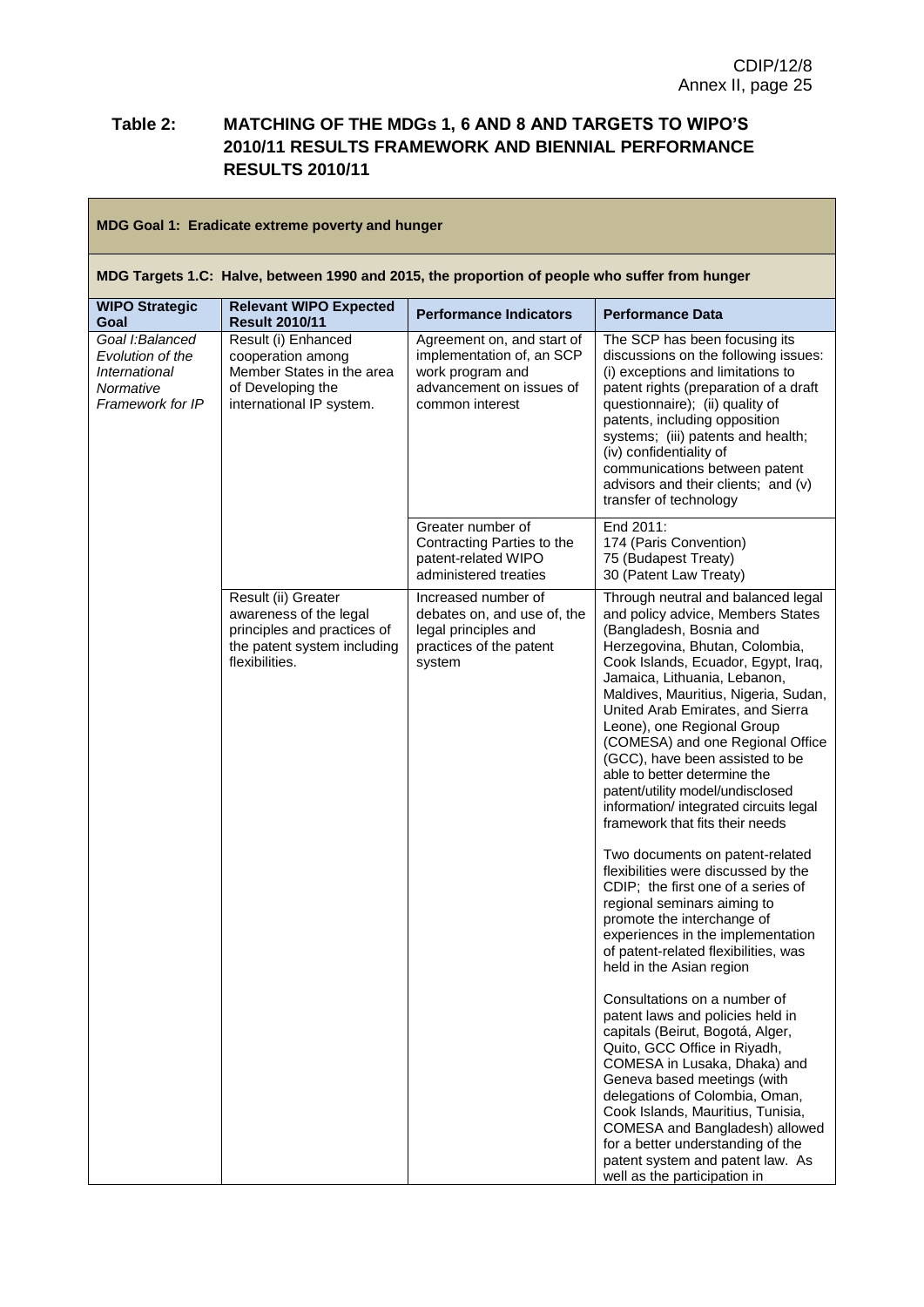|                                                               |                                                                                                                                            |                                                                                                                                                                                                           | national/regional<br>seminars/workshops on patent law<br>and policy that were organized<br>jointly with IP authorities from the<br>following Members States:<br>Colombia, Costa Rica, Ecuador,<br>Guatemala, Kenya, Lebanon,<br>Panamá, Samoa, Syria and<br>Uruguay<br>Guidance and input was provided                                                                                                                                                                      |
|---------------------------------------------------------------|--------------------------------------------------------------------------------------------------------------------------------------------|-----------------------------------------------------------------------------------------------------------------------------------------------------------------------------------------------------------|-----------------------------------------------------------------------------------------------------------------------------------------------------------------------------------------------------------------------------------------------------------------------------------------------------------------------------------------------------------------------------------------------------------------------------------------------------------------------------|
|                                                               |                                                                                                                                            |                                                                                                                                                                                                           | through 12 written answers to<br>queries or policy papers submitted<br>for<br>comments (IP Strategies and/or<br>Plans)<br>Discussions on a number of patent-<br>related issues in the SCP by<br>Member States which actively<br>participated in the debates through<br>the submission of inter-sessional<br>comments and of proposals during<br>the SCP sessions                                                                                                            |
|                                                               |                                                                                                                                            |                                                                                                                                                                                                           | A questionnaire on Exceptions and<br>Limitations to Patent Rights<br>received responses from more than<br>70 Member States and regional<br><b>Patent Offices</b>                                                                                                                                                                                                                                                                                                            |
|                                                               |                                                                                                                                            |                                                                                                                                                                                                           | A study on patents and the public<br>domain was discussed by the CDIP<br>and a Project on Patents and the<br>Public Domain was adopted for its<br>implementation                                                                                                                                                                                                                                                                                                            |
| Goal III:<br>Facilitating the<br>Use of IP for<br>Development | Result (i) National IP<br>policies/strategies and<br>country action plans that<br>are in line with<br>development plans and<br>priorities. | Up to five countries have<br>launched the IP<br>policy/strategy formulation<br>process, four countries<br>have adopted IP<br>policies/strategies and 3<br>countries are implementing<br>national IP plans | <b>IP Policy/Strategy formulation</b><br>process launched: Botswana,<br>Burundi, Cameroun, Central African<br>Republic, Congo, Democratic<br>Republic of Congo, Ghana,<br>Lesotho, Mali, Nigeria, Tanzania,<br>Togo and Sierra Leone (13<br>countries)<br>IP Policy/Strategy adopted:<br>Mauritius, Rwanda, Senegal,<br>Seychelles (4 countries)<br>IP Policy/strategy under<br>implementation: Liberia, Mauritius,<br>Rwanda, Senegal, Seychelles,<br>Zambia (6 countries) |
|                                                               |                                                                                                                                            | Two action plans to<br>support regional<br>policies/strategies in the<br>field of TK and TCEs at<br>OAPI and ARIPO level                                                                                  | Adoption of the ARIPO Protocol on<br>TK and Expressions of Folklore and<br>a work plan for implementation of<br>the Protocol; implementation started<br>in 2011 with the training of high<br>level officials to facilitate enactment<br>of national legislation                                                                                                                                                                                                             |
|                                                               |                                                                                                                                            | Nine new countries have<br>formulated and/or adopted<br>national IP<br>policies/strategies/plans                                                                                                          | IP policies/strategies adopted in Fiji<br>and Papua New Guinea, and<br>formulated for Bhutan, Mongolia<br>and Viet Nam. An IP action plan<br>formulated for Maldives                                                                                                                                                                                                                                                                                                        |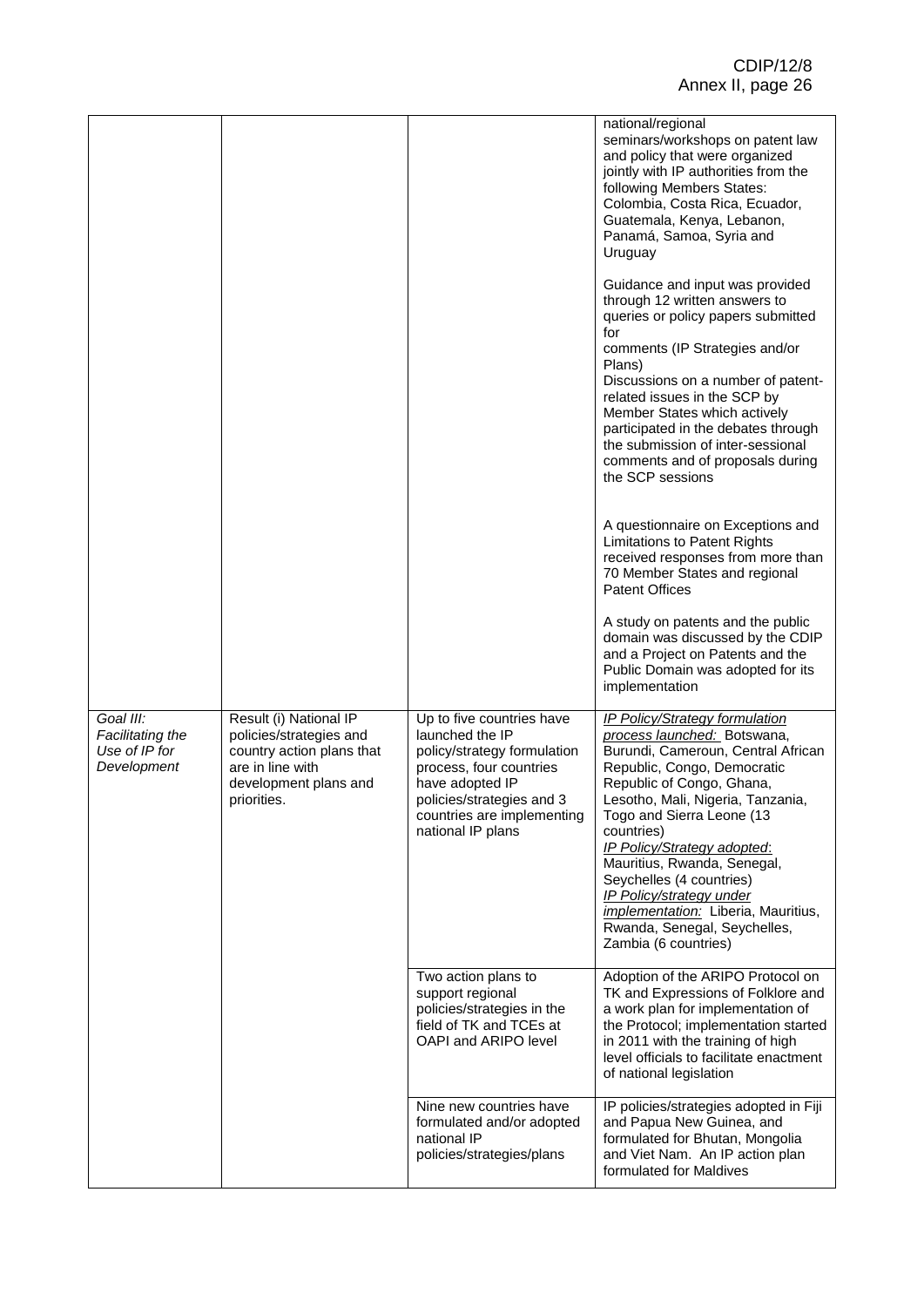|                                                                                    | Result (ii) National IP<br>legislation consistent with<br>national development<br>objectives as well as with<br>international IP treaties and<br>agreements, where<br>applicable, while taking into<br>account available<br>flexibilities. | Draft laws and/or<br>comments to draft laws<br>prepared and submitted to<br>five countries upon request                                                                                                                          | Written legal advice and comments<br>provided to 11 countries:<br>Bangladesh, Bhutan, Cambodia,<br>Cook Islands, Indonesia, Malaysia,<br>Maldives, Mongolia, Pakistan,<br>Thailand and Sri Lanka                                                                                                                                                                                                                                                                                                                                                                                                                                                   |
|------------------------------------------------------------------------------------|--------------------------------------------------------------------------------------------------------------------------------------------------------------------------------------------------------------------------------------------|----------------------------------------------------------------------------------------------------------------------------------------------------------------------------------------------------------------------------------|----------------------------------------------------------------------------------------------------------------------------------------------------------------------------------------------------------------------------------------------------------------------------------------------------------------------------------------------------------------------------------------------------------------------------------------------------------------------------------------------------------------------------------------------------------------------------------------------------------------------------------------------------|
|                                                                                    | Result (iii) Improved use of<br>patent information through<br>their development of patent<br>landscapes and related<br>tools covering selected<br>topics.                                                                                  | Number of users of the<br>published patent<br>landscapes on a set of<br>agreed topics of interest to<br><b>Member States</b>                                                                                                     | PLR website (4,228 views on the<br>website)<br>The year 2010 served for setting up<br>the concept of the Landscape<br>Reports, identifying cooperation<br>partners and subjects to be<br>addressed, along with the individual<br>patent search methodology to be<br>used and the public procurement<br>procedure for the preparation of the<br>reports<br>Nine patent landscape reports were<br>produced in 2011 and are in the<br>publication process: Ritonavir,<br>Atazanavir, Solar Cooking, Solar<br>Cooling, Vaccines (Global overview<br>and Selected Diseases Part),<br>Desalination and the Use of<br>Alternative Energy for Desalination |
|                                                                                    |                                                                                                                                                                                                                                            | % of participants of the<br>online tutorial on patent<br>information and patent<br>landscaping and regional<br>conferences on patent<br>landscaping using the new<br>knowledge and skills on<br>the job by office and<br>country | The online tutorial is to be<br>completed in mid-2012; 4 regional<br>conferences were organized during<br>the biennium in Africa, (Addis<br>Ababa), ASPAC (Singapore),<br>CCEAC (Moscow) and LAC<br>(Buenos Aires); see also the<br>"Technology and Innovation<br>Support Centers (TISC) Progress<br>and needs assessment<br>questionnaire" Dec 2011                                                                                                                                                                                                                                                                                               |
| Goal IV:<br>Coordination and<br>Development of<br>Global IP<br>Infrastructure      | Result (i) Enhancement of<br>WIPO patent search<br>support services for IP<br>offices of Member States.                                                                                                                                    | Number of local inventors<br>in developing countries and<br>LDCs that have benefited<br>from the capacity building<br>program related to state-of-<br>the-art searches                                                           | WPIS search services were not<br>actively promoted any longer as<br>before since they should partially be<br>replaced by services offered by<br>TISCs. Number of users has<br>therefore decreased                                                                                                                                                                                                                                                                                                                                                                                                                                                  |
|                                                                                    |                                                                                                                                                                                                                                            | Redesign of the ICSEI<br>service to provide for<br>further improvement within<br>the PCT system and<br>improved access to the<br>PCT system for inventors<br>from developing countries<br>and LDCs                               | Redesign of ICSEI (now called ICE)<br>was started and the scope of<br>services were expanded to also<br>deliver specialized training to patent<br>examiners on the utilization of<br>external examination results from<br>other IP Offices. A first sub-regional<br>workshop for ASPAC IP Offices<br>was delivered in November 2011 in<br>Kuala Lumpur. With Swiss IGE a<br>new donor for pro-bono<br>examination reports was recruited                                                                                                                                                                                                            |
| Goal VII:<br>Addressing IP in<br><b>Relation to Global</b><br><b>Policy Issues</b> | Result (i) Stronger,<br>empirically well-founded<br>policy dialogue between<br>governments, international                                                                                                                                  | Extent and diversity of<br>participation in policy<br>forums convened by<br>WIPO.                                                                                                                                                | WIPO conference on Innovation<br>and Climate Change<br>Side events at UNFCCC meetings<br>on issues of innovation and                                                                                                                                                                                                                                                                                                                                                                                                                                                                                                                               |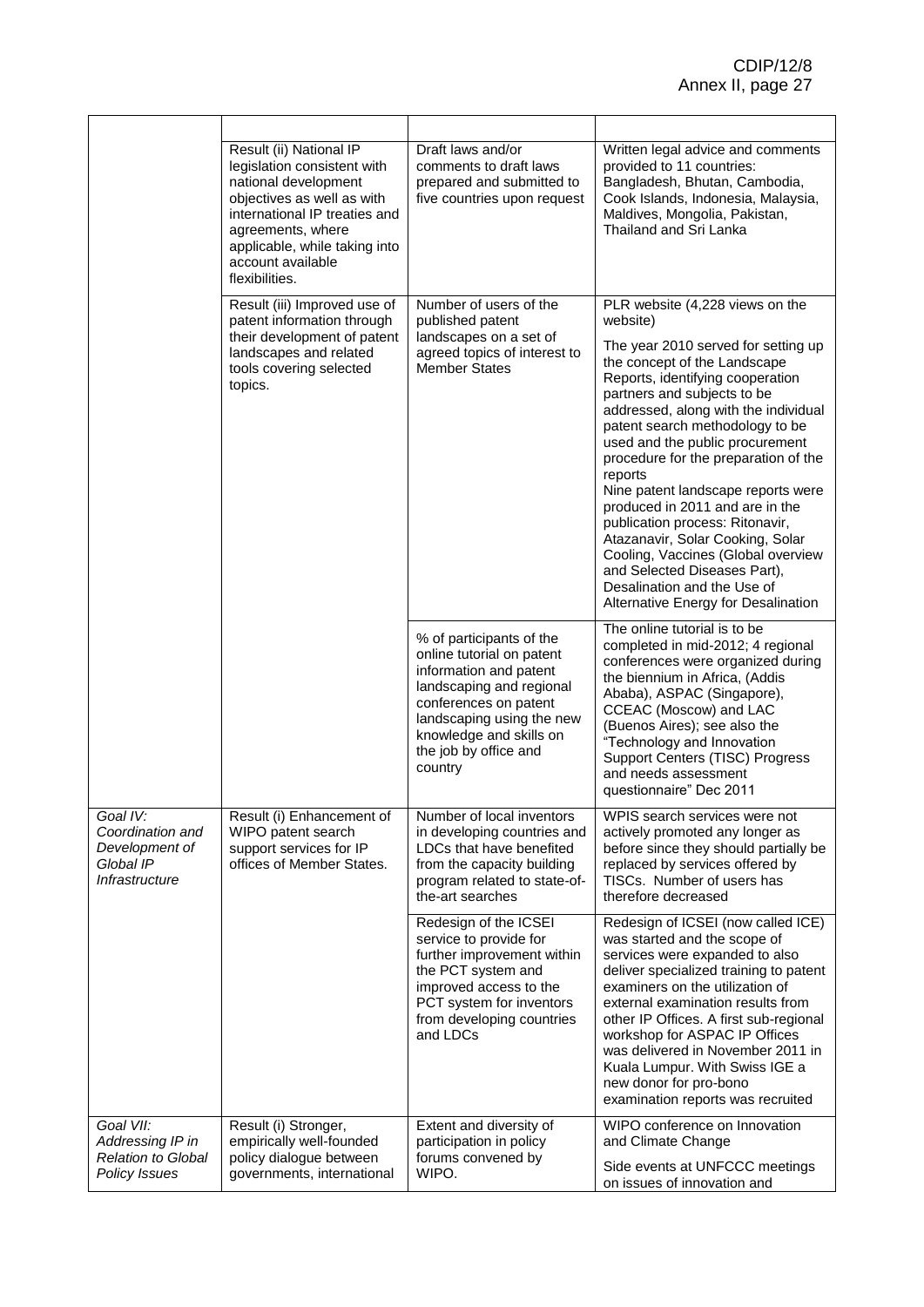| organizations, civil society                                                                |                                                                                                                                                                                                     | technology diffusion                                                                                                                                                                                                                                                                                                                   |
|---------------------------------------------------------------------------------------------|-----------------------------------------------------------------------------------------------------------------------------------------------------------------------------------------------------|----------------------------------------------------------------------------------------------------------------------------------------------------------------------------------------------------------------------------------------------------------------------------------------------------------------------------------------|
| actors and the private<br>sector on current and<br>emerging global issues<br>touching on IP | Target: one major policy<br>forum and four issue-<br>specific policy forums each<br>year                                                                                                            | In cooperation with WHO and<br>WIPO:<br>Joint Technical Symposium on<br>$\blacksquare$<br>Access to Medicines: Pricing<br>and Procurement Practices<br>Joint Technical Symposium on<br>Access to Medicines, Patent<br>Information and Freedom to<br>Operate<br>Workshop on Patent Searches<br>$\blacksquare$<br>and Freedom to Operate |
|                                                                                             |                                                                                                                                                                                                     | In cooperation with UNITAID and<br>the Medicines Patent Pool,<br>Workshop on Licensing Terms and<br><b>Conditions for Medicines Patent</b><br>Pool staff                                                                                                                                                                               |
|                                                                                             |                                                                                                                                                                                                     | Launch of WIPO Re:Search on<br>October 26, 2011. Symposium on<br>the Evolution of the Regulatory<br>Framework of Test Data - From the<br>Property of the Intellect to the<br>Intellect of Property at WIPO                                                                                                                             |
|                                                                                             |                                                                                                                                                                                                     | Seminar on How the Private and<br>the Public Sectors Use Intellectual<br>Property to Enhance Agricultural<br>Productivity<br>Session in the FAO International<br>Conference on Agricultural<br>Biotechnologies in Developing<br>Countries, Mexico                                                                                      |
|                                                                                             | <b>Expanded WIPO</b><br>participation in other policy<br>forums, including more<br>intensive engagement with<br>existing and new partners.<br>Target: Policy dialogue<br>expanded with six existing | Continued support (WHO) in the<br>"Implementation of the Global<br>Strategy and Plan of Action on<br>Public Health Innovation and<br>Intellectual Property" and the<br>"Pandemic Influenza Preparedness<br>Process"                                                                                                                    |
|                                                                                             | partners and initiated with<br>six new partners                                                                                                                                                     | Continued input to WTO workshops<br>and Seminars on the TRIPS<br>Agreement and public health and<br>other related meetings                                                                                                                                                                                                             |
|                                                                                             |                                                                                                                                                                                                     | WHO, WIPO, WTO trilateral<br>cooperation, regular coordination<br>meetings and joint organization of<br>two symposia (see above)                                                                                                                                                                                                       |
|                                                                                             |                                                                                                                                                                                                     | Participation in UNITAID Executive<br>Board meetings and support in the<br>endeavor to establish the Medicines<br>Patent Pool Foundation (MPP)                                                                                                                                                                                         |
|                                                                                             |                                                                                                                                                                                                     | Continued participation in UNFCCC<br>meetings and cooperation with the<br>UNFCCC Secretariat, UNIDO,<br>UNEP, infodev, NGOs and industry<br>on climate change-related IP<br>issues. Contact with ESCAP was<br>initiated                                                                                                                |
|                                                                                             |                                                                                                                                                                                                     | Continued participation in the UN<br>Interagency Committee on<br><b>Bioethics</b>                                                                                                                                                                                                                                                      |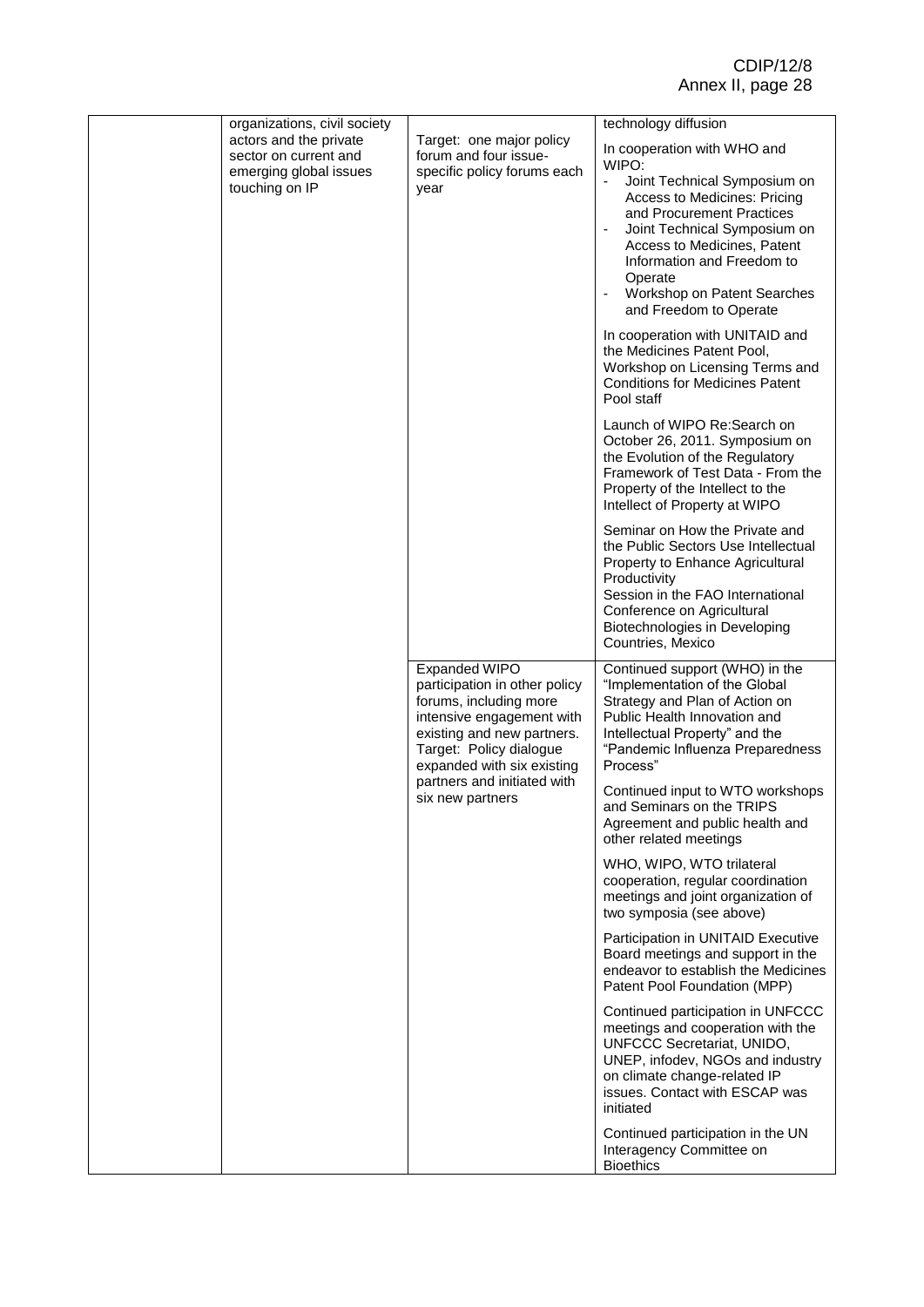|  |                                                                                                                                                    | Cooperation with the Graduate<br>Institute of International and<br>Development Studies for the<br>preparation of the Graduate<br>Institute's Geneva 5 <sup>th</sup> High-Level<br>Symposium on Global Health<br>Diplomacy (Doha +10), in close<br>consultation with WHO, WIPO and<br><b>WTO</b><br>Cooperation with 30 new partners in<br>the context of WIPO Re:Search and<br>10 new partners in the context of<br>wipo green (see below) |
|--|----------------------------------------------------------------------------------------------------------------------------------------------------|--------------------------------------------------------------------------------------------------------------------------------------------------------------------------------------------------------------------------------------------------------------------------------------------------------------------------------------------------------------------------------------------------------------------------------------------|
|  | Feedback and reported<br>impact from policy forums<br>WIPO convenes. Target:<br>positive reporting in<br>external publications of<br>each activity | Participants to the WIPO organized<br>events noted with appreciation the<br>comprehensive and balanced<br>coverage of the topics addressed<br>and the empirical fact based<br>approach                                                                                                                                                                                                                                                     |
|  |                                                                                                                                                    | The WIPO Re: Search launch was<br>attended by 18 journalists and the<br>event was reported by around 100<br>news agencies and newspapers.<br>WHO Member States and WTO<br>Members referred to WIPO's<br>activities in their respective<br>meetings, such as the WHO EB, the<br>WHA or the WTO TRIPS Council                                                                                                                                |

**MDG Goal 6: Combat HIV/AIDS, malaria and other diseases**

#### **Target 6.B: Achieve, by 2010, universal access to treatment for HIV/AIDS for all those who need it Target 6.C: Have halted by 2015 and begun to reverse the incidence of malaria and other major diseases**

| <b>WIPO Strategic</b><br>Goal                                 | <b>Relevant WIPO Expected</b><br><b>Result 2010/11</b>                                                                       | <b>Performance Indicators</b>                                                                                | <b>Performance Data</b>                                                                                                                                                                                                                                                                                                                                                                                                                                                                                                                                                                                                                                                                                                                                                                                           |
|---------------------------------------------------------------|------------------------------------------------------------------------------------------------------------------------------|--------------------------------------------------------------------------------------------------------------|-------------------------------------------------------------------------------------------------------------------------------------------------------------------------------------------------------------------------------------------------------------------------------------------------------------------------------------------------------------------------------------------------------------------------------------------------------------------------------------------------------------------------------------------------------------------------------------------------------------------------------------------------------------------------------------------------------------------------------------------------------------------------------------------------------------------|
| Goal III:<br>Facilitating the<br>Use of IP for<br>Development | Result (i) Greater<br>awareness of the legal<br>principles and practices of<br>the patent system,<br>including flexibilities | Increased number of debates<br>on, and use of, the legal<br>principles and practices of the<br>patent system | Through neutral and balanced<br>legal and policy advice,<br>Members States (Bangladesh,<br>Bosnia and Herzegovina,<br>Bhutan, Colombia, Cook<br>Islands, Ecuador, Egypt, Iraq,<br>Jamaica, Lithuania, Lebanon,<br>Maldives, Mauritius, Nigeria,<br>Sudan, United Arab Emirates,<br>and Sierra Leone), one<br>Regional Group (COMESA) and<br>one Regional Office (GCC),<br>have been assisted to be able to<br>better determine the patent/utility<br>model/undisclosed information/<br>integrated circuits legal<br>framework that fits their needs<br>Two documents on patent-<br>related flexibilities were<br>discussed by the CDIP; the first<br>one of a series of regional<br>seminars aiming to promote the<br>interchange of experiences in<br>the implementation of<br>patent-related flexibilities, was |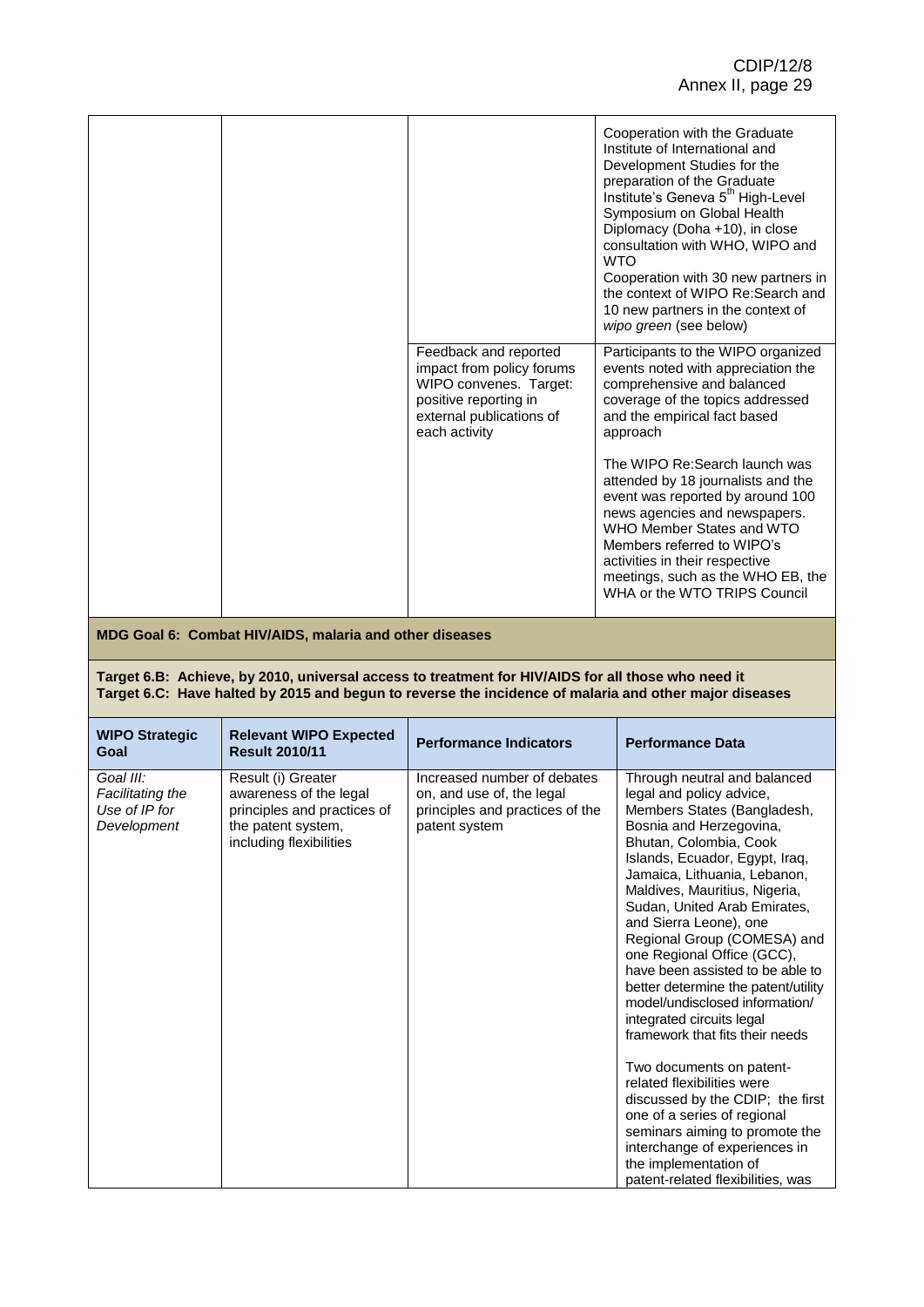|                                                                                 |                                                                                                                  | held in the Asian region                                                                                                                                                                                                                                                                                                                                                                                                                                                                                                                                                                                                                                                                           |
|---------------------------------------------------------------------------------|------------------------------------------------------------------------------------------------------------------|----------------------------------------------------------------------------------------------------------------------------------------------------------------------------------------------------------------------------------------------------------------------------------------------------------------------------------------------------------------------------------------------------------------------------------------------------------------------------------------------------------------------------------------------------------------------------------------------------------------------------------------------------------------------------------------------------|
|                                                                                 |                                                                                                                  | Consultations on a number of<br>patent laws and policies held in<br>capitals (Beirut, Bogotá, Alger,<br>Quito, GCC Office in Riyadh,<br>COMESA in Lusaka, Dhaka)<br>and Geneva based meetings<br>(with delegations of Colombia,<br>Oman, Cook Islands, Mauritius,<br>Tunisia, COMESA and<br>Bangladesh) allowed for a better<br>understanding of the patent<br>system and patent law. As well<br>as the participation in<br>national/regional<br>seminars/workshops on patent<br>law and policy that were<br>organized jointly with IP<br>authorities from the following<br>Members States: Colombia,<br>Costa Rica, Ecuador,<br>Guatemala, Kenya, Lebanon,<br>Panamá, Samoa, Syria and<br>Uruguay |
|                                                                                 |                                                                                                                  | Guidance and input was<br>provided through 12 written<br>answers to queries or policy<br>papers submitted for<br>comments (IP Strategies and/or<br>Plans)                                                                                                                                                                                                                                                                                                                                                                                                                                                                                                                                          |
|                                                                                 |                                                                                                                  | Discussions on a number of<br>patent-related issues in the SCP<br>by Member States which<br>actively participated in the<br>debates through the submission<br>of inter-sessional comments and<br>of proposals during the SCP<br>sessions                                                                                                                                                                                                                                                                                                                                                                                                                                                           |
|                                                                                 |                                                                                                                  | A questionnaire on Exceptions<br>and Limitations to Patent Rights<br>received responses from more<br>than 70 Member States and<br>regional Patent Offices                                                                                                                                                                                                                                                                                                                                                                                                                                                                                                                                          |
|                                                                                 |                                                                                                                  | A study on patents and the<br>public domain was discussed by<br>the CDIP and a Project on<br>Patents and the Public Domain<br>was adopted for its<br>implementation                                                                                                                                                                                                                                                                                                                                                                                                                                                                                                                                |
| Result (ii) Effective<br>implementation of the DA<br>through concrete projects; | Number of DA<br>recommendations that are<br>being successfully<br>implemented through projects<br>and activities | 19 Recommendations continued<br>to be successfully implemented:<br>Nine projects on technical<br>assistance (addressing<br>Recommendations 2, 5, 8, 9<br>and 10)<br>Five thematic projects<br>addressing<br>Recommendations 7, 16, 19,<br>20, 23, 24, 27, 30, 31, 32,<br>33, 38 and 41<br>Nine thematic projects                                                                                                                                                                                                                                                                                                                                                                                   |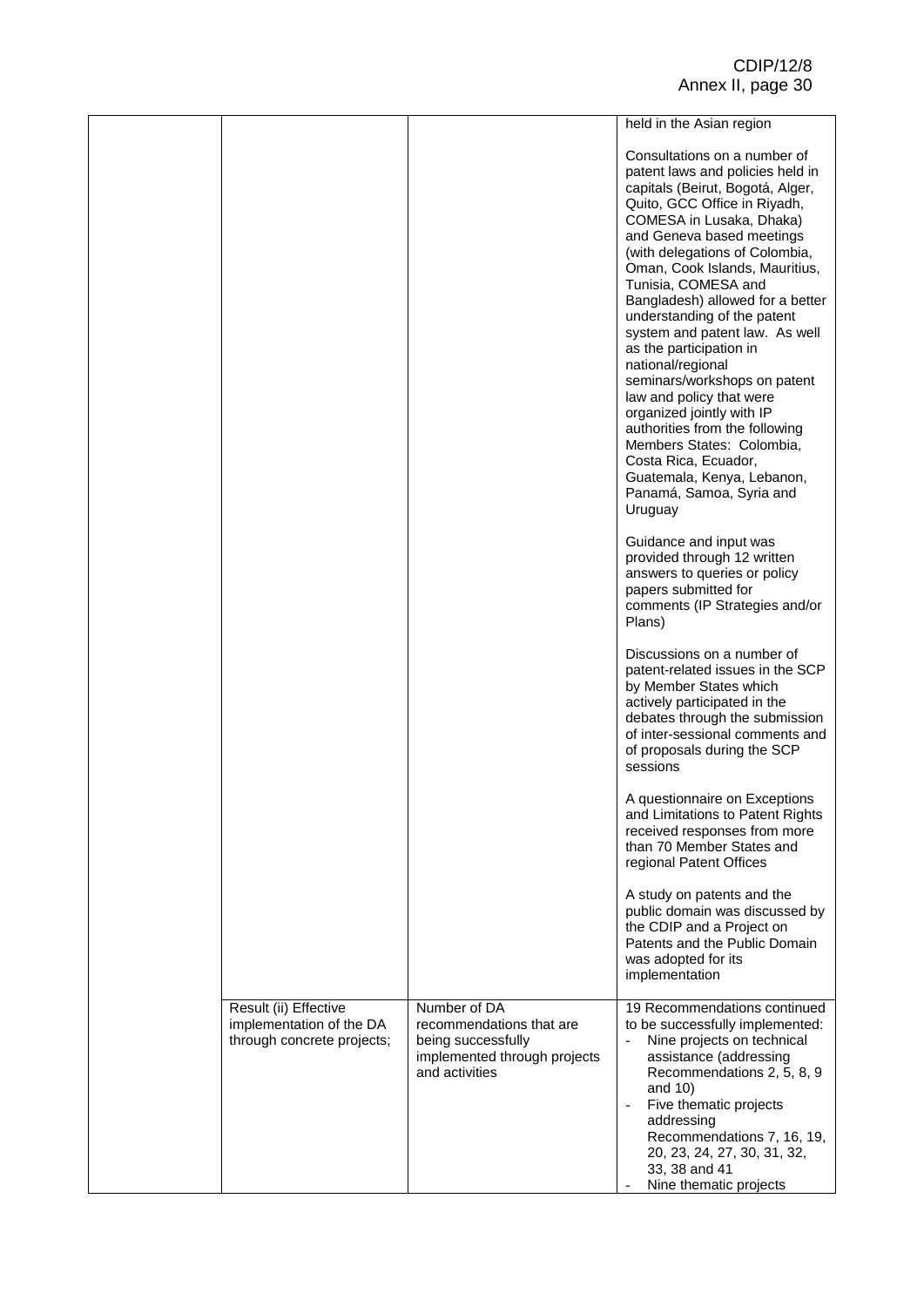|                                                                                                                                                                             |                                                                                                                                                                                                        | approved during the<br>Biennium (addressing<br>Recommendations 1, 4, 10,<br>11, 13, 16, 19, 20, 25, 26,<br>28, 30, 31, 34, 35, 36, 37,<br>39, and 40)                                                                                                                                                                                                                                                                                                                                                                                        |
|-----------------------------------------------------------------------------------------------------------------------------------------------------------------------------|--------------------------------------------------------------------------------------------------------------------------------------------------------------------------------------------------------|----------------------------------------------------------------------------------------------------------------------------------------------------------------------------------------------------------------------------------------------------------------------------------------------------------------------------------------------------------------------------------------------------------------------------------------------------------------------------------------------------------------------------------------------|
| Result (i) National IP<br>policies/strategies and<br>country action plans that<br>are in line with<br>development plans and<br>priorities.                                  | Up to five countries have<br>launched the IP policy/strategy<br>formulation process, four<br>countries have adopted IP<br>policies/strategies and 3<br>countries are implementing<br>national IP plans | <b>IP Policy/Strategy formulation</b><br>process launched: Botswana,<br>Burundi, Cameroun, Central<br>African Republic, Congo,<br>Democratic Republic of Congo,<br>Ghana, Lesotho, Mali, Nigeria,<br>Tanzania, Togo and Sierra<br>Leone (13 countries)<br><b>IP Policy/Strategy adopted:</b><br>Mauritius, Rwanda, Senegal,<br>Seychelles (4 countries)<br><b>IP Policy/strategy under</b><br><i>implementation</i> : Liberia,<br>Mauritius, Rwanda, Senegal,<br>Seychelles, Zambia (6<br>countries)                                         |
|                                                                                                                                                                             | Two action plans to support<br>regional policies/strategies in<br>the field of TK and TCEs at<br>OAPI and ARIPO level                                                                                  | Adoption of the ARIPO Protocol<br>on TK and Expressions of<br>Folklore and a work plan for<br>implementation of the Protocol;<br>implementation started in 2011<br>with the training of high level<br>officials to facilitate enactment<br>of national legislation                                                                                                                                                                                                                                                                           |
|                                                                                                                                                                             | Nine new countries have<br>formulated and/or adopted<br>national IP<br>policies/strategies/plans                                                                                                       | IP policies/strategies adopted in<br>Fiji and Papua New Guinea, and<br>formulated for Bhutan, Mongolia<br>and Viet Nam. An IP action<br>plan formulated for Maldives                                                                                                                                                                                                                                                                                                                                                                         |
| Result (iv) National IP legal<br>framework consistent with<br>development goals and<br>public policy, strengthened<br>IP technical and<br>administrative<br>infrastructure; | Up to five countries with<br>modernized IP legal<br>framework                                                                                                                                          | Legal and technical advice to<br>Colombia and the<br>Dominican Republic have led to<br>legislative initiatives for<br>accession to the Madrid<br>Protocol; legislative<br>modernization also in progress<br>as a result of technical and legal<br>assistance to 6 Central<br>American countries and to<br>Colombia, Ecuador, Peru on the<br>Trademark Law Treaty and to<br>Dominican Republic, Honduras,<br>Nicaragua, Panama on the<br>modernization of legislation on<br>trademarks and patents for<br>compliance with trade<br>agreements |
| Result (v) Improved access<br>to information resources<br>generated by IP systems.                                                                                          | New PATENTSCOPE search<br>services has contributed to an<br>increased number of users                                                                                                                  | Q1 2010 - 156,271 unique<br>visitors<br>Q4 2011 - 216,290 unique<br>visitors                                                                                                                                                                                                                                                                                                                                                                                                                                                                 |
|                                                                                                                                                                             | Increased number of countries<br>that have access to<br>specialized databases and<br>related support services in<br>developing countries and                                                           | The ARDI program offers<br>access to over 200 (4 times<br>more than in 2010) scientific<br>and technical journals to 77<br>developing countries for free                                                                                                                                                                                                                                                                                                                                                                                     |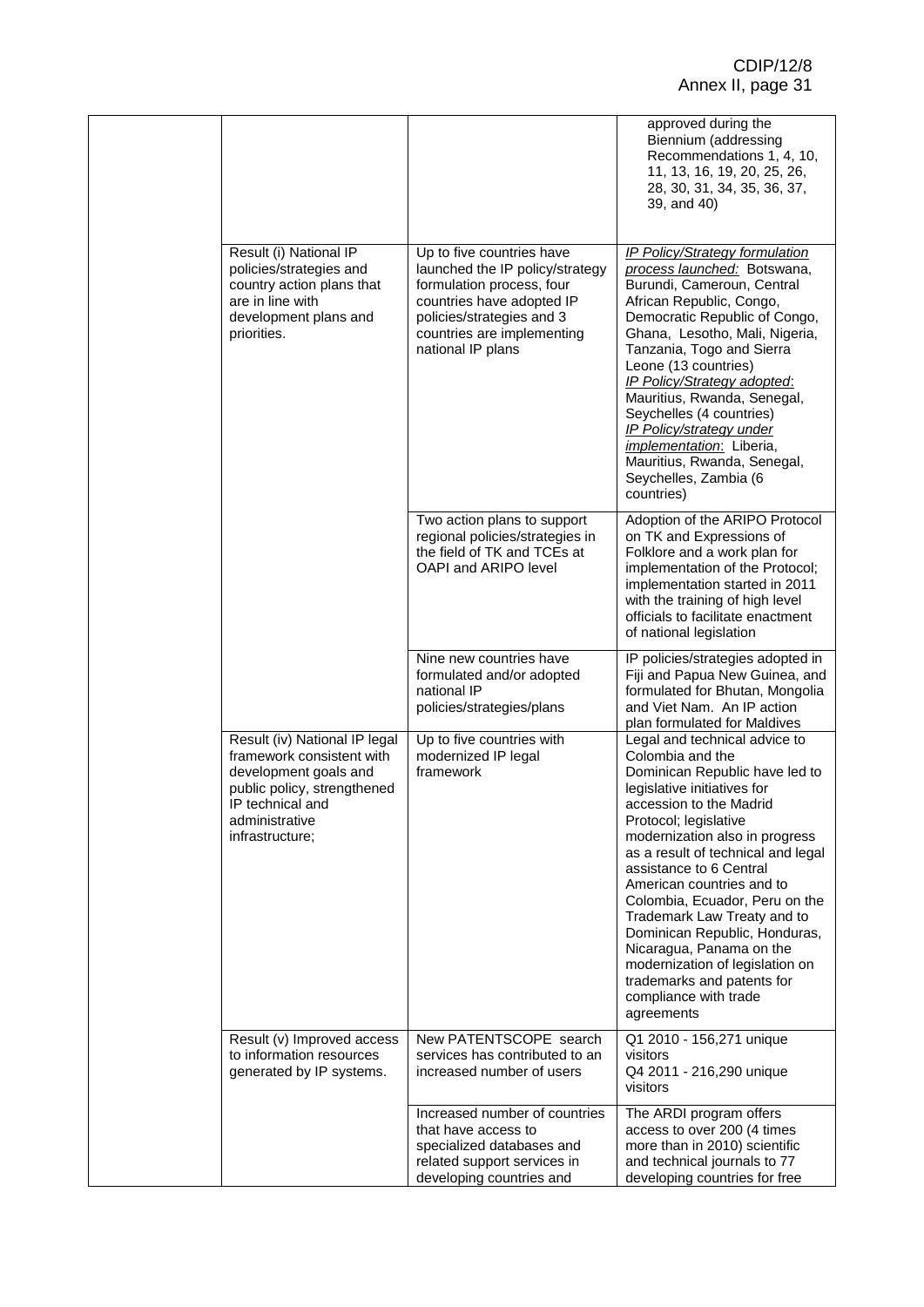|  |                                                                                                                   | LDCs                                                                                                                                                                                                         | and to 28 at a very low cost.<br>ARDI opened the possibility of<br>access to more journals by<br>joining the Research4Life (R4L)<br>partnership, which offers access<br>to over 8,000 peer-reviewed<br>journals in WHO's HINARI<br>program (biomedical and health<br>journals), FAO's AGORA<br>program (agriculture based<br>journals), and UNEP's OARE<br>program (environmental issues);<br>ASPI offers access to 6 of the<br>world's major commercial patent<br>databases to 49 LDCs for free<br>and to 66 other developing<br>countries at very low cost |
|--|-------------------------------------------------------------------------------------------------------------------|--------------------------------------------------------------------------------------------------------------------------------------------------------------------------------------------------------------|--------------------------------------------------------------------------------------------------------------------------------------------------------------------------------------------------------------------------------------------------------------------------------------------------------------------------------------------------------------------------------------------------------------------------------------------------------------------------------------------------------------------------------------------------------------|
|  |                                                                                                                   | Number of Technology and<br><b>Innovation Support Centers</b><br>(TISCs) beneficiaries that<br>perceived the TISCs as a<br>central point of expertise for<br>patent and technology<br>information by country | TISC networks were established<br>in 20 countries during this<br>biennium: Algeria, Republic of<br>Congo, Democratic Republic of<br>Congo, Cuba, Dominican<br>Republic, Ecuador, Egypt,<br>Georgia, Guatemala, Honduras,<br>Kenya, Kyrgyzstan,<br>Madagascar, Morocco,<br>Mozambique, Nigeria,<br>Philippines, Senegal, Tunisia<br>and Viet Nam                                                                                                                                                                                                              |
|  |                                                                                                                   | % of users of the global IP<br>data bases and IP services<br>data bases that consider that<br>the data bases have facilitated<br>the efficiency and<br>effectiveness of their work                           | See the "Technology and<br><b>Innovation Support Centers</b><br>(TISC) Progress and needs<br>assessment questionnaire" -<br>December 2011 - Survey<br><b>Summary Report</b><br>http://www.wipo.int/export/sites/<br>www/patentscope/en/programs/t<br>isc/doc/TISC_2011_2012_Surve<br>y Summary Report.pdf                                                                                                                                                                                                                                                    |
|  | Result (i) Enhancement of<br>WIPO patent search<br>support services for IP<br>offices of Member States.           | Number of local inventors in<br>developing countries and<br>LDCs that have benefited from<br>the capacity building program<br>related to state-of-the-art<br>searches                                        | WPIS search services were not<br>actively promoted any longer as<br>before since they should<br>partially be replaced by services<br>offered by TISCs. Number of<br>users has therefore decreased                                                                                                                                                                                                                                                                                                                                                            |
|  |                                                                                                                   | Redesign of the ICSEI service<br>to provide for further<br>improvement within the PCT<br>system and improved access<br>to the PCT system for<br>inventors from developing<br>countries and LDCs              | Redesign of ICSEI (now called<br>ICE) was started and the scope<br>of services were expanded to<br>also deliver specialized training<br>to patent examiners on the<br>utilization of external<br>examination results from other<br>IP Offices. A first sub-regional<br>workshop for ASPAC IP Offices<br>was delivered in November<br>2011 in Kuala Lumpur. With<br>Swiss IGE a new donor for pro-<br>bono examination reports was<br>recruited                                                                                                               |
|  | Result (vii) Improved use of<br>patent information through<br>the development of patent<br>landscapes and related | Number of users of the<br>published patent landscapes<br>on a set of agreed topics of<br>interest to Member States                                                                                           | PLR website (4,228 views on<br>the website)<br>The year 2010 served for setting                                                                                                                                                                                                                                                                                                                                                                                                                                                                              |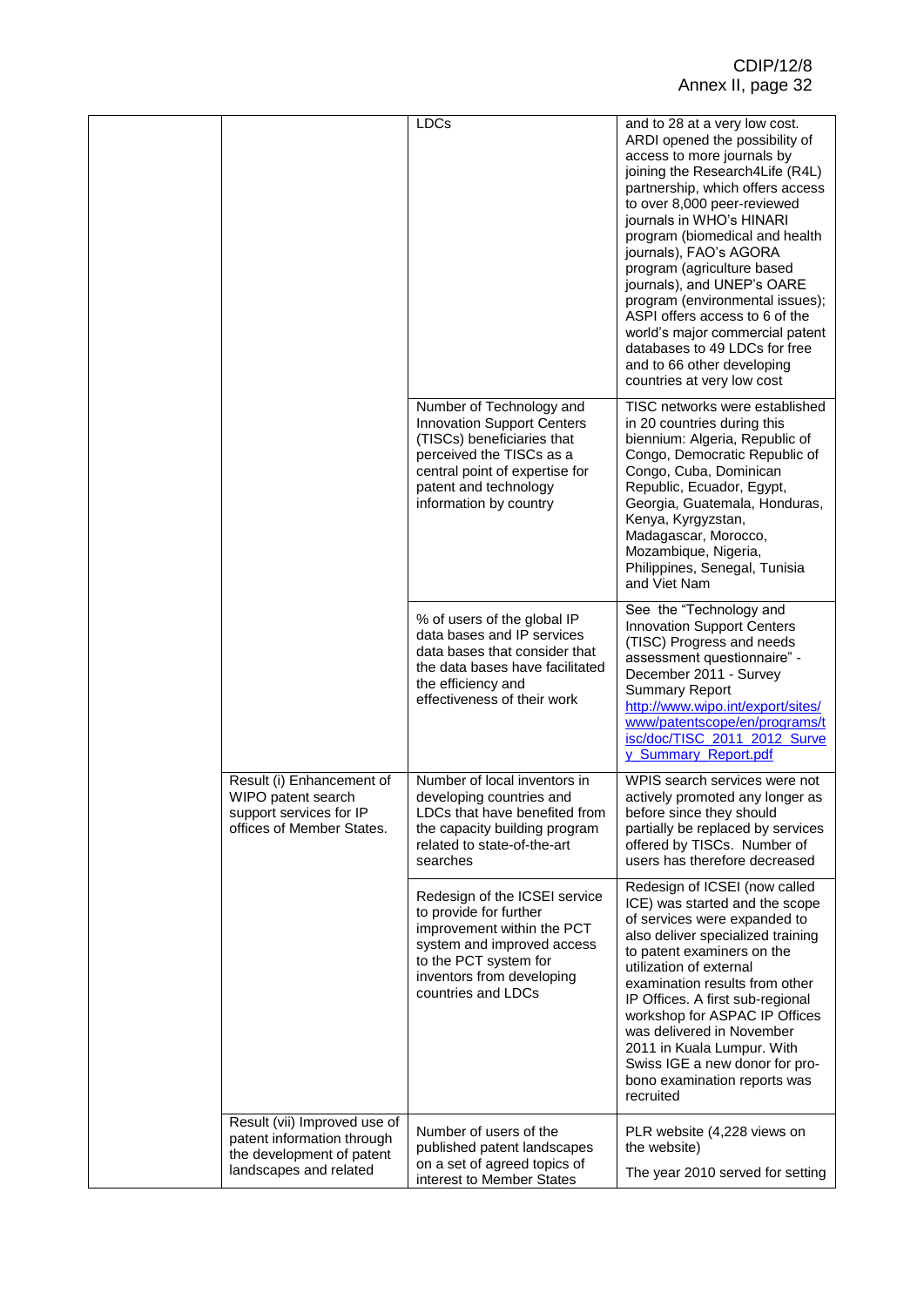|                                                                                  | tools covering selected<br>topics.                                                                                                                                                                                                        |                                                                                                                                                                                                                                                                                                                                                            | up the concept of the<br>Landscape Reports, identifying<br>cooperation partners and<br>subjects to be addressed, along<br>with the individual patent search<br>methodology to be used and the<br>public procurement procedure<br>for the preparation of the reports<br>Nine patent landscape reports<br>were produced in 2011 and are<br>in the publication process:<br>Ritonavir, Atazanavir, Solar<br>Cooking, Solar Cooling,<br>Vaccines (Global overview and<br>Selected Diseases Part),<br>Desalination and the Use of<br>Alternative Energy for<br>Desalination |
|----------------------------------------------------------------------------------|-------------------------------------------------------------------------------------------------------------------------------------------------------------------------------------------------------------------------------------------|------------------------------------------------------------------------------------------------------------------------------------------------------------------------------------------------------------------------------------------------------------------------------------------------------------------------------------------------------------|-----------------------------------------------------------------------------------------------------------------------------------------------------------------------------------------------------------------------------------------------------------------------------------------------------------------------------------------------------------------------------------------------------------------------------------------------------------------------------------------------------------------------------------------------------------------------|
|                                                                                  |                                                                                                                                                                                                                                           | % of participants of the online<br>tutorial on patent information<br>and patent landscaping and<br>regional conferences on patent<br>landscaping using the new<br>knowledge and skills on the<br>job by office and country                                                                                                                                 | The online tutorial is to be<br>completed in mid-2012;<br>4 regional conferences were<br>organized during the biennium<br>in Africa, (Addis Ababa),<br>ASPAC (Singapore), CCEAC<br>(Moscow) and LAC (Buenos<br>Aires); see also the "Technology<br>and Innovation Support Centers<br>(TISC) Progress and needs<br>assessment questionnaire" Dec<br>2011                                                                                                                                                                                                               |
| Goal VI:<br>International<br>Cooperation on<br><b>Building Respect</b><br>for IP | Result (i) Create an<br>enabling environment that<br>promotes respect for IP by<br>initiating a constructive and<br>balanced policy dialogue,<br>taking into account<br>Recommendation 45 of the<br>Development Agenda.                   | Number of studies and<br>research conducted, within the<br>framework of two sessions of<br>the Advisory Committee on<br>Enforcement (ACE), to identify<br>elements that affect the<br>respect for IP rights and to<br>undertake an objective<br>assessment of the cost of<br>counterfeiting and piracy, as<br>well as the socio-economic<br>impact thereof | Following the strategic re-<br>orientation of the work program<br>of the ACE, 14 Strategic Goal<br>VI-based papers were<br>presented during the 6 <sup>th</sup> and 7 <sup>th</sup><br>sessions of the ACE, prompting<br>the Committee to continue its<br>current work program in the 8 <sup>th</sup><br>session of the ACE. The 7 <sup>th</sup><br>session also resulted in<br>significant savings due to<br>reduced 3 <sup>rd</sup> party travel costs                                                                                                              |
| Goal VII:<br>Addressing IP in<br><b>Relation to Global</b><br>Policy Issues      | Result (i) Stronger<br>empirically well founded<br>policy dialogue between<br>governments, international<br>organizations, civil society<br>actors, and the private<br>sector on current and<br>emerging global issues<br>touching on IP. | Extent and diversity of<br>participation in policy forums<br>convened by WIPO.<br>Target: one major policy<br>forum and four issue-specific<br>policy forums each year                                                                                                                                                                                     | WIPO conference on Innovation<br>and Climate Change<br>Side events at UNFCCC<br>meetings on issues of<br>innovation and technology<br>diffusion<br>In cooperation with WHO and<br>WIPO:<br>Joint Technical Symposium<br>on Access to Medicines:<br>Pricing and Procurement<br>Practices<br>$\Box$<br>Joint Technical Symposium<br>on Access to Medicines,<br>Patent Information and<br>Freedom to Operate<br>Workshop on Patent<br>Searches and Freedom to<br>Operate<br>In cooperation with UNITAID                                                                  |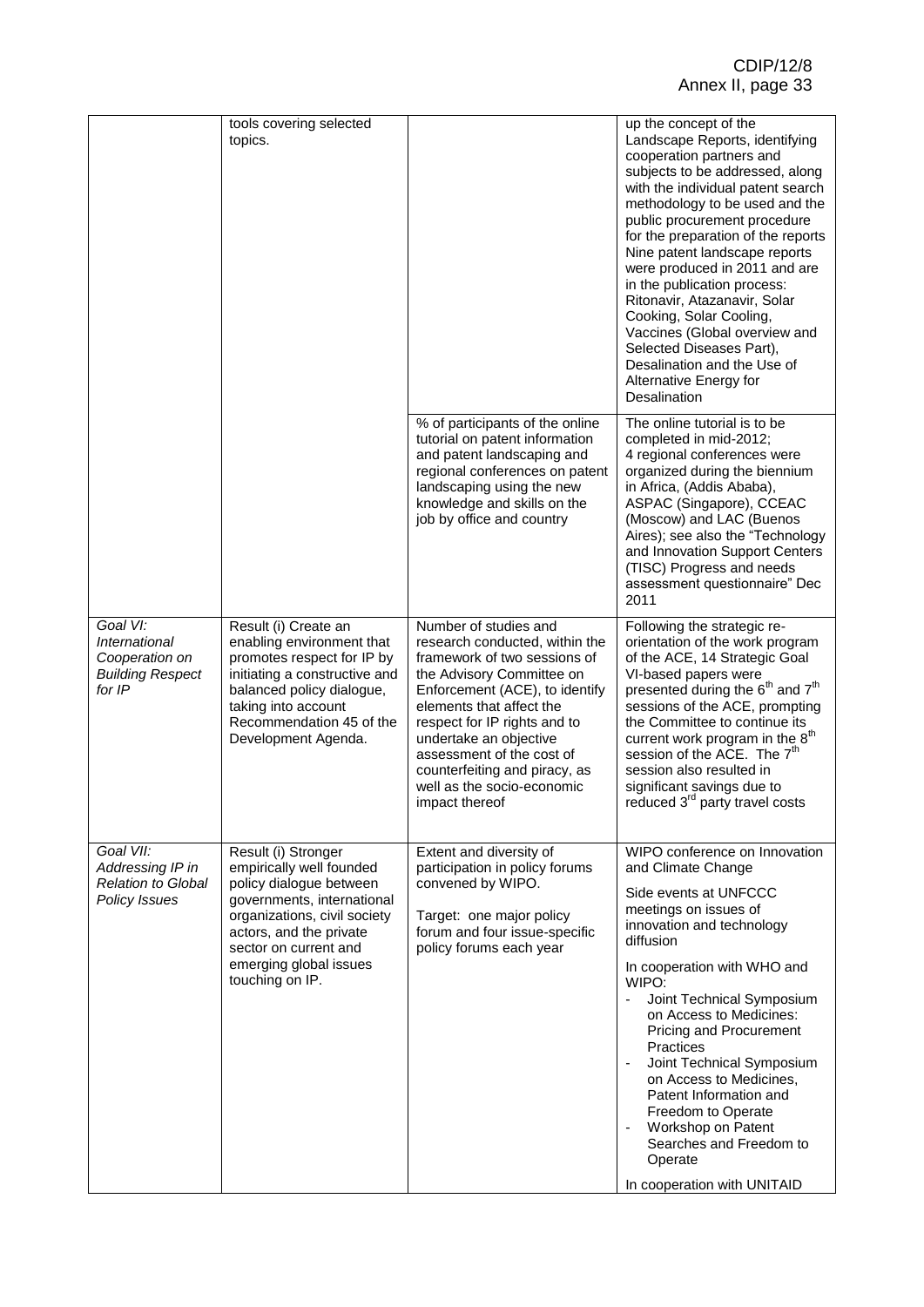|  |                                                                               |                                                                                                                                                                | and the Medicines Patent Pool,<br>Workshop on Licensing Terms<br>and Conditions for Medicines<br>Patent Pool staff                                                                                                                                                                        |
|--|-------------------------------------------------------------------------------|----------------------------------------------------------------------------------------------------------------------------------------------------------------|-------------------------------------------------------------------------------------------------------------------------------------------------------------------------------------------------------------------------------------------------------------------------------------------|
|  |                                                                               |                                                                                                                                                                | Launch of WIPO Re: Search on<br>October 26, 2011                                                                                                                                                                                                                                          |
|  |                                                                               |                                                                                                                                                                | Symposium on the Evolution of<br>the Regulatory Framework of<br>Test Data - From the Property of<br>the Intellect to the Intellect of<br>Property at WIPO                                                                                                                                 |
|  |                                                                               |                                                                                                                                                                | Seminar on How the Private and<br>the Public Sectors Use<br>Intellectual Property to Enhance<br><b>Agricultural Productivity</b><br>Session in the FAO International<br>Conference on Agricultural<br>Biotechnologies in Developing<br>Countries, Mexico                                  |
|  |                                                                               | Expanded WIPO participation<br>in other policy forums,<br>including more intensive<br>engagement with existing and<br>new partners.<br>Target: Policy dialogue | Continued support (WHO) in the<br>"Implementation of the Global<br>Strategy and Plan of Action on<br>Public Health Innovation and<br>Intellectual Property" and the<br>"Pandemic Influenza<br>Preparedness Process"                                                                       |
|  | expanded with six existing<br>partners and initiated with six<br>new partners | Continued input to WTO<br>workshops and Seminars on the<br>TRIPS Agreement and public<br>health and other related<br>meetings                                  |                                                                                                                                                                                                                                                                                           |
|  |                                                                               |                                                                                                                                                                | WHO, WIPO, WTO trilateral<br>cooperation, regular<br>coordination meetings and joint<br>organization of two symposia<br>(see above)                                                                                                                                                       |
|  |                                                                               |                                                                                                                                                                | Participation in UNITAID<br>Executive Board meetings and<br>support in the endeavor to<br>establish the Medicines Patent<br>Pool Foundation (MPP)                                                                                                                                         |
|  |                                                                               |                                                                                                                                                                | Continued participation in<br>UNFCCC meetings and<br>cooperation with the UNFCCC<br>Secretariat, UNIDO, UNEP,<br>infodev, NGOs and industry on<br>climate change-related IP<br>issues. Contact with ESCAP<br>was initiated                                                                |
|  |                                                                               |                                                                                                                                                                | Continued participation in the<br>UN Interagency Committee on<br><b>Bioethics</b>                                                                                                                                                                                                         |
|  |                                                                               |                                                                                                                                                                | Cooperation with the Graduate<br>Institute of International and<br>Development Studies for the<br>preparation of the Graduate<br>Institute's Geneva 5 <sup>th</sup> High-<br>Level Symposium on Global<br>Health Diplomacy (Doha +10),<br>in close consultation with WHO,<br>WIPO and WTO |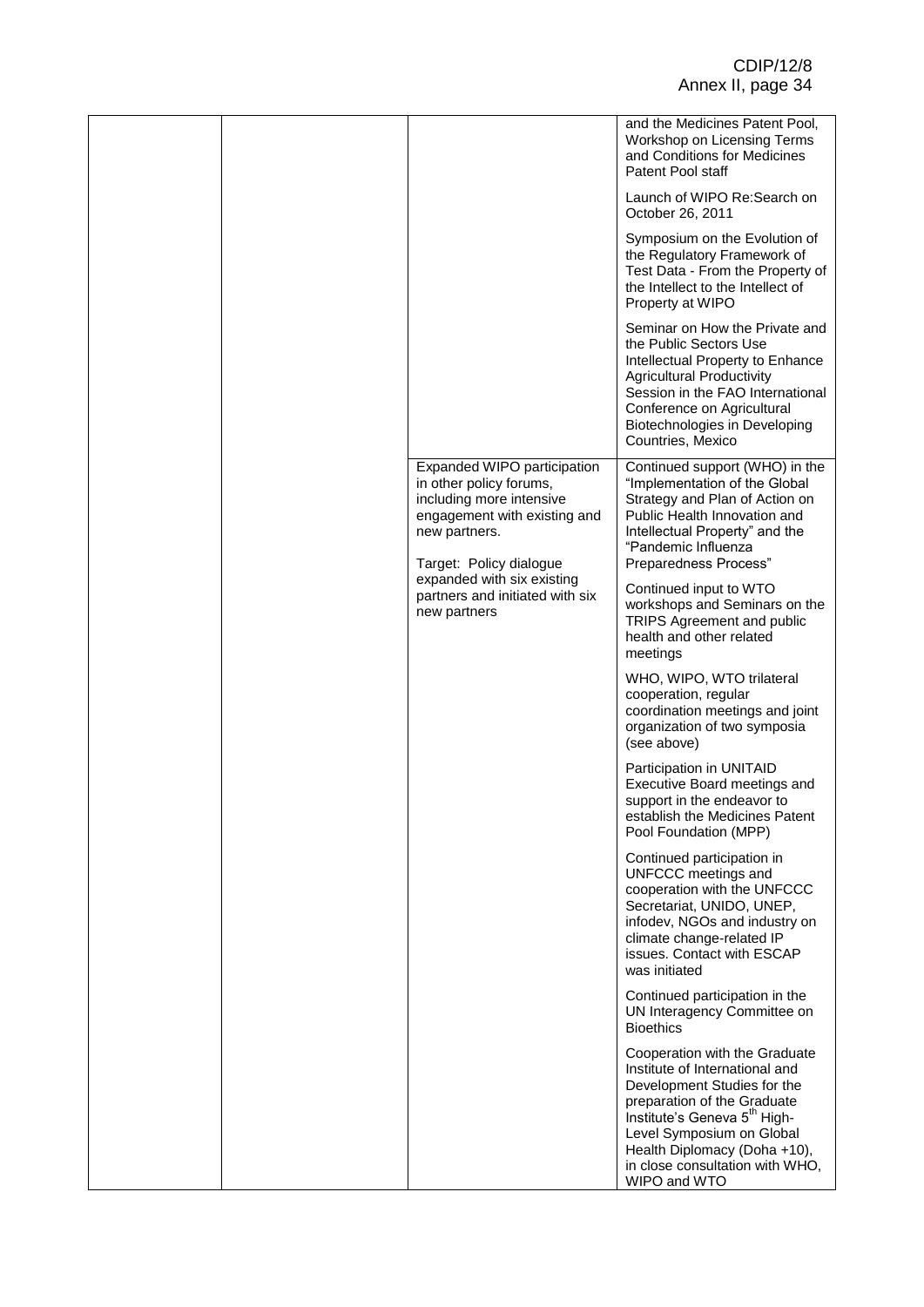|                                                                                                                                                                                                                       |                                                                                                                                                                                                                                                                                                                                                                     | Cooperation with 30 new<br>partners in the context of WIPO<br>Re:Search and 10 new partners<br>in the context of WIPO GREEN<br>(see below)                                                                                                                                                                                                                                                                                                                                                                                                                                                                                                                                                                                                                                                                                                                                                                                                                                                                                                                                                                                                               |
|-----------------------------------------------------------------------------------------------------------------------------------------------------------------------------------------------------------------------|---------------------------------------------------------------------------------------------------------------------------------------------------------------------------------------------------------------------------------------------------------------------------------------------------------------------------------------------------------------------|----------------------------------------------------------------------------------------------------------------------------------------------------------------------------------------------------------------------------------------------------------------------------------------------------------------------------------------------------------------------------------------------------------------------------------------------------------------------------------------------------------------------------------------------------------------------------------------------------------------------------------------------------------------------------------------------------------------------------------------------------------------------------------------------------------------------------------------------------------------------------------------------------------------------------------------------------------------------------------------------------------------------------------------------------------------------------------------------------------------------------------------------------------|
|                                                                                                                                                                                                                       | Feedback and reported impact<br>from policy forums WIPO<br>convenes. Target: positive<br>reporting in external<br>publications of each activity                                                                                                                                                                                                                     | Participants to the WIPO<br>organized events noted with<br>appreciation the comprehensive<br>and balanced coverage of the<br>topics addressed and the<br>empirical fact based approach                                                                                                                                                                                                                                                                                                                                                                                                                                                                                                                                                                                                                                                                                                                                                                                                                                                                                                                                                                   |
|                                                                                                                                                                                                                       |                                                                                                                                                                                                                                                                                                                                                                     | The WIPO Re: Search launch<br>was attended by 18 journalists<br>and the event was reported by<br>around 100 news agencies and<br>newspapers<br>WHO Member States and WTO<br>Members referred to WIPO's<br>activities in their respective<br>meetings, such as the WHO EB,<br>the WHA or the WTO TRIPS<br>Council                                                                                                                                                                                                                                                                                                                                                                                                                                                                                                                                                                                                                                                                                                                                                                                                                                         |
| Result (ii) Distinctive and<br>practically useful<br>information resources<br>combining policy analysis<br>with enhanced use of<br>patent information for<br>policy-makers and practical<br>tools for open innovation | Number and scope of new<br>policy tools and studies, and<br>patent information analyses<br>and data tools<br>Target: four in-house and<br>four externally commissioned<br>policy studies; six patent<br>landscapes; a functioning<br>platform for open innovation<br>and: 1, diffusion of green<br>technology, and 2, R&D for<br><b>Neglected Tropical Diseases</b> | The new consortium WIPO<br>Re:Search - Sharing Innovation<br>in the Fight Against Neglected<br>Tropical Diseases was launched<br>in October 2011<br>(www.wiporesearch.org)<br>A pilot version of wipo green -<br>The Sustainable Technology<br>Marketplace is available online<br>Upon a request from WHO<br>(December 2010), a WIPO<br>Patent Search Report on<br>Pandemic Influenza<br>Preparedness (PIP) - Related<br>Patents and Patent Applications<br>was prepared and presented in<br>the WHO Meeting of the Open-<br>Ended Working Group of<br>Member States on Pandemic<br>Influenza Preparedness:<br>Sharing of Influenza Viruses<br>and Access to Vaccines and<br>other Benefits (OEWG) in April<br>2011<br>The summary reports of the two<br>joint WHO/WTO/WIPO<br>Symposia, commonly prepared<br>by WHO, WIPO and WTO were<br>published<br>2 new publication series have<br>been launched:<br><b>First Global Challenges</b><br>Brief: "When policy meets<br>evidence: What's next in the<br>discussion on intellectual<br>property, technology transfer<br>& the environment?"<br><b>First Global Challenges</b><br>Report "The Role of IP |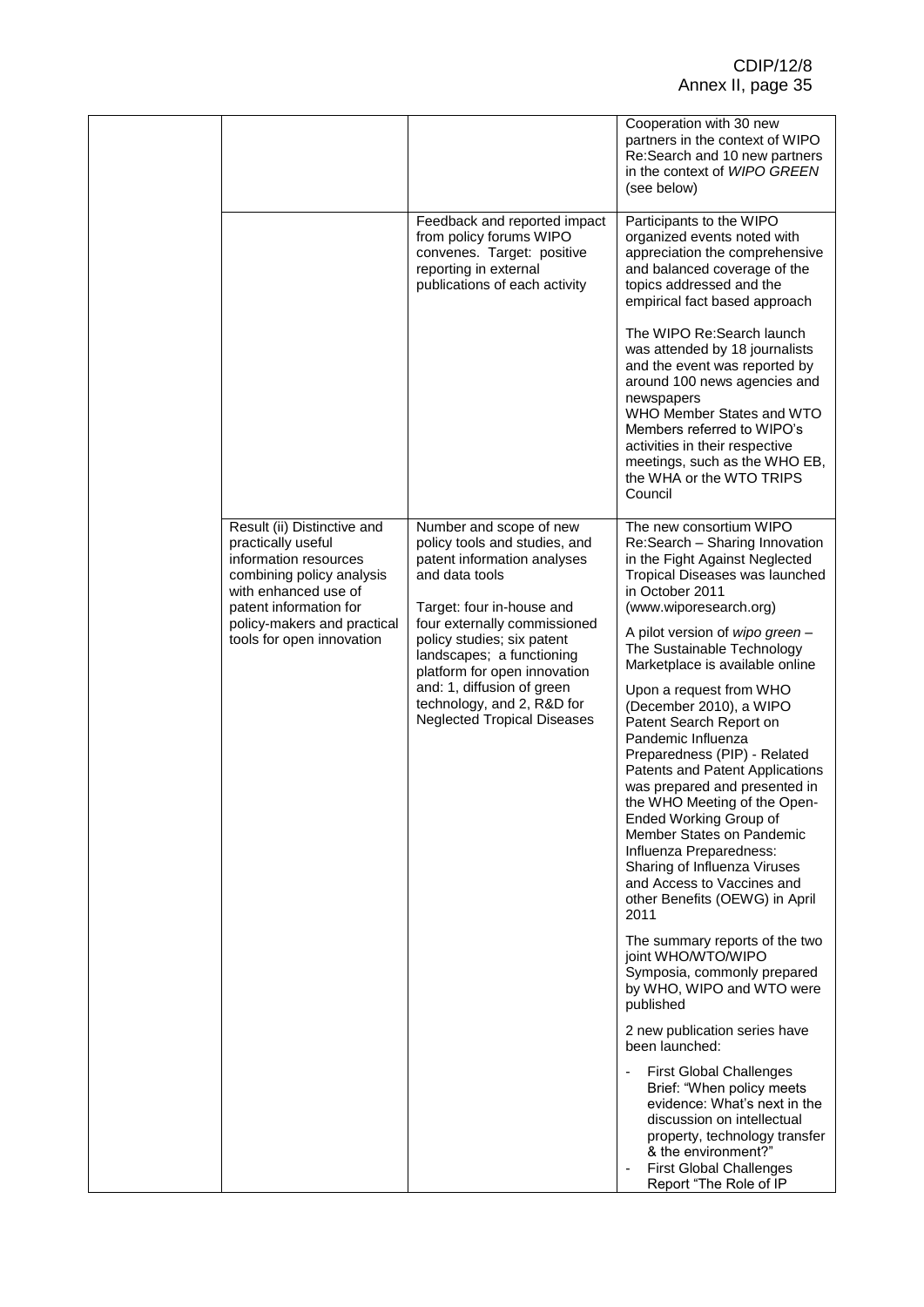| Feedback from users and<br>partners on the quality and<br>relevance of tools developed.<br>Target: positive external<br>reporting on each new product | Proceedings of Seminar on How<br>the Private and the Public<br>Sectors Use Intellectual<br>Property to Enhance Agricultural<br>Productivity have been<br>published<br>9 patent landscape reports were<br>produced (please refer to<br>Program 14 for additional<br>details)<br>Feedback received from WIPO's<br>partners on further development<br>of the green technology platform<br>was very positive and<br>constructive. The platform was<br>reported on positively by the<br>press<br><b>WIPO Re:Search: Positive</b> |
|-------------------------------------------------------------------------------------------------------------------------------------------------------|-----------------------------------------------------------------------------------------------------------------------------------------------------------------------------------------------------------------------------------------------------------------------------------------------------------------------------------------------------------------------------------------------------------------------------------------------------------------------------------------------------------------------------|
|                                                                                                                                                       | feedback at launch on October<br>26, 2011. By the end of 2011<br>WIPO Re:Search counted 30<br>Members (Providers, Potential<br>Users and Supporters),<br>representing both developed<br>and developing countries and<br>the database included over 100<br>entries. 3,530 website visits<br>amounted to a total of 12,904<br>page visits                                                                                                                                                                                     |

## **MDG Target 8.B: Address the special needs of the least developed countries**

| <b>WIPO Strategic</b><br>Goal                                 | <b>Relevant WIPO Expected</b><br><b>Result 2010/11</b>                                                                                                                                                          | <b>Performance Indicators</b>                                                                                    | <b>Performance Data</b>                                                                                                                                                                                                                                                                                                                                                                                                          |
|---------------------------------------------------------------|-----------------------------------------------------------------------------------------------------------------------------------------------------------------------------------------------------------------|------------------------------------------------------------------------------------------------------------------|----------------------------------------------------------------------------------------------------------------------------------------------------------------------------------------------------------------------------------------------------------------------------------------------------------------------------------------------------------------------------------------------------------------------------------|
| Goal III:<br>Facilitating the<br>Use of IP for<br>Development | Result (i) Increased access<br>to global markets for<br>products and services from<br>the developing world<br>Result (ii) Effective<br>implementation of the DA<br>through concrete projects<br>and activities; | % of international<br>applications from the<br>developing world                                                  | 6.9% (2010)<br>7.4% (2011)<br>(Madrid)<br>0.85% of total applications received<br>in 2010/11 (Hague)<br>End 2011, 58 in force originating in<br>developing countries (out of 795)<br>(Lisbon)                                                                                                                                                                                                                                    |
|                                                               |                                                                                                                                                                                                                 | Number of DA<br>recommendations that are<br>being successfully<br>implemented through<br>projects and activities | 19 Recommendations continued to<br>be successfully implemented:<br>Nine projects on technical<br>assistance (addressing<br>Recommendations 2, 5, 8, 9<br>and $10$ )<br>Five thematic projects<br>addressing Recommendations<br>7, 16, 19, 20, 23, 24, 27, 30, 31,<br>32, 33, 38 and 41<br>Nine thematic projects approved<br>during the Biennium (addressing<br>Recommendations 1, 4, 10, 11,<br>13, 16, 19, 20, 25, 26, 28, 30, |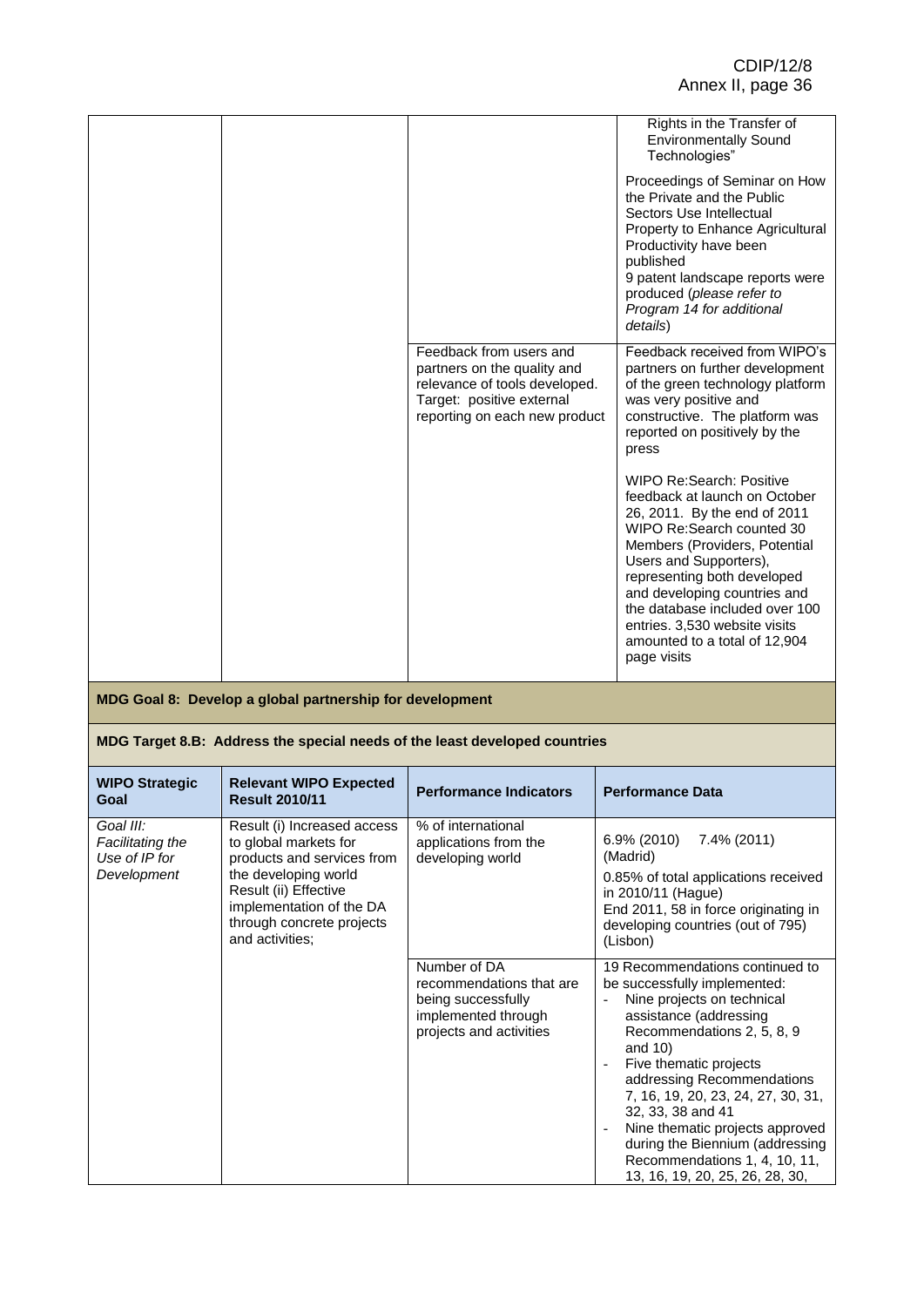|                                                                                    |                                                                                                                                             |                                                                                                                                                                                                                                                                    | 31, 34, 35, 36, 37, 39, and 40)                                                                                                                                                                                                                                                                                                                                                        |
|------------------------------------------------------------------------------------|---------------------------------------------------------------------------------------------------------------------------------------------|--------------------------------------------------------------------------------------------------------------------------------------------------------------------------------------------------------------------------------------------------------------------|----------------------------------------------------------------------------------------------------------------------------------------------------------------------------------------------------------------------------------------------------------------------------------------------------------------------------------------------------------------------------------------|
|                                                                                    |                                                                                                                                             |                                                                                                                                                                                                                                                                    |                                                                                                                                                                                                                                                                                                                                                                                        |
| Goal VII:<br>Addressing IP in<br><b>Relation to Global</b><br><b>Policy Issues</b> | Results (i) Member States'<br>capacity and<br>understanding of<br>innovation and technology<br>management and transfer<br>has been enhanced | Increased number of<br>Member States that have<br>identified needs and have<br>formulated, implemented<br>and evaluated national IP<br>strategies for innovation<br>promotion and IP asset<br>management                                                           | In 2010/11, 7 countries (Algeria,<br>Cameroon, Pakistan, Mauritius,<br>Niger, Nigeria and Oman)<br>implemented or were on the way to<br>implement national IP strategies for<br>innovation promotion and IP asset<br>management as a result of advice<br>given by WIPO on the basis of the<br>WIPO Audit tool (publication no<br>927)                                                  |
|                                                                                    |                                                                                                                                             | Increased number of R&D<br>institutions, universities<br>and other innovation<br>system actors in Member<br>States that have acquired<br>and applied practical<br>knowledge and skills in the<br>area of IP asset<br>development, management<br>and transfer       | In 2010/11, more than 1,080<br>University IP Coordinators,<br>technology managers, scientists,<br>researchers and policy makers<br>benefited from the WIPO University<br>Initiative Program and more than 31<br>research institutions were assisted<br>by WIPO during the process of<br>establishing their IP management<br>units and/or TTOs. One TTO was<br>established (Mauritius). |
|                                                                                    |                                                                                                                                             | Increased number of users<br>by target groups of WIPO-<br>developed practical tools,<br>models, materials and<br>information on IP asset<br>management related areas<br>for government policy<br>makers, R&D institutions<br>and other innovation<br>system actors | In 2010/11, around 800<br>researchers, technology managers,<br>scientists and lawyers acquired<br>practical skills in the area of patent<br>drafting, and more than 520<br>participants attended "Successful<br>Technology Licensing (STL)"<br>Training program                                                                                                                        |

**Target 8.E: In cooperation with pharmaceutical companies, provide access to affordable essential drugs in developing countries**

| <b>WIPO Strategic</b><br>Goal                                 | <b>Relevant WIPO Expected</b><br><b>Result 2010/11</b>                                                                                     | <b>Performance Indicators</b>                                                                                                                                                                             | <b>Performance Data</b>                                                                                                                                                                                                                                                                                                                                                                                                                                                     |
|---------------------------------------------------------------|--------------------------------------------------------------------------------------------------------------------------------------------|-----------------------------------------------------------------------------------------------------------------------------------------------------------------------------------------------------------|-----------------------------------------------------------------------------------------------------------------------------------------------------------------------------------------------------------------------------------------------------------------------------------------------------------------------------------------------------------------------------------------------------------------------------------------------------------------------------|
| Goal III:<br>Facilitating the<br>Use of IP for<br>Development | Result (i) National IP<br>policies/strategies and<br>country action plans that<br>are in line with<br>development plans and<br>priorities. | Up to five countries have<br>launched the IP<br>policy/strategy formulation<br>process, four countries<br>have adopted IP<br>policies/strategies and 3<br>countries are implementing<br>national IP plans | IP Policy/Strategy formulation<br>process launched: Botswana,<br>Burundi, Cameroun, Central African<br>Republic, Congo, Democratic<br>Republic of Congo, Ghana,<br>Lesotho, Mali, Nigeria, Tanzania,<br>Togo and Sierra Leone (13<br>countries)<br>IP Policy/Strategy adopted:<br>Mauritius, Rwanda, Senegal,<br>Seychelles (4 countries)<br>IP Policy/strategy under<br><i>implementation:</i> Liberia, Mauritius,<br>Rwanda, Senegal, Seychelles,<br>Zambia (6 countries) |
|                                                               |                                                                                                                                            | Two action plans to<br>support regional<br>policies/strategies in the<br>field of TK and TCEs at<br>OAPI and ARIPO level                                                                                  | Adoption of the ARIPO Protocol on<br>TK and Expressions of Folklore and<br>a work plan for implementation of<br>the Protocol; implementation started<br>in 2011 with the training of high                                                                                                                                                                                                                                                                                   |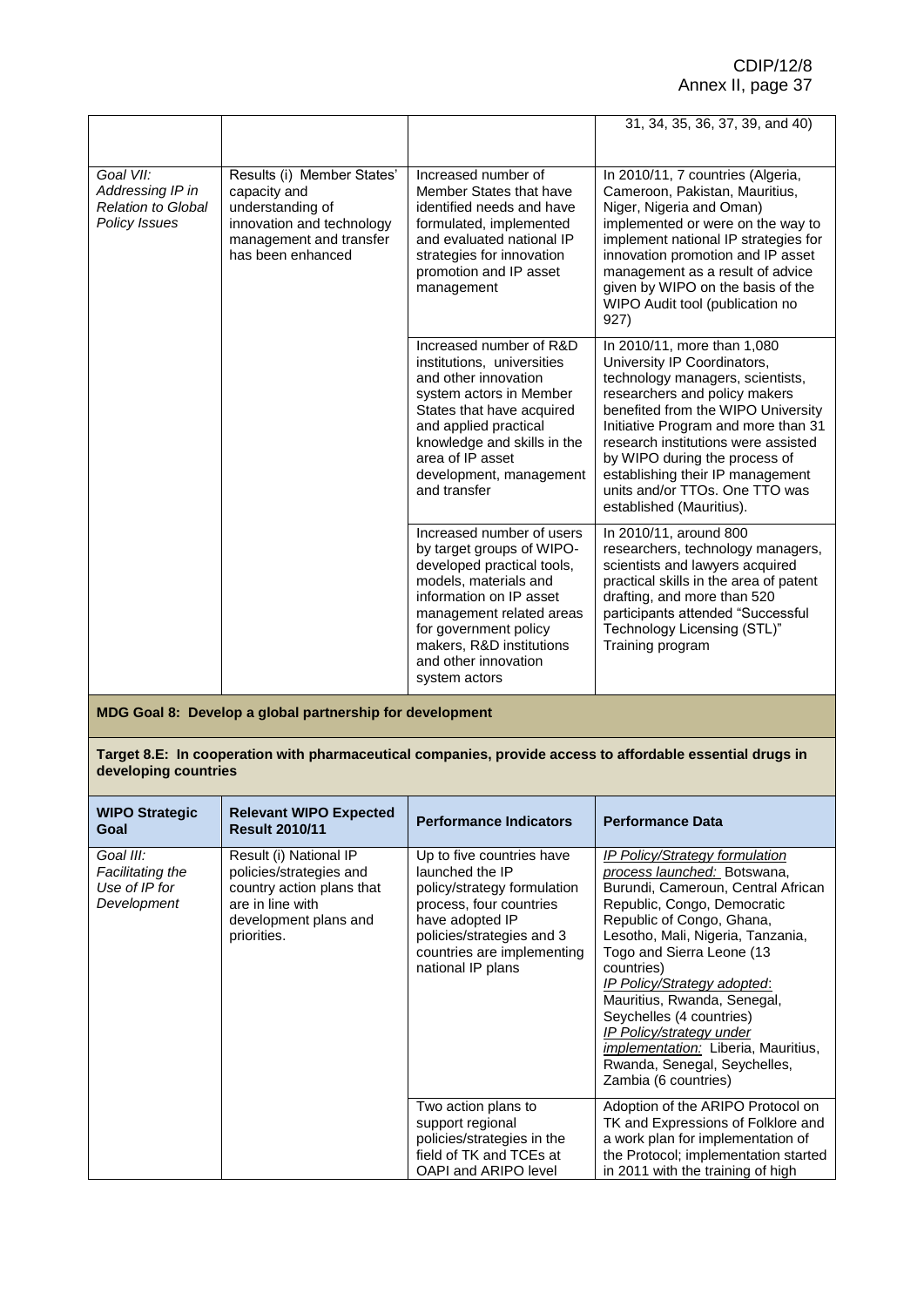|                                                                                  |                                                                                                                                                                                                                                            |                                                                                                                                                                                                                                                                                                                                                               | level officials to facilitate enactment<br>of national legislation                                                                                                                                                                                                                                                                                                                                                                                                                                                                                                                                                                                                                                                                                                                                                                                                                                                                                                                                                         |
|----------------------------------------------------------------------------------|--------------------------------------------------------------------------------------------------------------------------------------------------------------------------------------------------------------------------------------------|---------------------------------------------------------------------------------------------------------------------------------------------------------------------------------------------------------------------------------------------------------------------------------------------------------------------------------------------------------------|----------------------------------------------------------------------------------------------------------------------------------------------------------------------------------------------------------------------------------------------------------------------------------------------------------------------------------------------------------------------------------------------------------------------------------------------------------------------------------------------------------------------------------------------------------------------------------------------------------------------------------------------------------------------------------------------------------------------------------------------------------------------------------------------------------------------------------------------------------------------------------------------------------------------------------------------------------------------------------------------------------------------------|
|                                                                                  |                                                                                                                                                                                                                                            | Nine new countries have<br>formulated and/or adopted<br>national IP<br>policies/strategies/plans                                                                                                                                                                                                                                                              | IP policies/strategies adopted in Fiji<br>and Papua New Guinea, and<br>formulated for Bhutan, Mongolia<br>and Viet Nam. An IP action plan<br>formulated for Maldives                                                                                                                                                                                                                                                                                                                                                                                                                                                                                                                                                                                                                                                                                                                                                                                                                                                       |
|                                                                                  | Result (ii) National IP<br>legislation consistent with<br>national development<br>objectives as well as with<br>international IP treaties and<br>agreements, where<br>applicable, while taking into<br>account available<br>flexibilities. | Draft laws and/or<br>comments to draft laws<br>prepared and submitted to<br>five countries upon request                                                                                                                                                                                                                                                       | Written legal advice and comments<br>provided to 11 countries:<br>Bangladesh, Bhutan, Cambodia,<br>Cook Islands, Indonesia, Malaysia,<br>Maldives, Mongolia, Pakistan,<br>Thailand and Sri Lanka                                                                                                                                                                                                                                                                                                                                                                                                                                                                                                                                                                                                                                                                                                                                                                                                                           |
| Goal VI:<br>International<br>Cooperation on<br><b>Building Respect</b><br>for IP | Result (i) Create an<br>enabling environment that<br>promotes respect for IP by<br>initiating a constructive and<br>balanced policy dialogue,<br>taking into account<br>Recommendation 45 of the<br>Development Agenda.                    | Number of studies and<br>research conducted, within<br>the framework of two<br>sessions of the Advisory<br>Committee on Enforcement<br>(ACE), to identify elements<br>that affect the respect for<br>IP rights and to undertake<br>an objective assessment of<br>the cost of counterfeiting<br>and piracy, as well as the<br>socio-economic impact<br>thereof | Following the strategic re-<br>orientation of the work program of<br>the ACE, 14 Strategic Goal VI-<br>based papers were presented<br>during the 6 <sup>th</sup> and 7 <sup>th</sup> sessions of<br>the ACE, prompting the Committee<br>to continue its current work program<br>in the 8 <sup>th</sup> session of the ACE. The<br>7 <sup>th</sup> session also resulted in<br>significant savings due to reduced<br>3 <sup>rd</sup> party travel costs                                                                                                                                                                                                                                                                                                                                                                                                                                                                                                                                                                     |
| Goal VII:<br>Addressing IP in<br><b>Relation to Global</b><br>Policy Issues      | Result (i) Stronger<br>empirically well founded<br>policy dialogue between<br>governments, international<br>organizations, civil society<br>actors, and the private<br>sector on current and<br>emerging global issues<br>touching on IP.  | Extent and diversity of<br>participation in policy<br>forums convened by<br>WIPO.<br>Target: one major policy<br>forum and four issue-<br>specific policy forums each<br>year                                                                                                                                                                                 | WIPO conference on Innovation<br>and Climate Change<br>Side events at UNFCCC meetings<br>on issues of innovation and<br>technology diffusion<br>In cooperation with WHO and<br>WIPO:<br>Joint Technical Symposium on<br>Access to Medicines: Pricing<br>and Procurement Practices<br>Joint Technical Symposium on<br>Access to Medicines, Patent<br>Information and Freedom to<br>Operate<br>Workshop on Patent Searches<br>and Freedom to Operate<br>In cooperation with UNITAID and<br>the Medicines Patent Pool,<br>Workshop on Licensing Terms and<br><b>Conditions for Medicines Patent</b><br>Pool staff<br>Launch of WIPO Re:Search on<br>October 26, 2011<br>Symposium on the Evolution of the<br>Regulatory Framework of Test Data<br>- From the Property of the Intellect<br>to the Intellect of Property at WIPO<br>Seminar on How the Private and<br>the Public Sectors Use Intellectual<br>Property to Enhance Agricultural<br>Productivity<br>Session in the FAO International<br>Conference on Agricultural |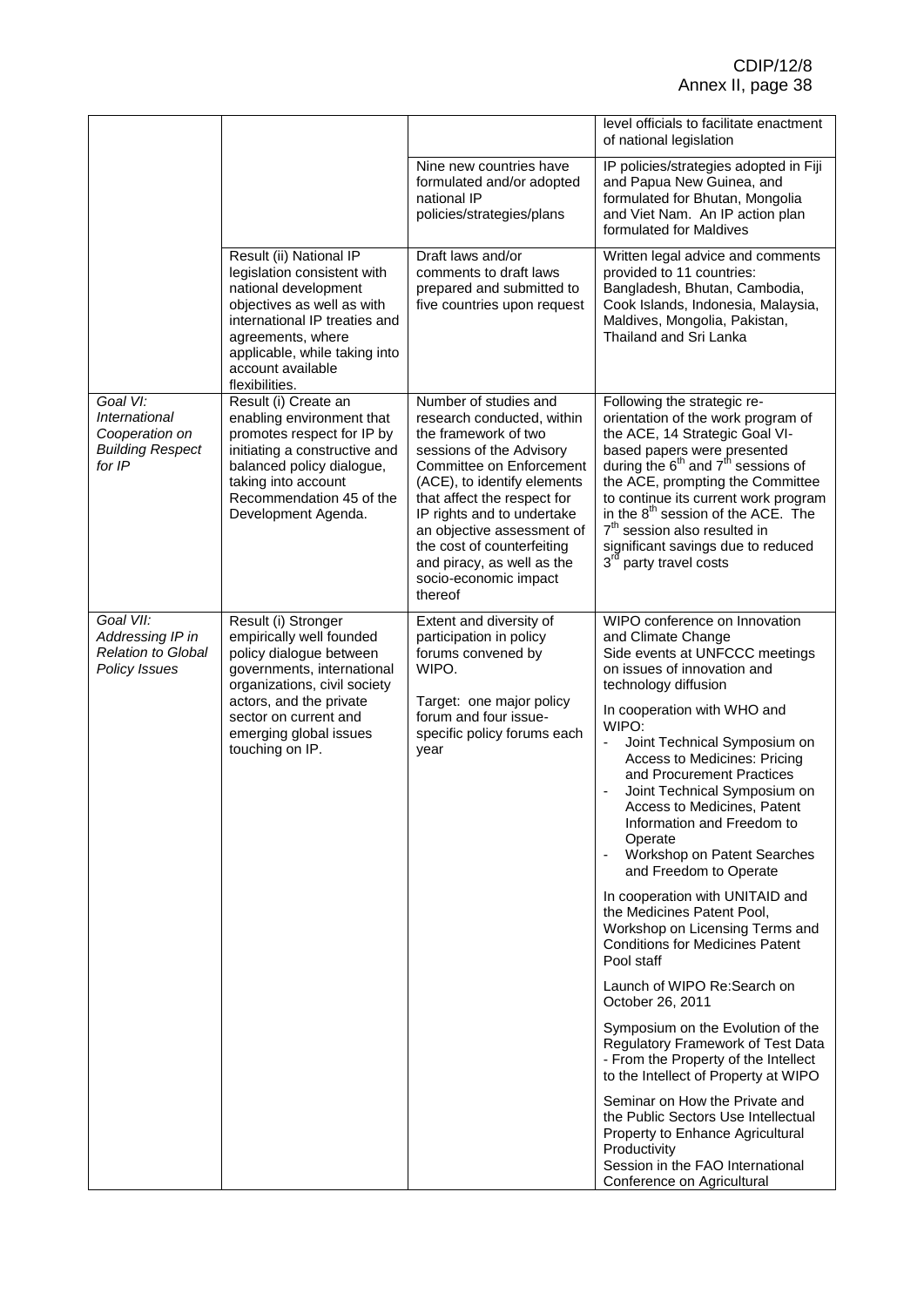|  |                                                                                                                                                                                              |                                                                                                                                                                                                                     | Biotechnologies in Developing<br>Countries, Mexico                                                                                                                                                                                                                                                                                                                                                                                          |
|--|----------------------------------------------------------------------------------------------------------------------------------------------------------------------------------------------|---------------------------------------------------------------------------------------------------------------------------------------------------------------------------------------------------------------------|---------------------------------------------------------------------------------------------------------------------------------------------------------------------------------------------------------------------------------------------------------------------------------------------------------------------------------------------------------------------------------------------------------------------------------------------|
|  | Expanded WIPO<br>participation in other policy<br>forums, including more<br>intensive engagement with<br>existing and new partners.<br>Target: Policy dialogue<br>expanded with six existing | Continued support (WHO) in the<br>"Implementation of the Global<br>Strategy and Plan of Action on<br>Public Health Innovation and<br>Intellectual Property" and the<br>"Pandemic Influenza Preparedness<br>Process" |                                                                                                                                                                                                                                                                                                                                                                                                                                             |
|  |                                                                                                                                                                                              | partners and initiated with<br>six new partners                                                                                                                                                                     | Continued input to WTO workshops<br>and Seminars on the TRIPS<br>Agreement and public health and<br>other related meetings                                                                                                                                                                                                                                                                                                                  |
|  |                                                                                                                                                                                              |                                                                                                                                                                                                                     | WHO, WIPO, WTO trilateral<br>cooperation, regular coordination<br>meetings and joint organization of<br>two symposia (see above)                                                                                                                                                                                                                                                                                                            |
|  |                                                                                                                                                                                              |                                                                                                                                                                                                                     | Participation in UNITAID Executive<br>Board meetings and support in the<br>endeavor to establish the Medicines<br>Patent Pool Foundation (MPP)                                                                                                                                                                                                                                                                                              |
|  |                                                                                                                                                                                              |                                                                                                                                                                                                                     | Continued participation in UNFCCC<br>meetings and cooperation with the<br>UNFCCC Secretariat, UNIDO,<br>UNEP, infodev, NGOs and industry<br>on climate change-related IP<br>issues. Contact with ESCAP was<br>initiated                                                                                                                                                                                                                     |
|  |                                                                                                                                                                                              |                                                                                                                                                                                                                     | Continued participation in the UN<br>Interagency Committee on<br><b>Bioethics</b>                                                                                                                                                                                                                                                                                                                                                           |
|  |                                                                                                                                                                                              |                                                                                                                                                                                                                     | Cooperation with the Graduate<br>Institute of International and<br>Development Studies for the<br>preparation of the Graduate<br>Institute's Geneva 5 <sup>th</sup> High-Level<br>Symposium on Global Health<br>Diplomacy (Doha +10), in close<br>consultation with WHO, WIPO and<br><b>WTO</b><br>Cooperation with 30 new partners in<br>the context of WIPO Re: Search and<br>10 new partners in the context of<br>wipo green (see below) |
|  |                                                                                                                                                                                              | Feedback and reported<br>impact from policy forums<br>WIPO convenes. Target:<br>positive reporting in<br>external publications of<br>each activity                                                                  | Participants to the WIPO organized<br>events noted with appreciation the<br>comprehensive and balanced<br>coverage of the topics addressed<br>and the empirical fact based<br>approach                                                                                                                                                                                                                                                      |
|  |                                                                                                                                                                                              |                                                                                                                                                                                                                     | The WIPO Re: Search launch was<br>attended by 18 journalists and the<br>event was reported by around 100<br>news agencies and newspapers<br>WHO Member States and WTO<br>Members referred to WIPO's<br>activities in their respective<br>meetings, such as the WHO EB, the<br>WHA or the WTO TRIPS Council                                                                                                                                  |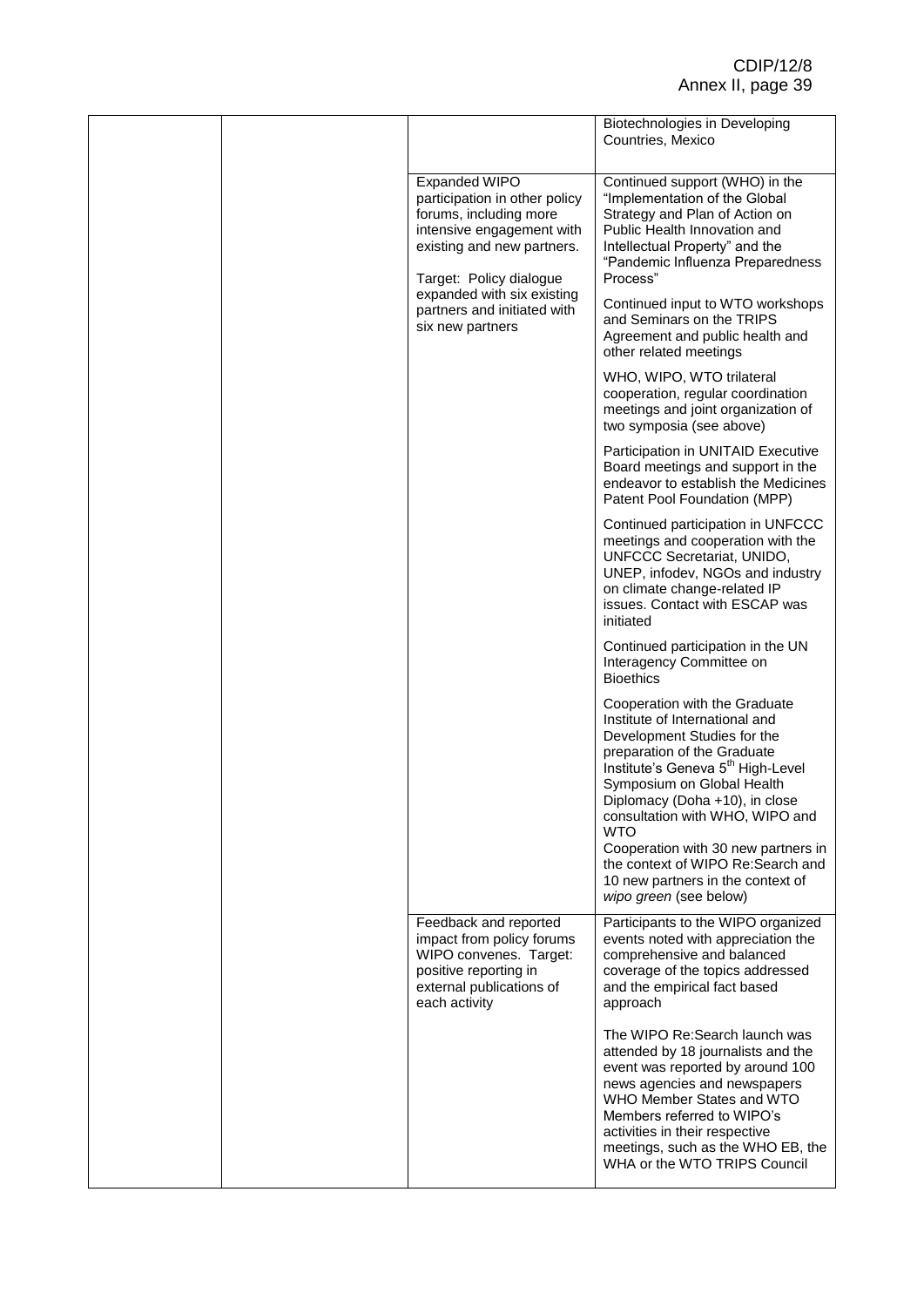| MDG Target 8.F: In cooperation with the private sector, make available the benefits of new technologies, |
|----------------------------------------------------------------------------------------------------------|
| especially information and communications                                                                |

| <b>WIPO Strategic</b><br>Goal                                                          | <b>Relevant WIPO Expected</b><br><b>Result 2010/11</b>                                                                        | <b>Performance Indicators</b>                                                                                              | <b>Performance Data</b>                                                                                                                                                                                                                                                                                                                                                                                                                                                                                                                       |
|----------------------------------------------------------------------------------------|-------------------------------------------------------------------------------------------------------------------------------|----------------------------------------------------------------------------------------------------------------------------|-----------------------------------------------------------------------------------------------------------------------------------------------------------------------------------------------------------------------------------------------------------------------------------------------------------------------------------------------------------------------------------------------------------------------------------------------------------------------------------------------------------------------------------------------|
| Goal I: Balanced<br>Evolution of the<br>International<br>Normative<br>Framework for IP | Result (i) Enhanced<br>cooperation among<br>Member States in the area<br>of Developing the<br>international IP system.        | Agreement on, and start of<br>implementation of, an SCP<br>work program and<br>advancement on issues of<br>common interest | The SCP has been focusing its<br>discussions on the following issues:<br>(i) exceptions and limitations to<br>patent rights (preparation of a draft<br>questionnaire); (ii) quality of<br>patents, including opposition<br>systems; (iii) patents and health;<br>(iv) confidentiality of<br>communications between patent<br>advisors and their clients; and (v)<br>transfer of technology                                                                                                                                                    |
|                                                                                        |                                                                                                                               | Greater number of<br>Contracting Parties to the<br>patent-related WIPO<br>administered treaties                            | End 2011:<br>174 (Paris Convention)<br>75 (Budapest Treaty)<br>30 (Patent Law Treaty)                                                                                                                                                                                                                                                                                                                                                                                                                                                         |
|                                                                                        | Result (ii) Greater<br>awareness of the legal<br>principles and practices of<br>the patent system including<br>flexibilities. | Increased number of<br>debates on, and use of, the<br>legal principles and<br>practices of the patent<br>system            | Through neutral and balanced legal<br>and policy advice, Members States<br>(Bangladesh, Bosnia and<br>Herzegovina, Bhutan, Colombia,<br>Cook Islands, Ecuador, Egypt, Iraq,<br>Jamaica, Lithuania, Lebanon,<br>Maldives, Mauritius, Nigeria, Sudan,<br>United Arab Emirates, and Sierra<br>Leone), one Regional Group<br>(COMESA) and one Regional Office<br>(GCC), have been assisted to be<br>able to better determine the<br>patent/utility model/undisclosed<br>information/ integrated circuits legal<br>framework that fits their needs |
|                                                                                        |                                                                                                                               |                                                                                                                            | Two documents on patent-related<br>flexibilities were discussed by the<br>CDIP; the first one of a series of<br>regional seminars aiming to<br>promote the interchange of<br>experiences in the implementation<br>of patent-related flexibilities, was<br>held in the Asian region                                                                                                                                                                                                                                                            |
|                                                                                        |                                                                                                                               |                                                                                                                            | Consultations on a number of<br>patent laws and policies held in<br>capitals (Beirut, Bogotá, Alger,<br>Quito, GCC Office in Riyadh,<br>COMESA in Lusaka, Dhaka) and<br>Geneva based meetings (with<br>delegations of Colombia, Oman,<br>Cook Islands, Mauritius, Tunisia,<br>COMESA and Bangladesh) allowed<br>for a better understanding of the<br>patent system and patent law. As<br>well as the participation in<br>national/regional<br>seminars/workshops on patent law<br>and policy that were organized                              |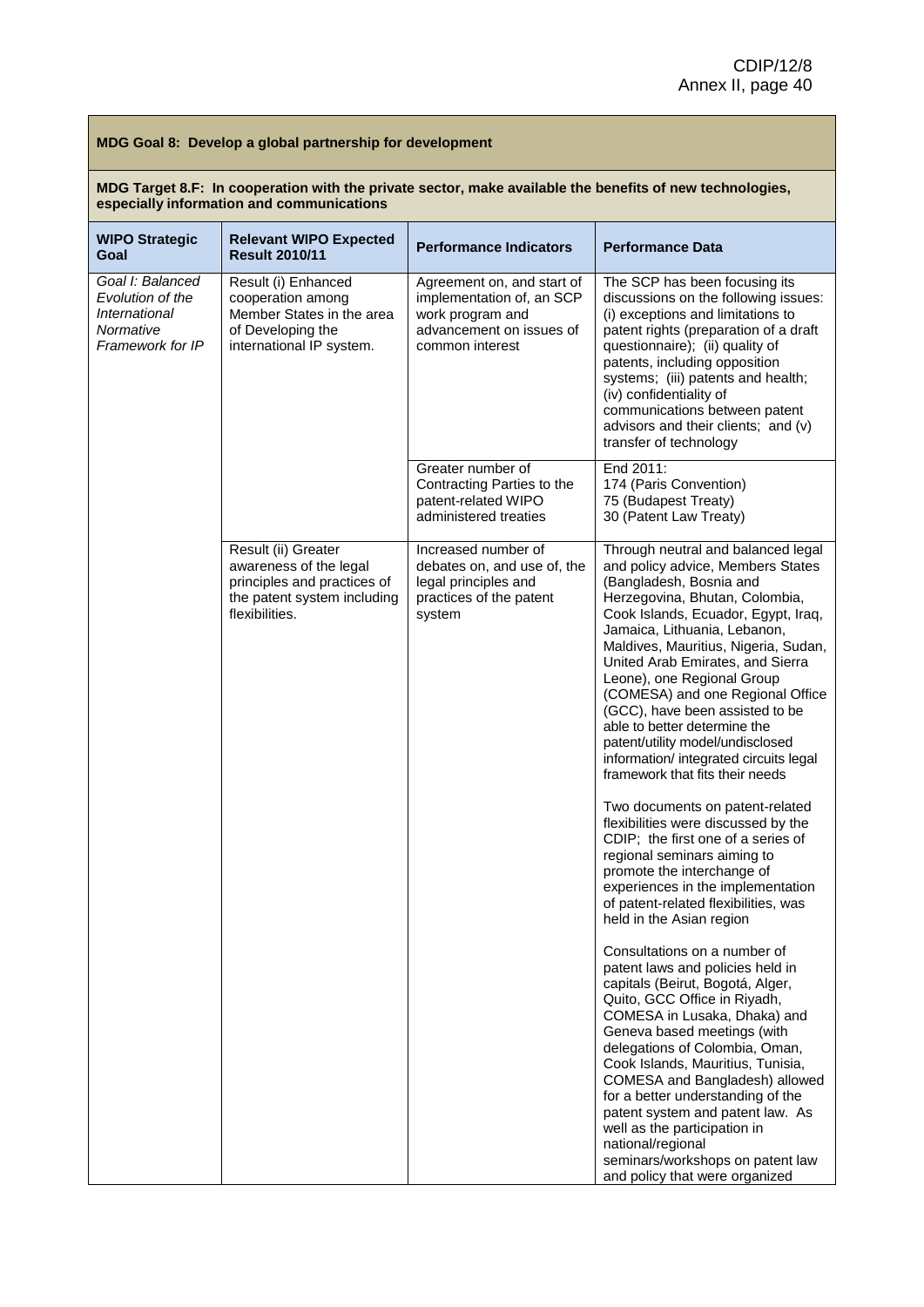|                                                               |                                                                                                                            |                                                                                                         | jointly with IP authorities from the<br>following Members States:<br>Colombia, Costa Rica, Ecuador,<br>Guatemala, Kenya, Lebanon,<br>Panamá, Samoa, Syria and<br>Uruguay                                                                                                                                                                                                                                                                                  |
|---------------------------------------------------------------|----------------------------------------------------------------------------------------------------------------------------|---------------------------------------------------------------------------------------------------------|-----------------------------------------------------------------------------------------------------------------------------------------------------------------------------------------------------------------------------------------------------------------------------------------------------------------------------------------------------------------------------------------------------------------------------------------------------------|
|                                                               |                                                                                                                            |                                                                                                         | Guidance and input was provided<br>through 12 written answers to<br>queries or policy papers submitted<br>for                                                                                                                                                                                                                                                                                                                                             |
|                                                               |                                                                                                                            |                                                                                                         | comments (IP Strategies and/or<br>Plans)                                                                                                                                                                                                                                                                                                                                                                                                                  |
|                                                               |                                                                                                                            |                                                                                                         | Discussions on a number of patent-<br>related issues in the SCP by<br>Member States which actively<br>participated in the debates through<br>the submission of inter-sessional<br>comments and of proposals during<br>the SCP sessions                                                                                                                                                                                                                    |
|                                                               |                                                                                                                            |                                                                                                         | A questionnaire on Exceptions and<br>Limitations to Patent Rights<br>received responses from more than<br>70 Member States and regional<br><b>Patent Offices</b>                                                                                                                                                                                                                                                                                          |
|                                                               |                                                                                                                            |                                                                                                         | A study on patents and the public<br>domain was discussed by the CDIP<br>and a Project on Patents and the<br>Public Domain was adopted for its<br>implementation                                                                                                                                                                                                                                                                                          |
| Goal III:<br>Facilitating the<br>Use of IP for<br>Development | Result (i) Development<br>Agenda principles further<br>mainstreamed into the<br>organization's programs<br>and activities. | All WIPO activities are<br>undertaken in line with the<br>DA principles                                 | 40 expected results out of 60 (under<br>all 7 substantive Strategic Goals) in<br>the Program and Budget 2012/13<br>have a development share                                                                                                                                                                                                                                                                                                               |
|                                                               |                                                                                                                            |                                                                                                         | The 45 DA Recommendations were<br>incorporated into the MTSP                                                                                                                                                                                                                                                                                                                                                                                              |
|                                                               |                                                                                                                            |                                                                                                         | PPR included a section for reporting<br>on the implementation of the DA<br>recommendations and projects                                                                                                                                                                                                                                                                                                                                                   |
|                                                               | Result (ii) Effective<br>monitoring, evaluation and<br>reporting on the<br>Development Agenda<br>recommendations.          | Monitoring systems are<br>being used by all projects<br>and used for decision<br>making                 | A robust monitoring system was<br>used by project managers to<br>monitor the implementation of the<br>23 projects under implementation<br>External evaluation of six completed<br>projects was initiated                                                                                                                                                                                                                                                  |
|                                                               |                                                                                                                            | Recommendations<br>resulting from monitoring<br>and evaluation are<br>successfully being<br>implemented | Two Director General's Report on<br>the implementation of the DA<br>submitted respectively to the fifth<br>and seventh sessions of the CDIP<br>Four progress reports on<br>Recommendations for Immediate<br>Implementation and on DA projects<br>under implementation were<br>submitted to the sixth and eighth<br>sessions of the CDIP. Each<br>successive report benefited from<br>the Member States' guidance as<br>regards substance and presentation |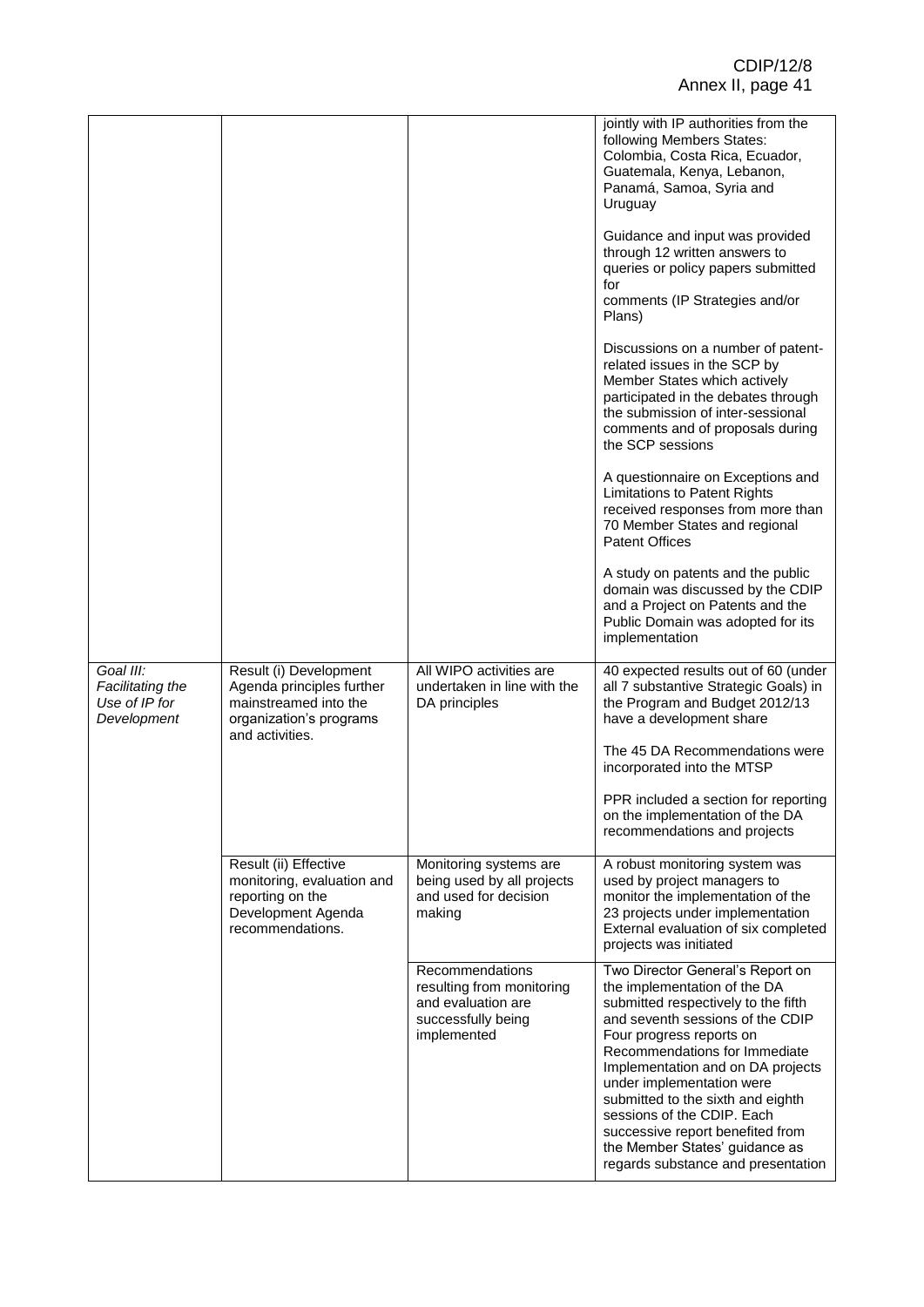|                                                                               |                                                                                                                                                                                                                                            | Number of self-evaluations<br>and independent<br>evaluations undertaken<br>during the biennium                                                                                                            | Self-evaluations of 19 DA projects<br>were undertaken during the<br>biennium                                                                                                                                                                                                                                                                                                                                                                                                       |
|-------------------------------------------------------------------------------|--------------------------------------------------------------------------------------------------------------------------------------------------------------------------------------------------------------------------------------------|-----------------------------------------------------------------------------------------------------------------------------------------------------------------------------------------------------------|------------------------------------------------------------------------------------------------------------------------------------------------------------------------------------------------------------------------------------------------------------------------------------------------------------------------------------------------------------------------------------------------------------------------------------------------------------------------------------|
|                                                                               | Result (i) National IP<br>policies/strategies and<br>country action plans that<br>are in line with<br>development plans and<br>priorities.                                                                                                 | Up to five countries have<br>launched the IP<br>policy/strategy formulation<br>process, four countries<br>have adopted IP<br>policies/strategies and 3<br>countries are implementing<br>national IP plans | <b>IP Policy/Strategy formulation</b><br>process launched: Botswana,<br>Burundi, Cameroun, Central African<br>Republic, Congo, Democratic<br>Republic of Congo, Ghana,<br>Lesotho, Mali, Nigeria, Tanzania,<br>Togo and Sierra Leone (13<br>countries)<br><b>IP Policy/Strategy adopted:</b><br>Mauritius, Rwanda, Senegal,<br>Seychelles (4 countries)<br>IP Policy/strategy under<br>implementation: Liberia, Mauritius,<br>Rwanda, Senegal, Seychelles,<br>Zambia (6 countries) |
|                                                                               |                                                                                                                                                                                                                                            | Two action plans to<br>support regional<br>policies/strategies in the<br>field of TK and TCEs at<br>OAPI and ARIPO level                                                                                  | Adoption of the ARIPO Protocol on<br>TK and Expressions of Folklore and<br>a work plan for implementation of<br>the Protocol; implementation started<br>in 2011 with the training of high<br>level officials to facilitate enactment<br>of national legislation                                                                                                                                                                                                                    |
|                                                                               |                                                                                                                                                                                                                                            | Nine new countries have<br>formulated and/or adopted<br>national IP<br>policies/strategies/plans                                                                                                          | IP policies/strategies adopted in Fiji<br>and Papua New Guinea, and<br>formulated for Bhutan, Mongolia<br>and Viet Nam. An IP action plan<br>formulated for Maldives                                                                                                                                                                                                                                                                                                               |
|                                                                               | Result (ii) National IP<br>legislation consistent with<br>national development<br>objectives as well as with<br>international IP treaties and<br>agreements, where<br>applicable, while taking into<br>account available<br>flexibilities. | Draft laws and/or<br>comments to draft laws<br>prepared and submitted to<br>five countries upon request                                                                                                   | Written legal advice and comments<br>provided to 11 countries:<br>Bangladesh, Bhutan, Cambodia,<br>Cook Islands, Indonesia, Malaysia,<br>Maldives, Mongolia, Pakistan,<br>Thailand and Sri Lanka                                                                                                                                                                                                                                                                                   |
|                                                                               | Result (v) Strengthened<br>capacity of policy makers<br>to formulate policies,<br>develop and implement<br>projects on IP asset<br>management.                                                                                             | Increased reference to IP<br>asset management in<br>statements, speeches and<br>directives of policy makers                                                                                               | A number of national/regional<br>studies and economic policy<br>statements made by policy makers<br>refer to the need for SMEs to better<br>understand and manage IP assets<br>for their competitiveness                                                                                                                                                                                                                                                                           |
|                                                                               |                                                                                                                                                                                                                                            | Number of projects<br>developed and<br>implemented by national<br>governments to promote IP<br>based entrepreneurship                                                                                     | Data not available                                                                                                                                                                                                                                                                                                                                                                                                                                                                 |
| Goal IV:<br>Coordination and<br>Development of<br>Global IP<br>Infrastructure | Result (i) More accessible<br>legal and technological<br>information concerning<br>better applications<br>available to Member<br>States, PCT applicants<br>research institutions and<br>the public.                                        | Timely publication of<br>complete searchable public<br>information concerning<br>PCT applications                                                                                                         | All Chinese XML filings were made<br>available on PATENT SCOPE as of<br>July 2010. All XML filings from all<br>receiving Offices including EPO and<br>the IB as Receiving Office were<br>also made available on PATENT<br>SCOPE as of July 2011                                                                                                                                                                                                                                    |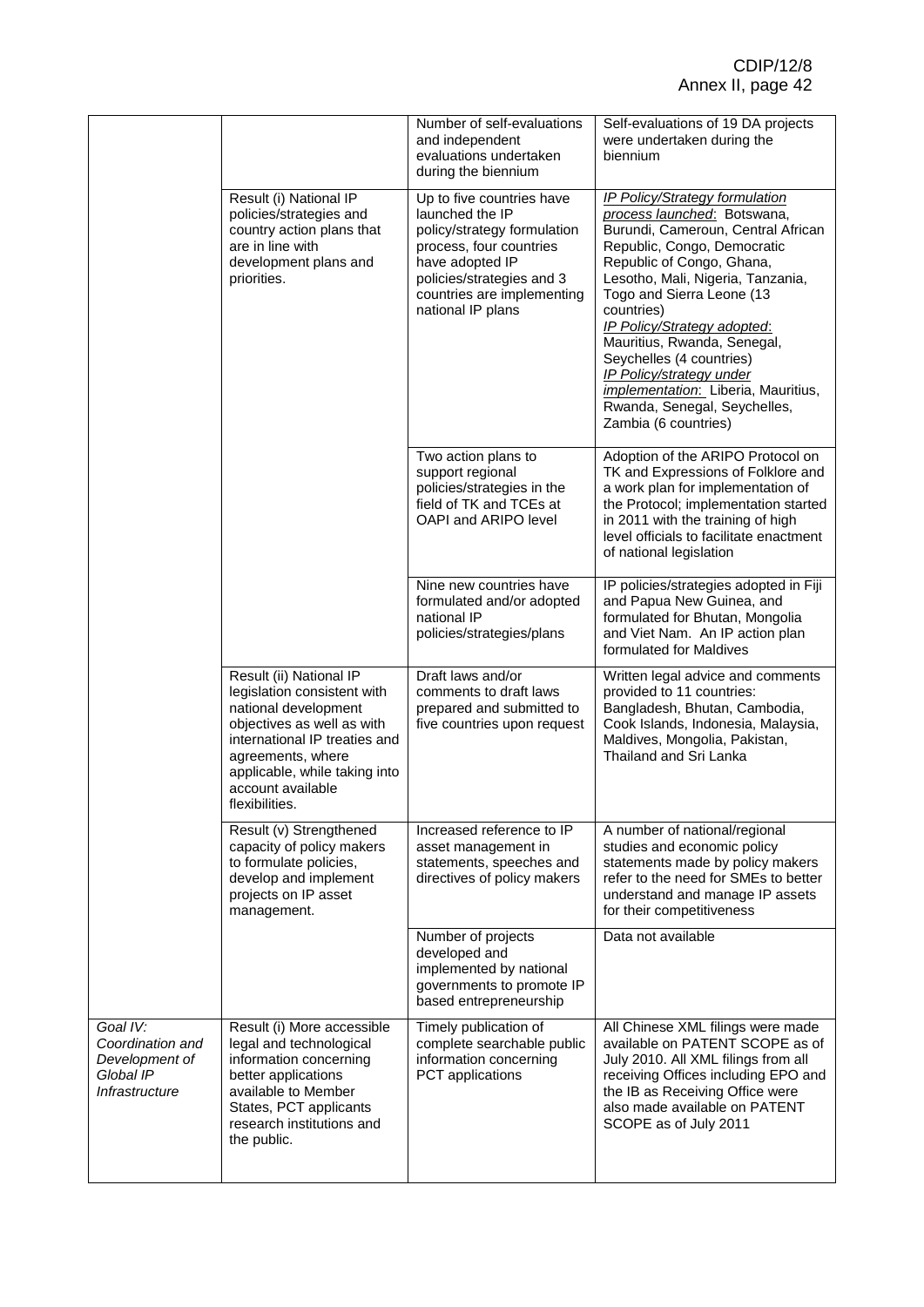| Result (ii) Improved access<br>to information resources<br>generated by IP systems.                                                  | <b>New PATENTSCOPE</b><br>search services has<br>contributed to an increased<br>number of users                                                                                                              | Q1 2010 - 156,271 unique visitors<br>Q4 2011 - 216,290 unique visitors                                                                                                                                                                                                                                                                                                                                                                                                                                                                                                                                                                                                                                             |
|--------------------------------------------------------------------------------------------------------------------------------------|--------------------------------------------------------------------------------------------------------------------------------------------------------------------------------------------------------------|--------------------------------------------------------------------------------------------------------------------------------------------------------------------------------------------------------------------------------------------------------------------------------------------------------------------------------------------------------------------------------------------------------------------------------------------------------------------------------------------------------------------------------------------------------------------------------------------------------------------------------------------------------------------------------------------------------------------|
|                                                                                                                                      | Increased number of<br>countries that have access<br>to specialized databases<br>and related support<br>services in developing<br>countries and LDCs                                                         | The ARDI program offers access to<br>over 200 (4 times more than in<br>2010) scientific and technical<br>journals to 77 developing countries<br>for free and to 28 at a very low cost.<br>ARDI opened the possibility of<br>access to more journals by joining<br>the Research4Life (R4L)<br>partnership, which offers access to<br>over 8,000 peer-reviewed journals<br>in WHO's HINARI program<br>(biomedical and health journals),<br>FAO's AGORA program (agriculture<br>based journals), and UNEP's OARE<br>program (environmental issues);<br>ASPI offers access to 6 of the<br>world's major commercial patent<br>databases to 49 LDCs for free and<br>to 66 other developing countries at<br>very low cost |
|                                                                                                                                      | Number of Technology and<br><b>Innovation Support Centers</b><br>(TISCs) beneficiaries that<br>perceived the TISCs as a<br>central point of expertise<br>for patent and technology<br>information by country | TISC networks were established in<br>20 countries during this biennium:<br>Algeria, Republic of Congo,<br>Democratic Republic of Congo,<br>Cuba, Dominican Republic,<br>Ecuador, Egypt, Georgia,<br>Guatemala, Honduras, Kenya,<br>Kyrgyzstan, Madagascar, Morocco,<br>Mozambique, Nigeria, Philippines,<br>Senegal, Tunisia and Viet Nam                                                                                                                                                                                                                                                                                                                                                                          |
|                                                                                                                                      | % of users of the global IP<br>data bases and IP services<br>data bases that consider<br>that the data bases have<br>facilitated the efficiency<br>and effectiveness of their<br>work                        | See the "Technology and<br>Innovation Support Centers (TISC)<br>Progress and needs assessment<br>questionnaire" - December 2011 -<br><b>Survey Summary Report</b><br>http://www.wipo.int/export/sites/ww<br>w/tisc/en/doc/tisc_2011_survey_rep<br>ort.pdf                                                                                                                                                                                                                                                                                                                                                                                                                                                          |
| Result (iii) Increased<br>dissemination of digitized<br>patent collections of<br>national/regional offices of<br>WIPO Member States. | Increased available<br>number of new patent<br>collections in online<br>databases on the Internet.                                                                                                           | End 2011 contained 28 collections<br>in addition to PCT                                                                                                                                                                                                                                                                                                                                                                                                                                                                                                                                                                                                                                                            |
| Result (i) Enhancement of<br>WIPO patent search<br>support services for IP<br>offices of Member States.                              | Number of local inventors<br>in developing countries and<br>LDCs that have benefited<br>from the capacity building<br>program related to state-of-<br>the-art searches                                       | WPIS search services were not<br>actively promoted any longer as<br>before since they should partially be<br>replaced by services offered by<br>TISCs. Number of users has<br>therefore decreased                                                                                                                                                                                                                                                                                                                                                                                                                                                                                                                  |
|                                                                                                                                      | Redesign of the ICSEI<br>service to provide for<br>further improvement within<br>the PCT system and<br>improved access to the<br>PCT system for inventors<br>from developing countries<br>and LDCs           | Redesign of ICSEI (now called ICE)<br>was started and the scope of<br>services were expanded to also<br>deliver specialized training to patent<br>examiners on the utilization of<br>external examination results from<br>other IP Offices. A first sub-regional<br>workshop for ASPAC IP Offices<br>was delivered in November 2011 in                                                                                                                                                                                                                                                                                                                                                                             |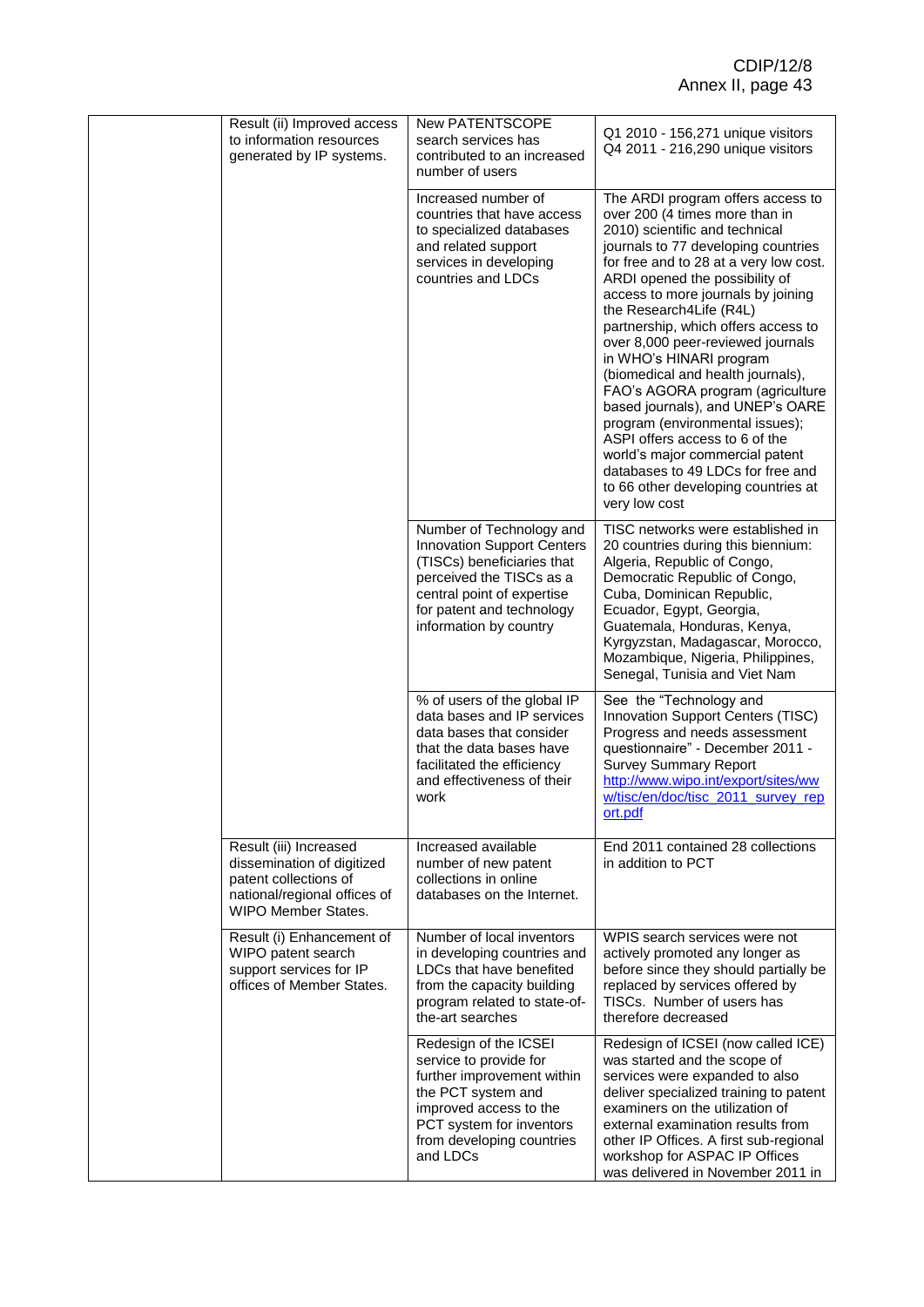|                                                                                         |                                                                                                                                                                                                                         |                                                                                                                                                                                                                                                                                                                                                               | Kuala Lumpur. With Swiss IGE a<br>new donor for pro-bono<br>examination reports was recruited                                                                                                                                                                                                                                                                                                                                     |
|-----------------------------------------------------------------------------------------|-------------------------------------------------------------------------------------------------------------------------------------------------------------------------------------------------------------------------|---------------------------------------------------------------------------------------------------------------------------------------------------------------------------------------------------------------------------------------------------------------------------------------------------------------------------------------------------------------|-----------------------------------------------------------------------------------------------------------------------------------------------------------------------------------------------------------------------------------------------------------------------------------------------------------------------------------------------------------------------------------------------------------------------------------|
|                                                                                         | Result (v) Enhanced<br>efficiency of IP institutions<br>through automation of<br>business processes.                                                                                                                    | Increased efficiency in 42<br>IP offices during the<br>2010/11 biennium. This<br>will be achieved by<br>providing the automation<br>assistance package and<br>training. Efficiency will be<br>measured based on<br>agreed efficiency criteria.                                                                                                                | 91 IP Offices were visited during the<br>biennium, sometimes more than<br>once<br>Efficiency was increased in 58 IP<br>Offices across regions through the<br>delivery of WIPO's modernization<br>products and services                                                                                                                                                                                                            |
|                                                                                         |                                                                                                                                                                                                                         | The 42 IP Offices assisted<br>during this biennium will<br>include 12 new IP Offices<br>and 30 IP Offices that still<br>require further ongoing<br>assistance to achieve the<br>desired results                                                                                                                                                               | Out of the 58 IP Offices where<br>modernization services were<br>delivered, 14 were new projects and<br>44 will still need further ongoing<br>assistance to fully achieve the<br>desired results                                                                                                                                                                                                                                  |
| Goal VI:<br><b>International</b><br>Cooperation on<br><b>Building Respect</b><br>for IP | Result (i) Create an<br>enabling environment that<br>promotes respect for IP by<br>initiating a constructive and<br>balanced policy dialogue,<br>taking into account<br>Recommendation 45 of the<br>Development Agenda. | Number of studies and<br>research conducted, within<br>the framework of two<br>sessions of the Advisory<br>Committee on Enforcement<br>(ACE), to identify elements<br>that affect the respect for<br>IP rights and to undertake<br>an objective assessment of<br>the cost of counterfeiting<br>and piracy, as well as the<br>socio-economic impact<br>thereof | Following the strategic re-<br>orientation of the work program of<br>the ACE, 14 Strategic Goal<br>VI-based papers were presented<br>during the $6th$ and $7th$ sessions of<br>the ACE, prompting the Committee<br>to continue its current work program<br>in the 8 <sup>th</sup> session of the ACE. The<br>7 <sup>th</sup> session also resulted in<br>significant savings due to reduced<br>3 <sup>rd</sup> party travel costs |
| Goal VII:<br>Addressing IP in<br><b>Relation to Global</b><br><b>Policy Issues</b>      | (i) Greater cooperation and<br>coordination between the<br>work of WIPO and that of<br>other international<br>processes concerning TK,<br>TCEs and genetic<br>resources.                                                | Number of processes of<br>other international fora and<br>agencies which explicitly<br>recognize WIPO's distinct<br>technical IP expertise and<br>input. Target: Four                                                                                                                                                                                         | 9 processes during the 2010/11<br>biennium: WIPO was invited to<br>participate in and provide IP-related<br>information to meetings and<br>activities of the CBD, WTO, FAO,<br>OHCHR, WHO, the UN Permanent<br>Forum on Indigenous Issues, the<br>Expert Mechanism on the Rights of<br>Indigenous Peoples, UNESCO and<br>the Interagency Support Group on<br>Indigenous Issues                                                    |
|                                                                                         |                                                                                                                                                                                                                         | Number of joint<br>publications or activities<br>between WIPO and other<br>international agencies.<br>Target: Three                                                                                                                                                                                                                                           | 5 joint publications or activities<br>during the 2010/11 biennium. WIPO<br>contributed to publications by the<br>WHO and WTO (a joint publication<br>with WIPO) and UNCTAD, and<br>continued to cooperate in multi-<br>faceted projects with the Global<br>Environmental Facility, the Pacific<br>Islands Forum Secretariat and the<br>Secretariat of the Pacific<br>Community                                                    |
|                                                                                         | Result (i) Stronger,<br>empirically well-founded<br>policy dialogue between<br>governments, international<br>organizations, civil society<br>actors and the private<br>sector on current and                            | Extent and diversity of<br>participation in policy<br>forums convened by<br>WIPO.<br>Target: one major policy<br>forum and four issue-                                                                                                                                                                                                                        | WIPO conference on Innovation<br>and Climate Change. Side events at<br>UNFCCC meetings on issues of<br>innovation and technology diffusion<br>In cooperation with WHO and<br>WIPO:                                                                                                                                                                                                                                                |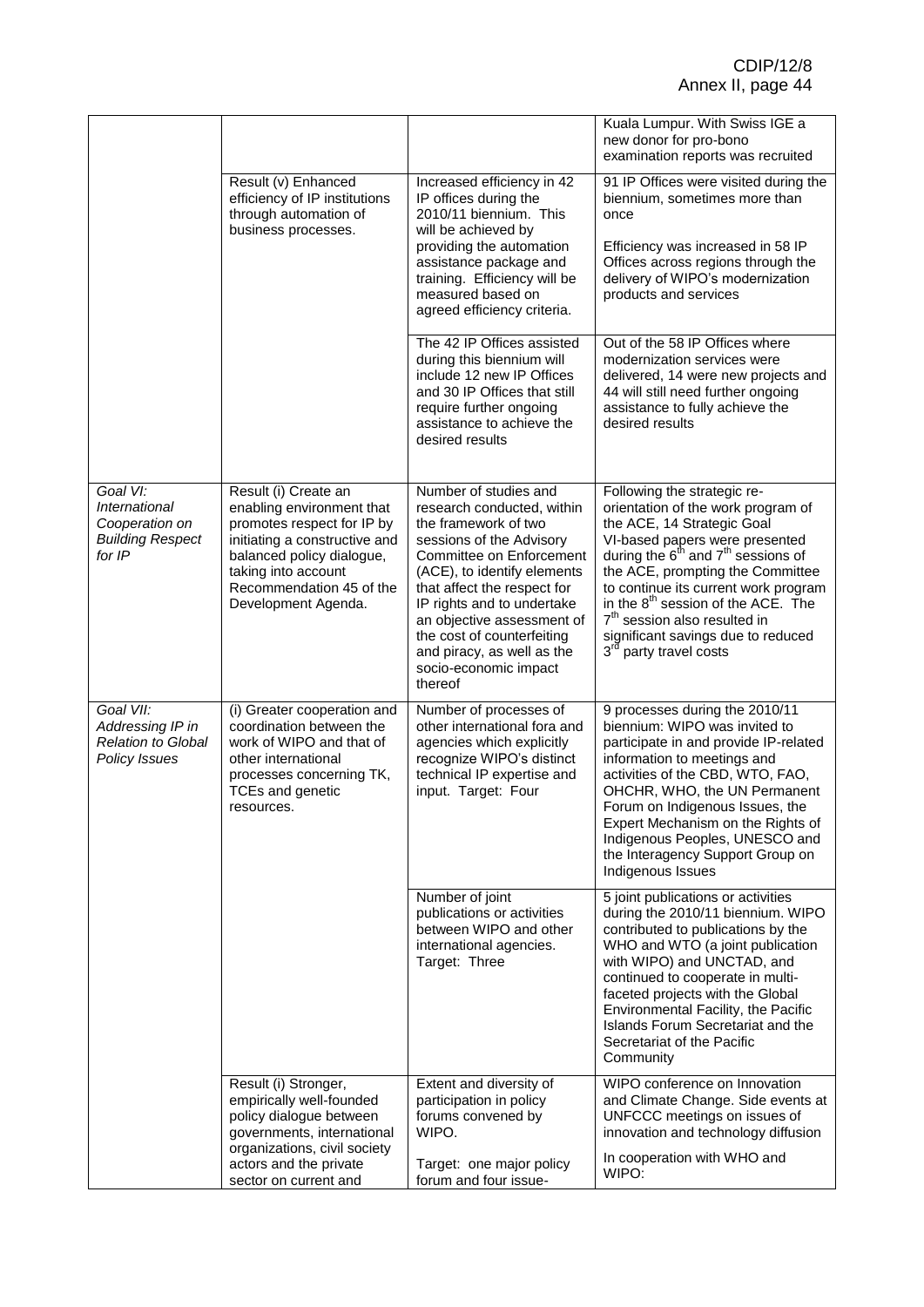| emerging global issues<br>touching on IP | specific policy forums each<br>year                                                                                                                                   | Joint Technical Symposium on<br>Access to Medicines: Pricing<br>and Procurement Practices<br>Joint Technical Symposium on<br>Access to Medicines, Patent<br>Information and Freedom to<br>Operate<br>Workshop on Patent Searches<br>and Freedom to Operate |
|------------------------------------------|-----------------------------------------------------------------------------------------------------------------------------------------------------------------------|------------------------------------------------------------------------------------------------------------------------------------------------------------------------------------------------------------------------------------------------------------|
|                                          |                                                                                                                                                                       | In cooperation with UNITAID and<br>the Medicines Patent Pool,<br>Workshop on Licensing Terms and<br><b>Conditions for Medicines Patent</b><br>Pool staff                                                                                                   |
|                                          |                                                                                                                                                                       | Launch of WIPO Re: Search on<br>October 26, 2011                                                                                                                                                                                                           |
|                                          |                                                                                                                                                                       | Symposium on the Evolution of the<br>Regulatory Framework of Test Data<br>- From the Property of the Intellect<br>to the Intellect of Property at WIPO                                                                                                     |
|                                          |                                                                                                                                                                       | Seminar on How the Private and<br>the Public Sectors Use Intellectual<br>Property to Enhance Agricultural<br>Productivity<br>Session in the FAO International<br>Conference on Agricultural<br>Biotechnologies in Developing<br>Countries, Mexico          |
|                                          | <b>Expanded WIPO</b><br>participation in other policy<br>forums, including more<br>intensive engagement with<br>existing and new partners.<br>Target: Policy dialogue | Continued support (WHO) in the<br>"Implementation of the Global<br>Strategy and Plan of Action on<br>Public Health Innovation and<br>Intellectual Property" and the<br>"Pandemic Influenza Preparedness<br>Process"                                        |
|                                          | expanded with six existing<br>partners and initiated with<br>six new partners                                                                                         | Continued input to WTO workshops<br>and Seminars on the TRIPS<br>Agreement and public health and<br>other related meetings                                                                                                                                 |
|                                          |                                                                                                                                                                       | WHO, WIPO, WTO trilateral<br>cooperation, regular coordination<br>meetings and joint organization of<br>two symposia (see above)                                                                                                                           |
|                                          |                                                                                                                                                                       | Participation in UNITAID Executive<br>Board meetings and support in the<br>endeavor to establish the Medicines<br>Patent Pool Foundation (MPP)                                                                                                             |
|                                          |                                                                                                                                                                       | Continued participation in UNFCCC<br>meetings and cooperation with the<br>UNFCCC Secretariat, UNIDO,<br>UNEP, infodev, NGOs and industry<br>on climate change-related IP<br>issues. Contact with ESCAP was<br>initiated                                    |
|                                          |                                                                                                                                                                       | Continued participation in the UN<br>Interagency Committee on<br><b>Bioethics</b>                                                                                                                                                                          |
|                                          |                                                                                                                                                                       | Cooperation with the Graduate<br>Institute of International and<br>Development Studies for the                                                                                                                                                             |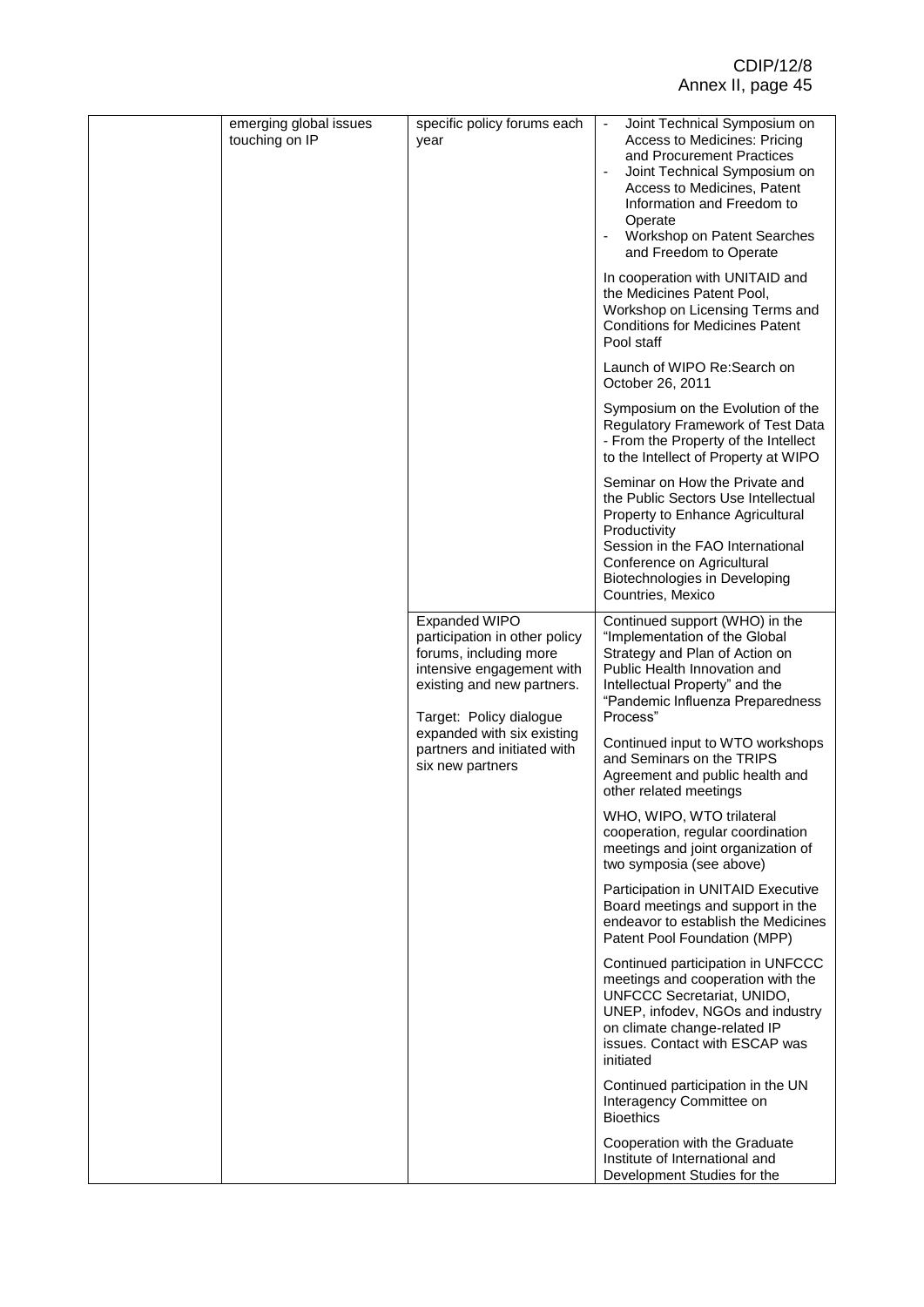|                                                                                                                                                                                                              |                                                                                                                                                    | preparation of the Graduate<br>Institute's Geneva 5 <sup>th</sup> High-Level<br>Symposium on Global Health<br>Diplomacy (Doha +10), in close<br>consultation with WHO, WIPO and<br><b>WTO</b><br>Cooperation with 30 new partners in<br>the context of WIPO Re: Search and<br>10 new partners in the context of<br>wipo green (see below)                                                                                                                                                                   |
|--------------------------------------------------------------------------------------------------------------------------------------------------------------------------------------------------------------|----------------------------------------------------------------------------------------------------------------------------------------------------|-------------------------------------------------------------------------------------------------------------------------------------------------------------------------------------------------------------------------------------------------------------------------------------------------------------------------------------------------------------------------------------------------------------------------------------------------------------------------------------------------------------|
|                                                                                                                                                                                                              | Feedback and reported<br>impact from policy forums<br>WIPO convenes. Target:<br>positive reporting in<br>external publications of<br>each activity | Participants to the WIPO organized<br>events noted with appreciation the<br>comprehensive and balanced<br>coverage of the topics addressed<br>and the empirical fact based<br>approach                                                                                                                                                                                                                                                                                                                      |
|                                                                                                                                                                                                              |                                                                                                                                                    | The WIPO Re: Search launch was<br>attended by 18 journalists and the<br>event was reported by around 100<br>news agencies and newspapers<br>WHO Member States and WTO<br>Members referred to WIPO's<br>activities in their respective<br>meetings, such as the WHO EB, the<br>WHA or the WTO TRIPS Council                                                                                                                                                                                                  |
| (ii) Greater understanding<br>among industry groups and<br>civil society of WIPO's<br>work and the<br>developmental benefits of<br>IP' and enhanced<br>participation of civil society<br>in WIPO activities. | Communications, reports<br>and publications from<br>governmental and NGOs<br>reflect a more informed<br>view on IP                                 | 24 (10 in 2010 and 14 in 2011)<br>substantive submissions or<br>contributions to UN reports and<br>processes, of which 20 (9 in 2010<br>and 11 in 2011) were reflected in<br>either UN Secretary General<br>Reports or in other documents of<br>UN agencies and inter-<br>governmental processes<br>Coordination of responses to over<br>311 (121 in 2010 + 190 in 2011)<br>invitations to UN and IGO meetings<br>of WIPO's participation at over 224<br>(105 in 2010 and 119 in 2011) of<br>these meetings |
|                                                                                                                                                                                                              | Increased number of<br>NGOs participate as<br>observers at WIPO and<br>engage in joint activities                                                  | 223 international (an increase of 13)<br>and 62 national (an increase of 11)<br>Extent of joint activities with NGOs<br>is reported on under relevant<br>Programs                                                                                                                                                                                                                                                                                                                                           |
|                                                                                                                                                                                                              | Increased number of joint<br>activities with regional,<br>sub-regional and national<br>organizations                                               | The full extent of joint activities with<br>regional or sub-regional IGOs is<br>reported on under relevant<br>Programs                                                                                                                                                                                                                                                                                                                                                                                      |
|                                                                                                                                                                                                              | Additional public and<br>private sector partnerships                                                                                               | Draft prepared and reviewed<br>internally. Final draft to form the<br>basis for consultations with Member<br><b>States</b><br>3 partnerships (ARDI, wipo green<br>and WIPO Re:Search)                                                                                                                                                                                                                                                                                                                       |
|                                                                                                                                                                                                              |                                                                                                                                                    |                                                                                                                                                                                                                                                                                                                                                                                                                                                                                                             |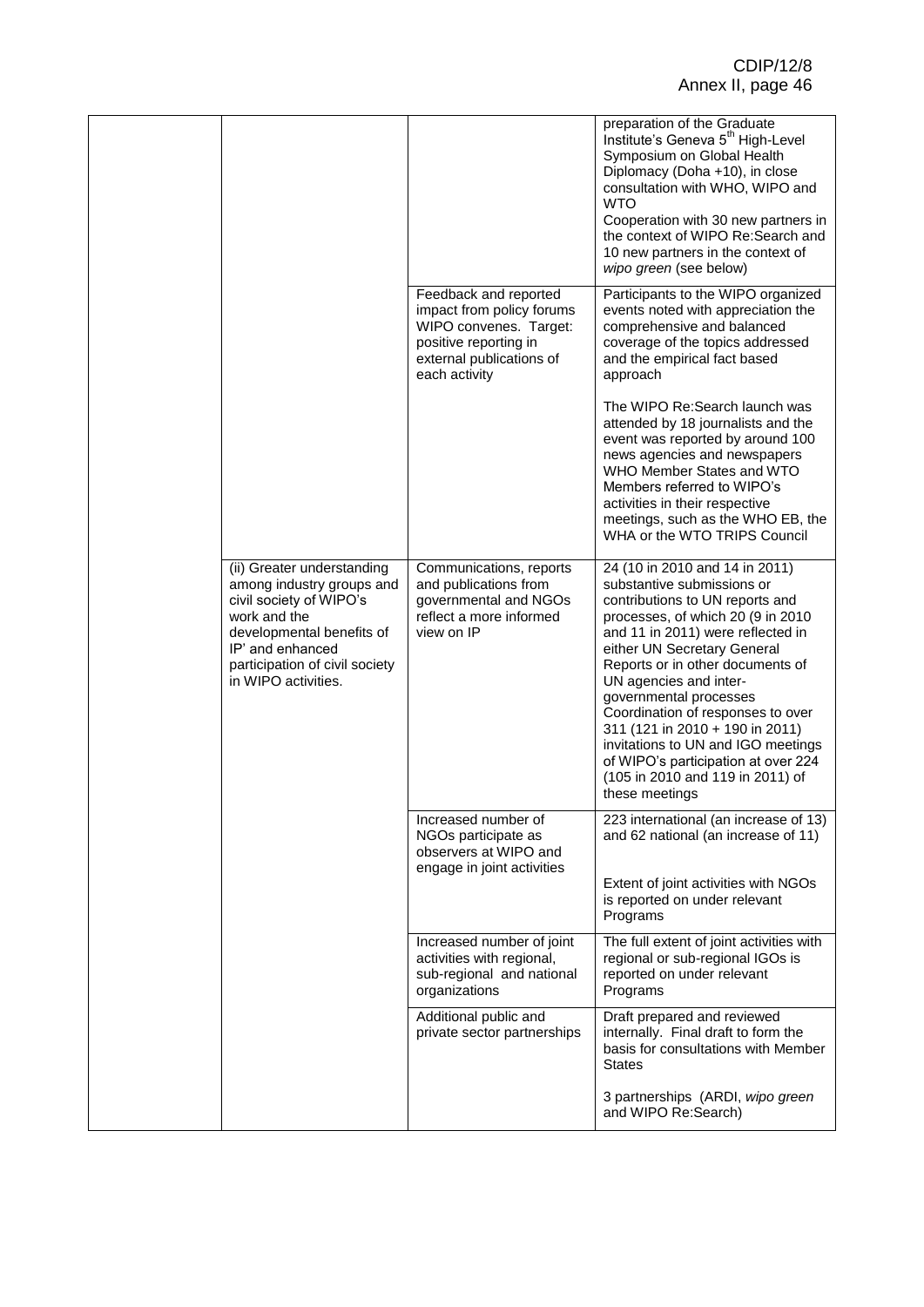## **SECTION II**

## **WIPO'S CONTRIBUTION TO MDGS 2, 3, 4, 5, and 7 in 2012**

This section reports in a narrative format on the linkages between WIPO's relevant areas of work, drawing examples from 2012, and MDGs 2, 3, 4, 5 and 7.

The following existing studies, namely CDIP/10/9

[\(http://www.wipo.int/edocs/mdocs/mdocs/en/cdip\\_10/cdip\\_10\\_9.pdf](http://www.wipo.int/edocs/mdocs/mdocs/en/cdip_10/cdip_10_9.pdf) ) and CDIP/5/3 [\(http://www.wipo.int/edocs/mdocs/mdocs/en/cdip\\_5/cdip\\_5\\_3.pdf](http://www.wipo.int/edocs/mdocs/mdocs/en/cdip_5/cdip_5_3.pdf) ), provide a matrix, which outlines WIPO's relevant programs and activities and maps them to the relevant MDGs and provided the basis for the preparation of this Section.

## **MDG 2: Achieve Universal Primary Education**

A number of WIPO activities may contribute to the achievement of universal primary education by increasing access to information and knowledge that can be used in the provision of primary education, both in general and specifically for persons who are blind, visually impaired, or print disabled. Progress in this area was made in the Standing Committee on Copyright and Related Rights (SCCR), through implementation of Development Agenda Projects and through advancements in the WIPO Visually Impaired Persons (VIP) Initiative. Most notably, in June 2013, WIPO Member States adopted the historic [Marrakesh Treaty to Facilitate Access to Published Works for Persons Who Are](http://www.wipo.int/meetings/en/doc_details.jsp?doc_id=245323)  [Blind, Visually Impaired, or Otherwise Print Disabled.](http://www.wipo.int/meetings/en/doc_details.jsp?doc_id=245323) The Treaty addresses the deficiency of available books in formats accessible to the beneficiaries by requiring its contracting parties to adopt national law provisions that permit the reproduction, distribution and making available of published works in accessible formats through limitations and exceptions to the rights of copyright rightholders. It also provides for the exchange of these accessible format works across borders by organizations that serve the people who are blind, visually impaired, and print disabled. It will harmonize limitations and exceptions so that these organizations can operate across borders. This sharing of works in accessible formats should increase the overall number of works available because it will eliminate duplication and increase efficiency.

Advancements were also made on other SCCR agenda items, including limitations and exceptions for libraries and archives; and limitations and exceptions for education and research institutions. Copyright-related legislative advice was provided to nine Member States.

Evaluations of two DA projects that could contribute to achievement of MDG 2 by increasing access to copyrighted works were conducted in 2012. Evaluation of the DA project on Intellectual Property and the Public Domain and a subsequent follow-up to the project in the form of the Scoping Study on Copyright and Related Rights and the Public Domain followed by a Study on Scenarios and Possible Options Concerning Recommendations 1c, 1f and 2a of the scoping Study were completed. In addition, terms of reference for a Comparative Study on Copyright Relinquishment were prepared and discussed by the Committee.

Completion and evaluation of the project on IP, Information and Communication Technologies (ICTs), the Digital Divide and Access to Knowledge was also conducted in 2012. Under the project, a Study on Using Copyright to Promote Access to Information and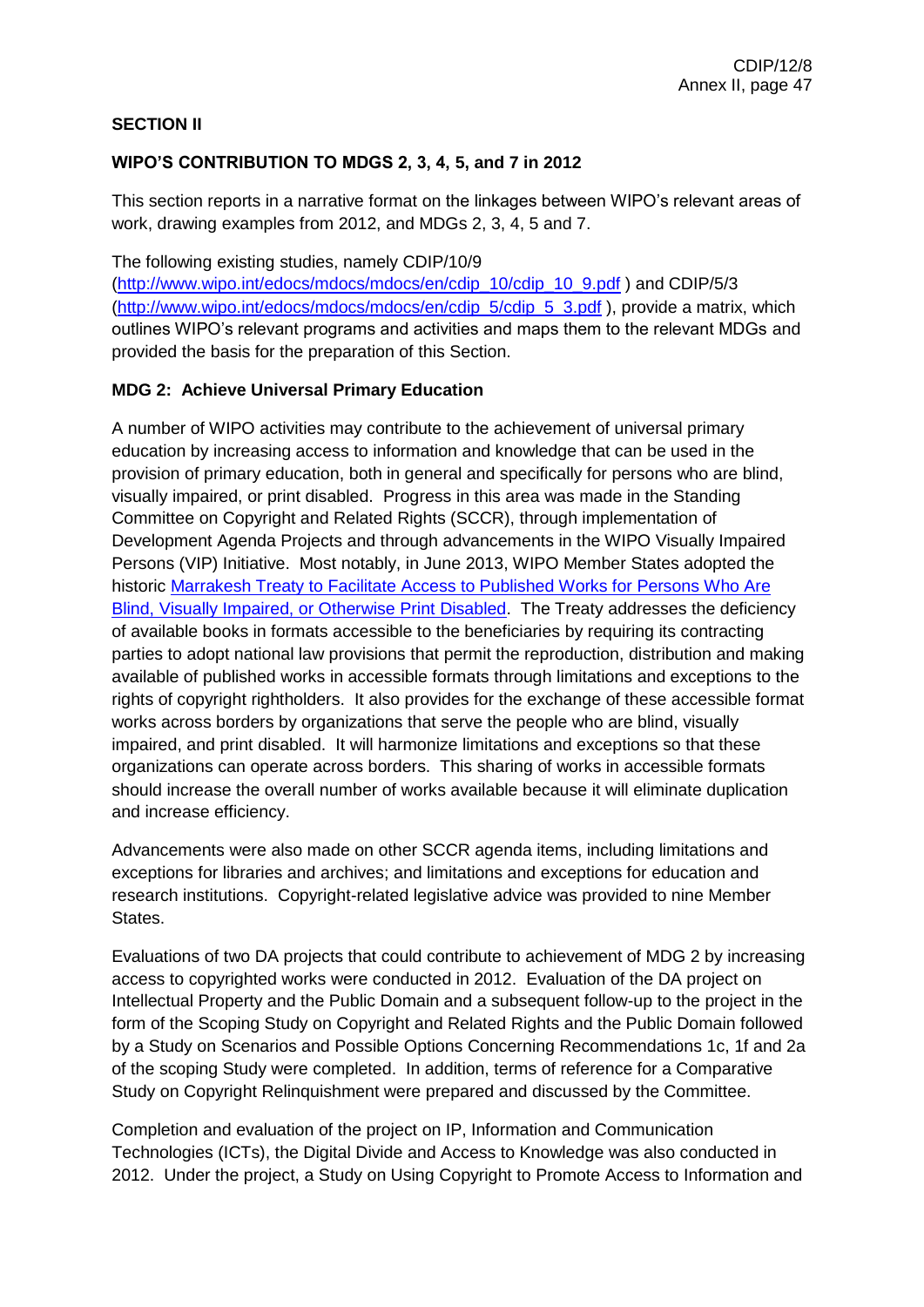Creative Content was prepared by a group of external experts and presented to the ninth session of the CDIP.

## **MDG 3: Promote Gender Equality and Empower Women**

WIPO aims to ensure that gender considerations are part of its programming and project work and is committed to achieving gender balance among its staff at all levels by 2020. Progress has been made in 2012 towards reaching this goal.

Within the Secretariat, women currently represent 53.9 per cent of the workforce. Imbalances still exist, however, at senior levels with regard to gender representation.<sup>14</sup> As a means to address this imbalance and enhance its overall work on gender equality, a Gender and Diversity Specialist was recruited recently in 2013. In order to ensure that continued progress is made, a gender policy and action plan will be available for implementation towards the end of 2013.

Within its Programs, WIPO continues its work to promote increased awareness on the importance of women in inventions and IP rights (IPRs) and to encourage equality both in terms of opportunities for and recognition of women. Through the WIPO Awards Program in particular, which celebrates the achievements of inventors, creators and innovative companies around the world, in 2012, WIPO Awards bestowed to more than 30 women, from over 20 countries (mostly from developing countries and countries in transition). Most of these medals were awarded upon request from national IP offices and government institutions, concerned with the promotion of inventive and innovative activities.

Women also continue to play an important part in the constituency of the WIPO Academy's work. According to its annual statistical report, "in 2012, 45 per cent of participants in courses organized by the Academy under its Professional Development Program (PDF) were females and 55 per cent were males, as compared to 48 per cent of female participants and 52 per cent of male participants respectively in 2011.<sup>15</sup> In the Summer School, "the gender distribution of participants in the WIPO Summer Schools continued to be fairly balanced, with 174 participants (or 58 per cent) being females and 127 participants (or 42 per cent) being males, as compared to 61 per cent and 39 per cent respectively in 2011.<sup>16</sup> Similarly, gender distribution within the Distance Learning Program also remained fairly balanced, "in 2012, 49 per cent of the participants were females and 51 per cent were males<sup>"17</sup>

As regards traditional knowledge (TK), traditional cultural expressions (TCEs) and genetic resources (GRs), areas where women have been and continue to be the primary custodians, the WIPO Intergovernmental Committee on Intellectual Property and Genetic Resources, Traditional Knowledge and Folklore (IGC) continued its negotiations with the objective of reaching agreement on a text(s) of an international legal instrument(s) which will ensure the effective protection of GRs, TK and TCEs. WIPO also made available a series of short, accessible publications on the key issues, and published a consultation draft of the WIPO TK

 $\overline{\phantom{a}}$ 

<sup>14</sup>WIPO. *Annual Report on Human Resources*, p. 9. Retrieved from:

http://www.wipo.int/edocs/mdocs/govbody/en/wo\_pbc\_21/wo\_pbc\_21\_13.pdf <sup>15</sup> WIPO. *Annual Statistical Report of the WIPO Academy, 2012*, p.5. Retrieved from: [http://www.wipo.int/export/sites/www/academy/en/about/pdf/academy\\_statistics\\_2012.pdf](http://www.wipo.int/export/sites/www/academy/en/about/pdf/academy_statistics_2012.pdf)  $\frac{16 \times 100}{16}$  Ibid. p. 10.

 $17 \text{ libid. p. } 17.$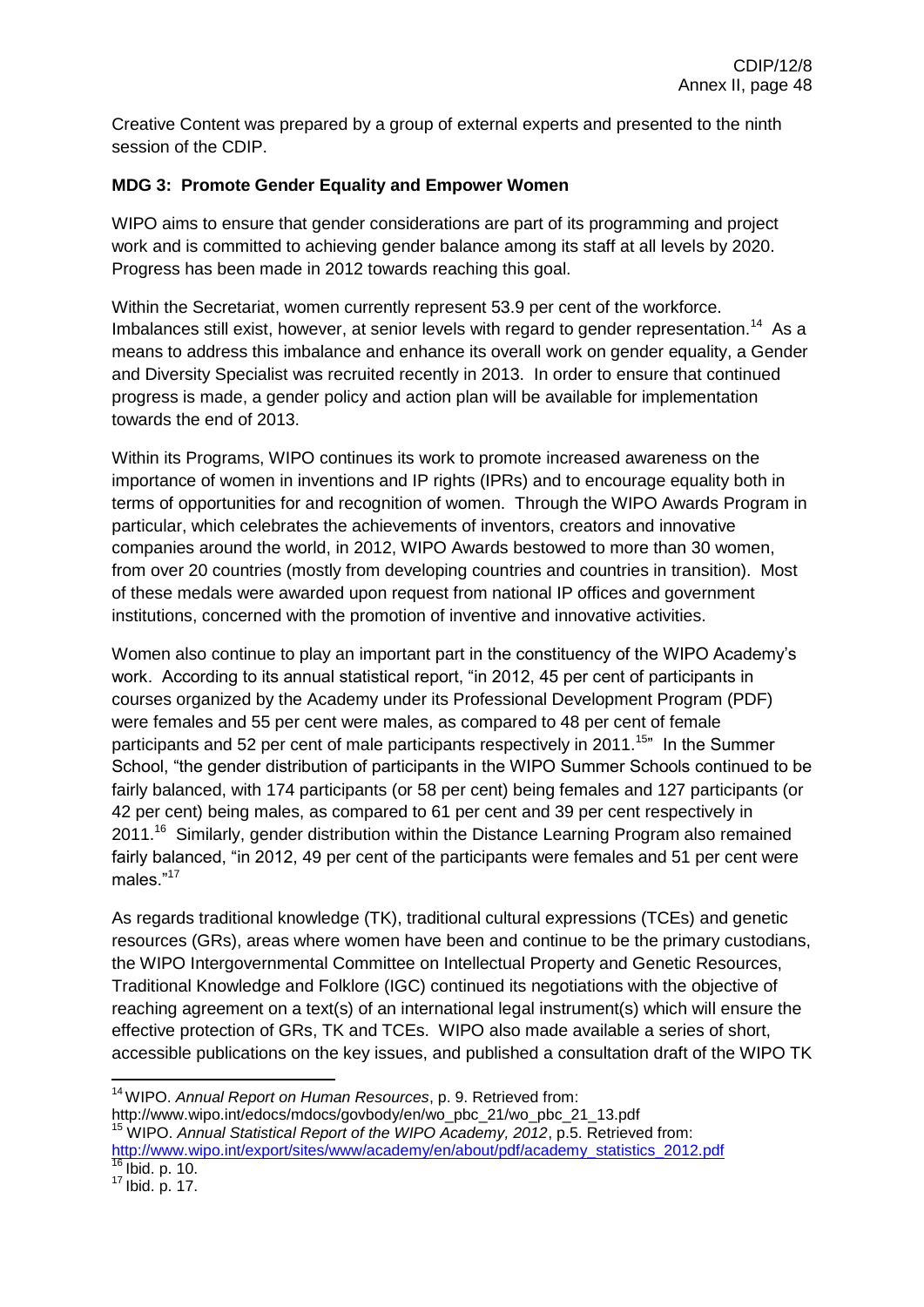Documentation Toolkit. Such activities served to increase understanding of the issues, the development of national and regional legislation and policies, and the forging of practical solutions at the regional, national and community levels, complementing the IGC's normative work.<sup>18</sup>

In the area of SMEs, WIPO's capacity building activities continue to provide understanding of the IP system among women entrepreneurs and women entrepreneurship associations in order to enable them to define IP strategies conducive to their individual business needs. The Development Agenda project on IP and Product Branding for Business Development in Developing Countries and Least-Developed Countries (LDCs) under implementation in Panama and Thailand plays a major role in empowering women in local communities.

## **MDG 4: Reduce Child Mortality MDG 5: Improve Maternal Health**

WIPO continues to play an important role in health-related fields through its focus on patents and access to medicines. With a view to enhancing cooperation among Member States on further developing balanced policy and normative frameworks for the international patent system, at the nineteenth session held in December 2013, the Standing Committee on Patents (SCP) continued to examine five topics on its agenda; three out of the five topics are closely related to health related matters, namely: (i) exceptions and limitations to patent rights; (iii) patents and health; and (v) transfer of technology.

Moreover, WIPO is increasingly recognized as a credible source of support, collaboration with and reference for information on innovation and IP in relation to pressing global issues, including global health. In this role and in support of the health-related MDGs, WIPO continued to participate in relevant public processes, seminars workshops and conferences including WHO, WTO, NGOs, universities and institutions. An important step in support of these endeavors was the launch of the *WIPO Global Challenges Seminar Series* in March 2012. Three seminars took place in 2012 and opened a forum for participants to share ideas, expertise and information.

WIPO has been very active in providing legislative and policy assistance on patents and related matters to Members States. The assistance covers policy issues that have a direct or indirect link with other policies, e.g., health related policies. The assistance provided help beneficiaries, primary, developing and least developing countries to implement multilateral, regional and bilateral commitments on the patent field and related matters. Through this assistance WIPO provides guidance in how to design and implement the patent legal framework that fit into the national development plans and national policies of Member States. The identification of this policy space that Member States enjoyed is what is known as flexibilities. In this regard, at the request of Members of the CDIP, the Secretariat has prepared some documents that describe and map how certain flexibilities have been implemented worldwide (see CDIP/5/4 Rev. and CDIP/7/3 Rev)

In addition, the trilateral cooperation with WHO and WTO on health, IP and trade focused in 2012 on the drafting of the joint technical study *Promoting Access to Medical Technologies* 

 $\overline{\phantom{a}}$  $18$  WIPOs work on TK, TCEs and GRs also contributes to the achievement of MDG 7. Please see the cross-reference under this goal.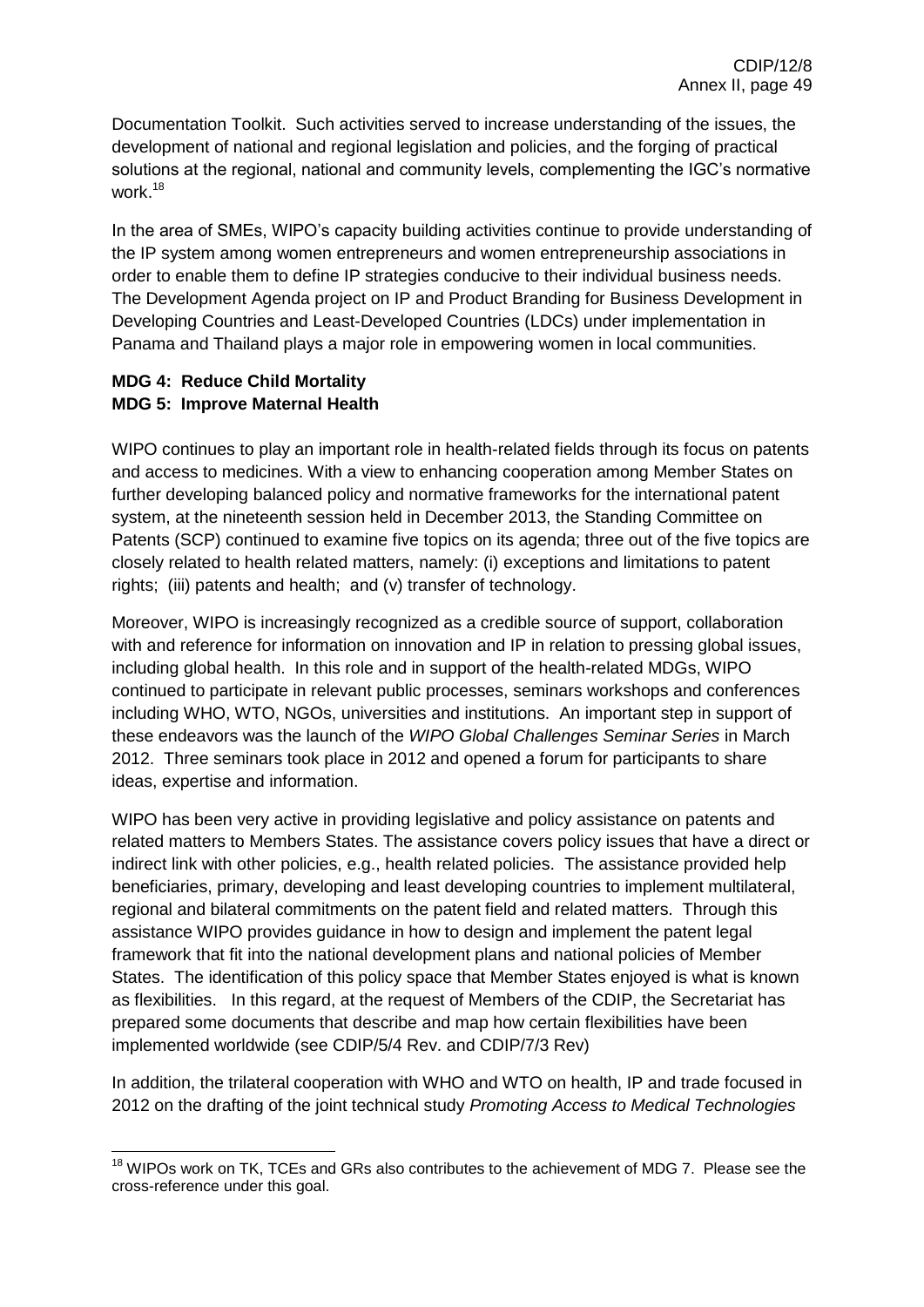*and Innovation – Intersections between public health, intellectual property and trade<sup>19</sup>, which was published on February 5, 2013.* Moreover, WIPO contributed to a series of meetings in the area of public health in the framework of the UN process on Non-communicable Diseases (NCDs). WIPO also contributed to the draft WHO Traditional and Complementary Medicine Strategy: 2014-2023.

## **MDG 7: Ensure environmental sustainability**

In its commitment to the achievement of environmental sustainability, WIPO continues its efforts to enhance the interface between IP and the environment. To this effect, WIPO continues to cooperate with relevant IGOs on this matter and contributes to international debate with ideas about the correlation between IP and sustainable innovation. In 2012, the WIPO Secretariat participated as an observer in meetings concerning the Convention on Biological Diversity (CBD) and the Nagoya Protocol on Access to Genetic Resources and the Fair and Equitable Sharing of Benefits Arising from their Utilization. WIPO also worked with international partners, including the United Nations Environment Program (UNEP), to raise awareness on the environmental challenges arising in the context of the disposal of counterfeit and pirated goods. In July 2012, in cooperation with the Government of Thailand and UNEP, WIPO organized a Workshop on the Disposal of Counterfeit Goods for the Judiciary, Law Enforcement Officials and Environmental Officers, to work towards the safe and secure storage and disposal of these goods to ensure that environment risks are mitigated, especially in dealing with goods containing toxic elements and hazardous waste. A follow-up Workshop will be organized in November 2013, with UNEP and UN Economic and Social Commission for Asia and the Pacific (UN ESCAP), and with contributions from the World Customs Organization (WCO).

In addition, WIPO has successfully piloted WIPO GREEN, a platform for the accelerated transfer, adaptation and adoption of environmentally sound technologies. Some 40 technologies and needs were uploaded by the end of 2012. In addition, new functionalities were added to the database and the subscription base to the WIPO GREEN monthly newsletters increased to over 500 subscribers. Two case studies were also published showing successful green technology transfers and several discussions held with strategic partners, including the UN Global Compact, UNEP, UNDP and UNIDO, as well as with financing institutions, such as infoDev and the Asian Development Bank.

As regards TK, TCEs and GRs, WIPO continued being available to contribute as a technical partner to regional projects, such as a regional framework on TK, TCEs and GRs for the Caribbean, the TK Action Plan in the Pacific and a UNEP and Global Environment Facility, funded project in certain Latin American and Caribbean countries on the implementation of access to GRs and benefit-sharing regimes. In collaboration with the Secretariat of the Pacific Community, WIPO provided advice on IP management to the organizers of the 2012 Festival of Pacific Arts, held in the Solomon Islands. WIPO also made available a series of short, accessible publications on the key issues, and published a consultation draft of the WIPO TK Documentation Toolkit. Such activities served to increase understanding of the

**<sup>.</sup>** <sup>19</sup> WIPO. *Promoting Access to Medical Technologies and Innovation: Intersections between public health, intellectual property and trade.* Retrieved from:

http://www.wipo.int/export/sites/www/freepublications/en/global\_challenges/628/wipo\_pub\_6 28.pdf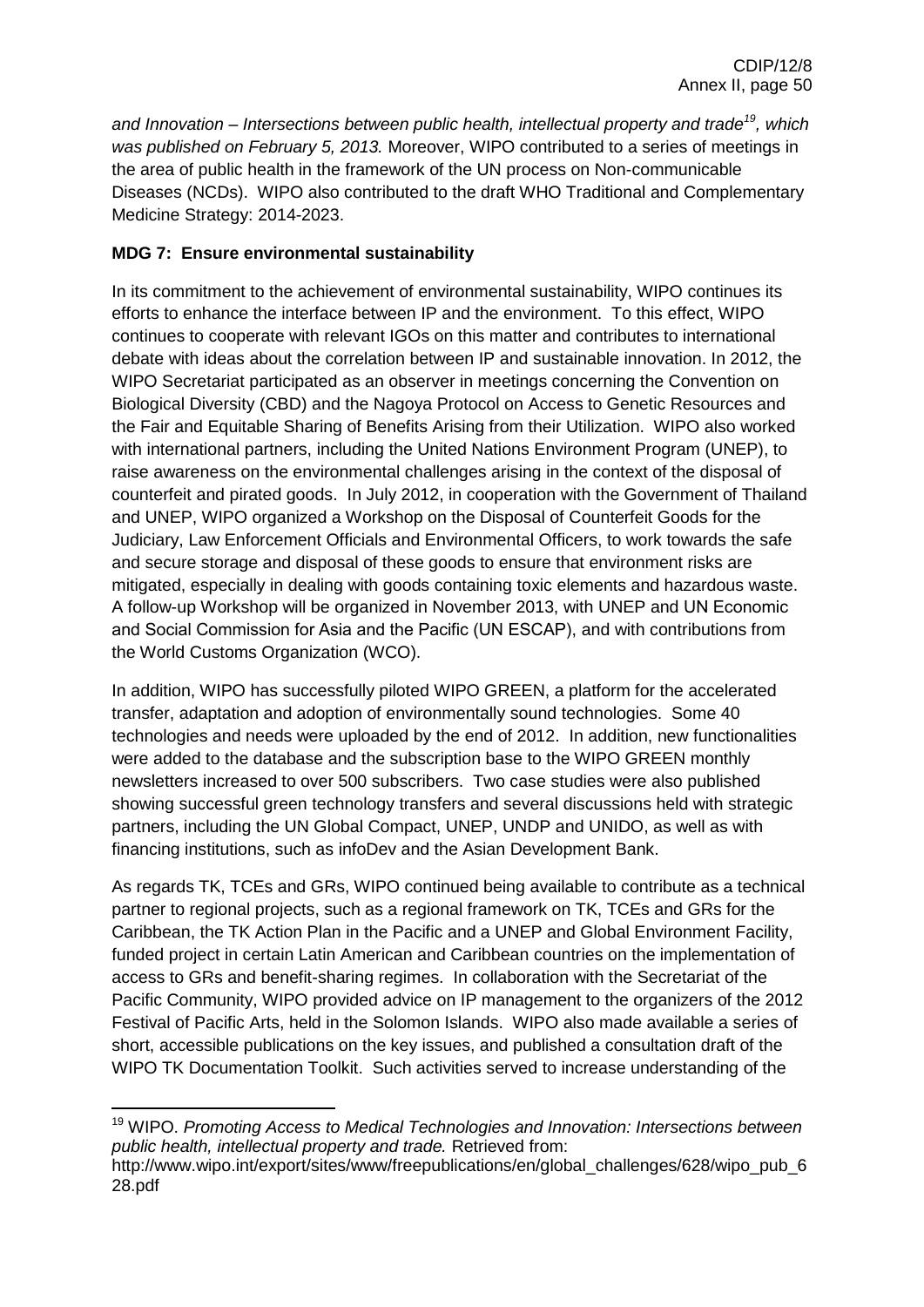issues, the development of national and regional legislation and policies, and the forging of practical solutions at the regional, national and community levels, complementing the IGC's normative work. <sup>20</sup>

Moreover, WIPO is a forum for debate on the matter of a sustainable development through effective technology transfer of environment-friendly technologies or how the IP system contributes to the development of environment-friendly technologies. In 2012, WIPO hosted for the first time - a Workshop on World Water Day with the topic *The Role of Patent Information in Supporting Sustainable Access to Safe Drinking Water*. The event was attended by representatives from Member States, several IGOs and NGOs, the academia and other civil society participants, which welcomed WIPO's initiative and work in the area of water related technologies and patent information.

At the *Rio+20* Conference, WIPO organized jointly with the National Institute of Industrial Property of Brazil (INPI-Brazil) a side event on Green Innovations and Technologies: Practical Solutions and also co-hosted an information booth with Brazil INPI to promote WIPO projects such as WIPO GREEN, Patent Landscape Reports, the TISCs project and the WIPO DA. WIPO also participated in the UN Day at Rio, which was organized by the Government of the State of Rio and UNESCO; a panel session organized by the UN Group on the Information Society, and Business Day organized by Business Action for Sustainable Development (BASD).

In addition, WIPO provided support as an observer at the  $18<sup>th</sup>$  UNFCCC Conference of the Parties in Doha. In recent years, WIPO has acted as the lead organizer of UN system side events on technology transfer. WIPO also supports the discussions at the UNFCCC Technology Executive Committee (TEC) in an observer capacity and, in response to an invitation, provided a contribution and a presentation on work that WIPO undertakes relevant to the objectives of the TEC.

Further, WIPO participated in a number of initiatives within the UN-Interagency context, mainly through UNEP and Sustainable UN ("SUN"), such as participation in the annual collection of data for the Greenhouse Gas (GHG) Calculator, as well as participation in the Inter-Agency Facilities Management annual meeting.

Within the Secretariat, WIPO continues to make strides to reduce its environmental impact through several measures. Under the framework of the WIPO Environmental Responsibility, another SRP initiative, a number of activities were undertaken in 2012 aimed at raising environmental awareness amongst staff and/or taking concrete and practical actions. Amongst the most significant technical measures taken in 2012 in the existing buildings, those aimed at reducing electricity consumption through the replacement of original installations and equipment by new technological solutions in the oldest building on the WIPO Campus were almost completed in 2012 and are expected to result in an overall reduction of consumption costs as well as an improvement of the carbon footprint. Starting a new trend in 2012, environmental criteria were introduced in certain tenders, in particular for cafeteria services, vending machines, disposable cafeteria articles and certain cleaning products.

1

 $20$  WIPOs work on TK, TCEs and GRs also contributes to the achievement of MDG 3. Please see the cross-reference under this goal.